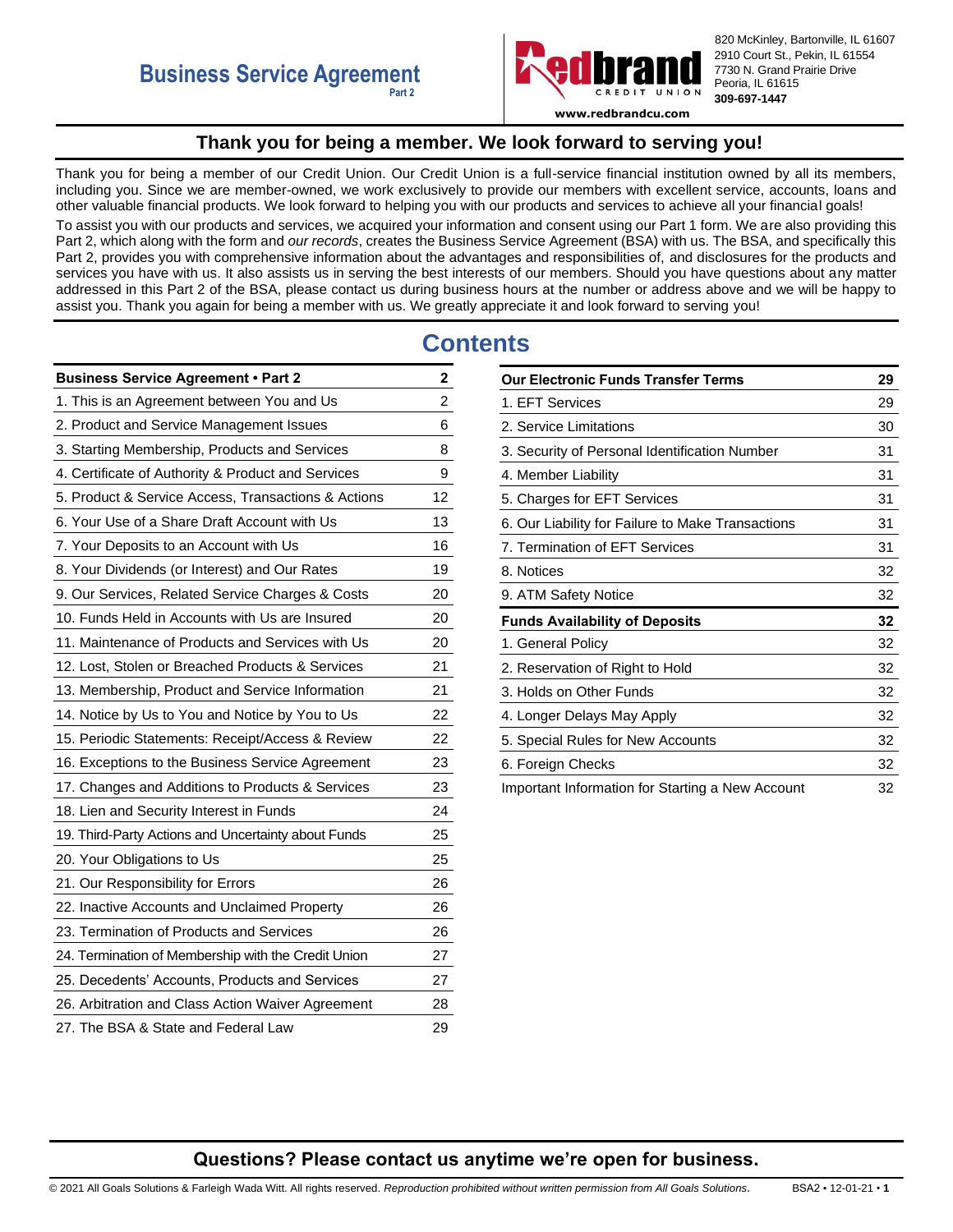# **Business Service Agreement • Part 2**

### <span id="page-1-1"></span><span id="page-1-0"></span>**1. This is an Agreement between You and Us**

**a. The Purpose of this Part 2 of the Business Service Agreement**  This Business Service Agreement (BSA) Part 2 provides you with comprehensive information about the privileges and responsibilities of the products and services you have with us. It also assists us in serving the best interests of the members of our Credit Union. Please read and keep a copy of this BSA Part 2 *document*, and all contracts you have with us, for future reference.

### **b. Agreement to Membership, Products and Services**

When you join our Credit Union and start accounts, loans, products and services with us, you may sign a Part 1 service form, and will be provided or be able to access this Part 2 *document*. The Parts 1 and 2, along with the related information and *documents* in *our records*, create the Business Service Agreement with us.

We refer to our Business Service Agreement form as a "Part 1 form" or "service form." We (or you) may complete the form, which you review and sign or authorize to use our products and services. The form may include information about the business or organization, you and the products and services you have requested. This information is entered in our *documents* or *computer system*. In fact, the service form may consist entirely of information in our *computer system*. The forms, *documents* and information are retained in *our records* and are used to start, maintain and *manage* the products and services you have with us. They are the first part of our Business Service Agreement-- the "Part 1."

We refer to this *document* as the "Part 2" of our Business Service Agreement. The Part 2 explains the *terms* of membership, products and services with us. It also includes "Our Electronic Funds Transfer Terms," "Funds Availability of Deposits" and "Our Rates & Service Charges." Most of these disclosures are found at the end of this Part 2 and are also accessible separately from the Part 2 on our website or on request from us. The Part 2 is the second part of our Business Service Agreement.

You understand that Parts 1 and 2, along with the information and *documents* in *our records*, create a legally binding contract with us. This contract is the Business Service Agreement, which we refer to as the "BSA." The BSA addresses how membership, products and services are started, confirmed, maintained, reviewed, changed, added or terminated (please see the word "*action*" in Provision 1.e.). The BSA applies when you *take actions, conduct transactions on* or use our products and services. It also addresses how we *manage* and communicate with you about our products and services. The *terms* of the BSA apply to all products and services unless those *terms* are superseded (controlled) by specific provisions in the contracts for those products and services. The BSA also applies to any person or organization that wants to *take action*, *conduct a transaction* or requests us to act on any matter concerning the business of our Credit Union. You consent to the *terms* of the BSA when you apply for membership, share your information with us, sign or authorize a *document*, use a product or service, receive or have access to a periodic statement, or request to do, or do, business with us *by any method we allow*. When you perform any of the preceding activities, you also affirm all the information you provide to us is complete and true, and any *document* has been completed and the information has been entered accurately in a *document* or our *computer system* and according to your instructions, as reflected in *our records*. You agree we may rely exclusively on the *terms* of the BSA and have no obligation to rely on any non-Credit Union documentation unless otherwise required by law. You understand you may contact us and request to review or access a paper or *electronically managed* copy of your information or *document* in *our records*, the current version of this Part 2, and all disclosures or other contracts, any time we are open for business. You may also access a current version of this Part 2 and all disclosures on our website at www.redbrandcu.com.

### **c. Organization of this Part 2 of the BSA**

The twenty-seven (27) Provisions of the Part 2 are organized chronologically, starting with important information, definitions and *management* matters you should know about the BSA. The Part 2 then addresses membership and starting new products and services. The Part 2 thereafter explains how you may *conduct transactions on* and use our products and services, and how we maintain and *manage*  them. It also describes how you or we may make changes and additions to products, services and the contracts that govern them. Finally, the Part 2 addresses product and service termination issues. The Part 2 concludes with three (3) important disclosures that also affect our accounts, products and services: "Our Electronic Funds Transfer Terms," "Funds Availability of Deposits" and "Our Rates & Service Charges." You may see the general organization of the Part 2 by reviewing the left side of the Table of Contents, which contains the twenty-seven (27) Provisions, and then the right side of the Table of Contents, which contains the disclosures. You may access any Provision or disclosure by page number, or by clicking on the title of the Provision or disclosure in the PDF of the Part 2. You may return to the Table of Contents in the PDF of the Part 2 by clicking on the acronym "TOC" located in the right lower corner of the PDF. Should you have questions about the organization of the Part 2, please contact us during business hours and we will be happy to assist you.

### **d. Questions? Please Contact Us at Your Earliest Convenience**

You may visit our branch or contact us at 309-697-1447 during business hours for assistance with questions or concerns about the accounts, loans, products or services you have with us. It is important you read and follow the *terms* of the BSA so 1) we meet your product and service needs, 2) you fully benefit from the advantages of membership with us, and 3) you fulfill all your responsibilities and avoid service charges, costs, losses or liability. The BSA is written in English. It is your responsibility to get help from someone you choose if you have any difficulties in reading or understanding the BSA. Also, if you attempt to initiate an *action* or *transaction on* a product or service by communicating with us in a language other than in English, we have no obligation to permit or conduct the *action* or *transaction* unless we communicate about the *action or transaction* with you in that language. If you need help with any matter addressed in the BSA, contract, product or service, please contact us at your earliest convenience.

### **e. Important Definitions for the Business Service Agreement**

A number of important words and phrases used throughout the BSA are identified below by bolded capitalized words and phrases, and defined in alphabetical order (with the exception of "You" and "Us," which are defined first). To assure you are aware of specific important definitions, several key and frequently used words and phrases that follow are *italicized* throughout this Part 2. They include *action*, *by any method we allow*, *computer system*, *document*, *electronically manage, manage, our records, terms* and *transaction*. Please contact us during business hours with any questions you may have about the definitions of the BSA.

**You and Us.** The words "you" and "your" mean 1) a business (and its owner(s)), organization, representative, transactor or information user, member or person who requests to *take action* or *conduct a transaction on* membership, accounts, loans, products or services with us, and 2) any person or organization that requests us to act on any matter concerning the business of our Credit Union. The words "we," "our" and "us" mean our Credit Union and our associates.

**Accessible.** We use the words "accessible," "access" and "accessibility" to explain how 1) we may provide**,** and you may review and obtain**,** paper or *electronically managed documents* and the information that pertains to products and services with us, and 2) you may start and use a product or service *as we allow.* 

**Account.** The words "account" and "subaccount" mean one of three (3) types of savings products you may start and use to hold your funds with us: a savings (share) account, a money market account, a checking (share draft) account or a term account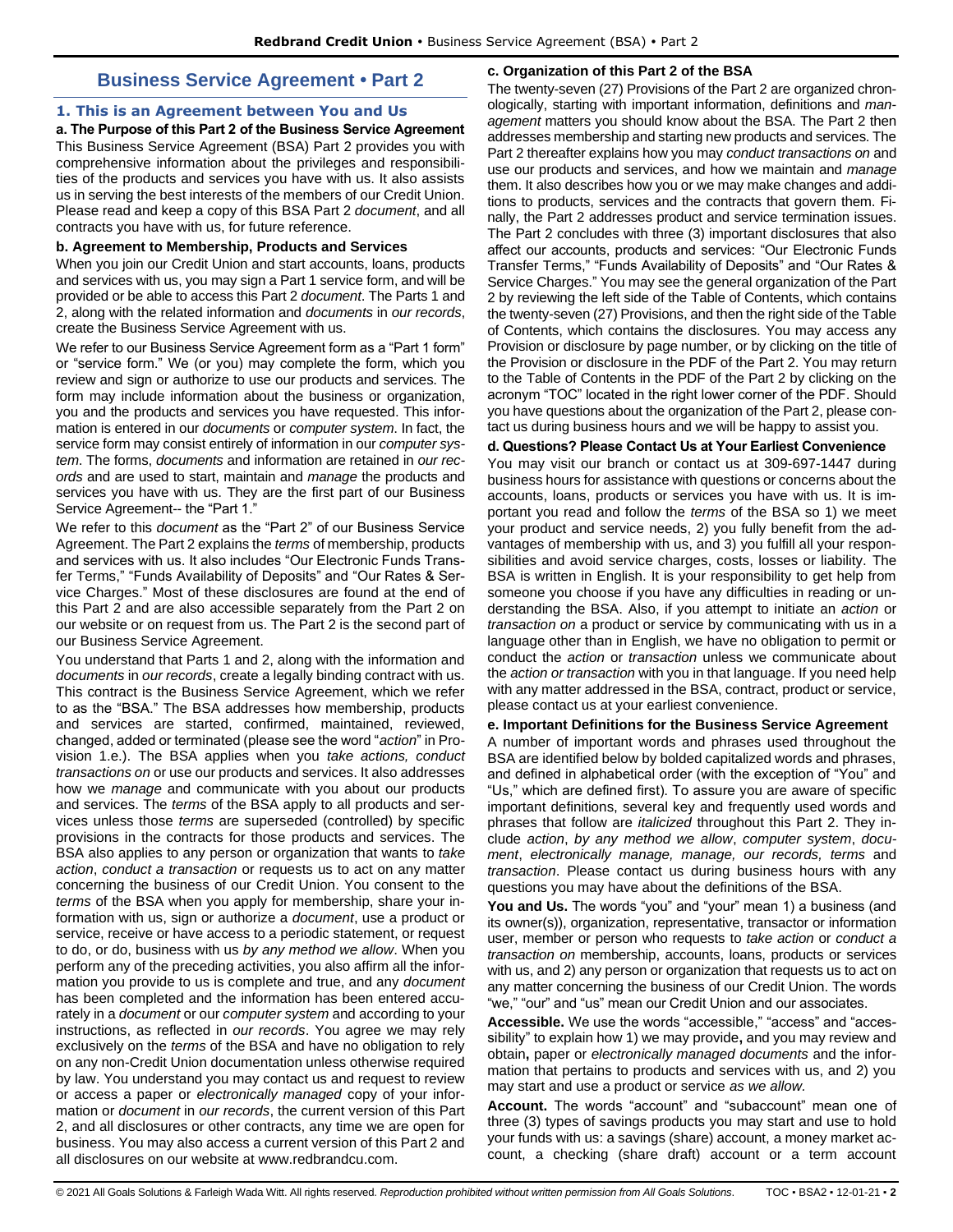(commonly referred to as a certificate or share certificate account). Accounts, along with membership and loans, are one of the three primary categories of products at our Credit Union. For further information, please see Provisions 2.k., 4., 6., 7.,11.,17. and 23.

**ACH.** Is an abbreviation for an automated clearing house *transaction*, which is an electronic credit to or debit from an account with us processed through an automated clearing house network. An ACH is an electronic fund transfer (EFT).

**Action.** The word "*action*" and the phrases "*action on*," "*take action*" and "*take action on*" mean to start, confirm, maintain, review, change, add or terminate membership, accounts, loans, products or services with us *by any method we allow*.

**Add.** The words "add," "adding," "addition" and "additional" mean to *take action* to start and add a new account, product or service to the current products and services you have with us *by any method we allow*. We may note an addition by placing an "A" (for added) in a box on our form. For further information, please see Provision 17.

**As We Offer.** The phrases "as we offer" and "we offer" mean the products and services we may provide, and the methods (ways) you may access them. For further information, please see Provision 1.f.2).

**Associate.** The word "associate" and the phrases "associated person" and "associated organization" mean any person or organization employed or approved by us to assist us in any way with the business of our Credit Union.

**ATM.** Is an abbreviation for an Automated Teller Machine.

**Beneficial Owner.** The phrase "beneficial owner" means a person who owns twenty-five percent (25%) or more interest in a member business. We may refer to this person as a "beneficial owner" in *our records* to assist us in providing excellent service and *managing* our products and services for the business. For further information, please see Provision 4.

**BSA.** Is an abbreviation for the Business Service Agreement, which is a contract composed of our Part 1 service form, the *documents* and information in *our records* and this Part 2.

**Business.** The word "business" when used to describe any "going concern" or "enterprise," means a privately-owned entity organized and/or recognized under the law (a legal entity) that can join our Credit Union and use our products and services.

**Business Service Agreement.** The Business Service Agreement (the BSA) is a contract composed our Part 1 service form, the *documents* and information in *our records* and this Part 2.

**By Any Method We Allow.** The phrases "*by any method we allow*," "*as we allow*" and "*we allow*," and the word "method" mean the ways you may start, consent to, access, *take actions, conduct transactions on* or use membership, accounts, loans, products and services with us in-person, online or by phone, mail or ATM as we offer. For further information, please see Provision 2.i.

**Change.** The words "change," "changed," "changing," "revise," "revised," "revising," "update," "updated" and "updating" mean to *take action* to amend or modify any information, contract or matter pertaining to a person, account, product or service, or add a person to or remove a person from an account, product or service *as we allow*. We may note a change by placing a "C" (for changed) in a box on our form. For further information, please see Provision 17.

**Check.** The word "check" means a check, share draft or draft issued, negotiated, deposited, collected, presented, paid or dishonored in any physical or *electronic* format we recognize. For further information, please see Provisions 6., 7. 6., 7., 15. and 22.b.

**Close.** The words "close," "closed" and "closing" mean to "terminate" an account, product, service or contract *as we allow*. Please see the definition of "Terminate."

**Computer System.** The phrase "*computer system*" means, but is not limited to, all hardware, software and technology we use to *electronically manage* any aspect of our Credit Union's business, including your *actions* and *transactions on* membership, accounts, loans, products, services, information and *documents*. Our data

processing system is part of our *computer system*, and our *computer system* is part of *our records*. For further information, please see Provision 2.e.

**Conduct.** The words "conduct," "conducts" and "conducting" mean your consent and 1) performance of a *transaction* to deposit or withdraw funds from, 2) access to information about, or 3) use of, a product or service *by any method we allow*. For further information, please see Provisions 2.i. and 5.

**Consent.** The words "consent," "agree," "authorize," "authorization" and "authorizing" mean your assent to (approval of) 1) the BSA and any contract, as applicable, 2) any product or service, and 3) any *actions, transactions on* and use of membership, accounts, loans, products or services *by any method we allow*. For further information, please see Provision 2.b.

**Contents.** The word "Contents" and the phrase "Table of Contents" refer to the first page of this Part 2 *document* that lists the twentyseven (27) Provisions (in the left column) and the Disclosures (in the right column) that are contained in this Part 2. You may access a specific Provision or disclosure by clicking on the title in the Table of Contents in the PDF of the Part 2. You may also go to the Table of Contents from anywhere in the Part 2 by clicking on the acronym "TOC" located in the right lower corner in the PDF of the Part 2.

**Contract.** The words "contract" and "agreement" mean the BSA, any other contract or agreement that addresses membership, accounts, loans, products and services you have with us, and any changes or additions we make to the BSA, contract or agreement from time to time. For further information, please see Provision 1.f.2).

**Control Person.** The phrase "control person" means a person who has significant responsibility to control, manage or direct a business. We may refer to this person as a "control person" in *our records* to assist us in providing excellent service and *managing* our products and services for the business. For further information, please see Provision 4.

**Costs.** The words "cost" and "costs" mean all expenses, employee time, fees, charges, reimbursements, penalties, attorney or other professional fees, collection costs, losses, liabilities, physical damages, travel and related expenditures or litigation we incur addressing any matter involving you or the products and services you have with us.

**Disclosures.** The words "disclosure" and "disclosures" generally mean the explanatory information that addresses your rights under specific federal or state laws that we provide (or you may access) along with or separately from this Part 2, and are part of the BSA. Please review the right column of the Table of Contents to see the disclosures included at the end of this Part 2.

**Document.** The words "*document*" or "*documents*" mean, but are not limited to, anything on paper or any *electronically managed*  copy, image, text, information, data, record and file we create or use to *manage* any aspect of our Credit Union's business, including your *actions* and *transactions on* our products and services. An example of a typical *document* is a contract you authorize to start a product or service with us. Our *documents* are retained *in our records*. For further information, please see Provision 2.d.

**Documentation.** The word "documentation" means anything on paper or any *electronically managed* copy, image, text, information, data, record and file you offer to us (or we request) to perform due diligence or verify your authority to allow you to *take action* or *conduct a transaction on* a product or service. For further information, please see Provision 2.d.1).

**EIN.** Is an abbreviation for Employer Identification Number.

**EFT.** Is an abbreviation for electronic fund transfer, which is an electronic credit to or debit from an account with us. For further information, please see "Our Electronic Funds Transfer Terms" at the end of this Part 2 of the BSA.

**Electronically Manage.** The phrases "*electronically manage*," "*electronically managed*," "*electronic management*" and the words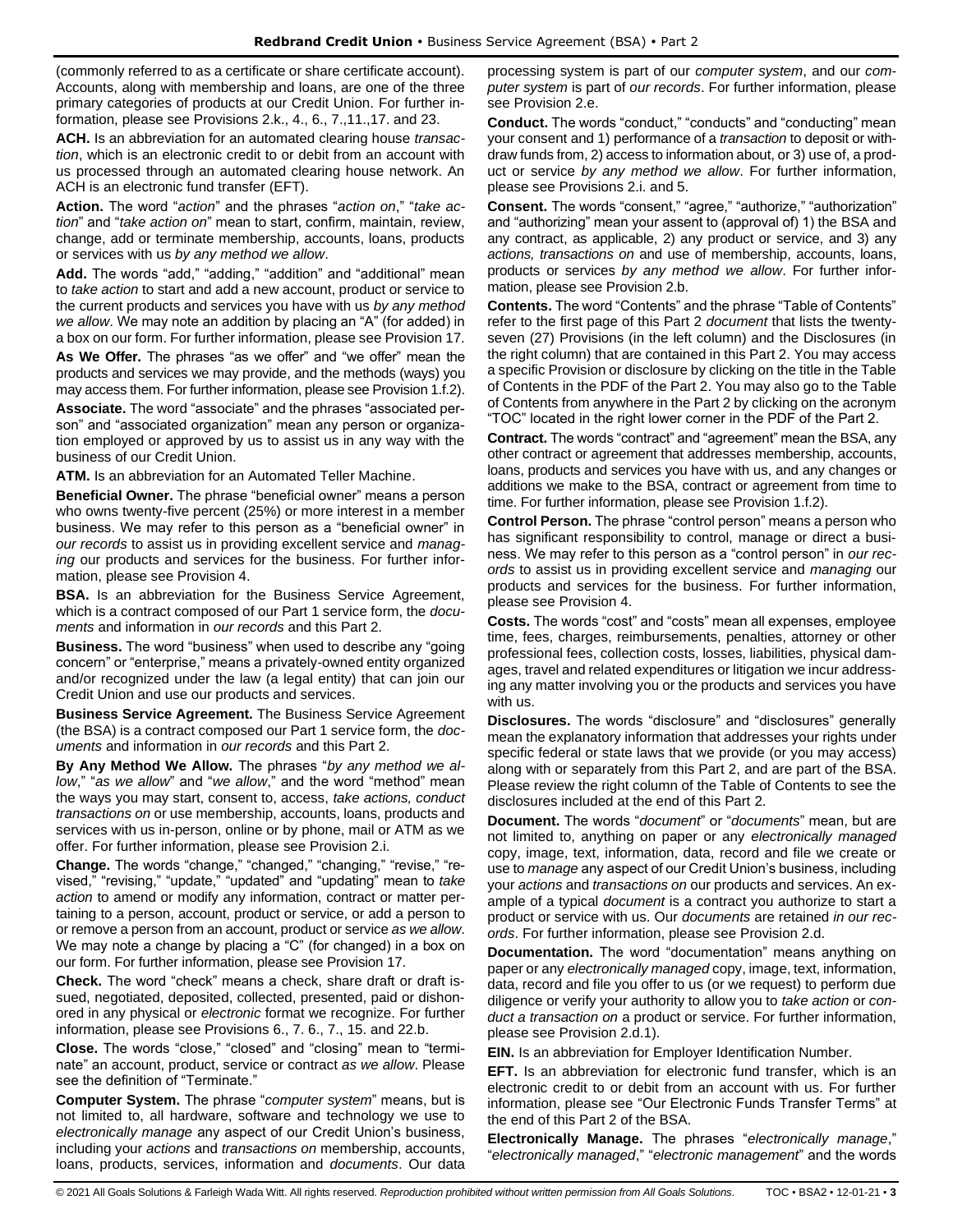"*electronically"* and *"electronic"* mean the use of our *computer system* and technology to create, start, enter, obtain consent to, copy, image, retain, provide, operate, conduct, execute, facilitate, secure, administer, maintain, support, service, assist with, change, add, update, collect on, terminate and protect any aspect of our Credit Union's business. This definition includes the *electronic management of* all your information, *documents*, *actions* and *transactions on* our products and services. For further information, please see Provision 2.e.1).

**Enter.** The words "enter," "entered," "entering," "note," "noted," "noting," "reflect," "reflected" and "reflecting" mean that we (or you**,** *as we allow*) type, input or write your information in *documents* or our *computer system* that pertains to your *actions* and *transactions on* our products and services, which becomes part of and is retained in *our records*.

**Funds Availability of Deposits.** Is the explanatory information we provide about your rights concerning the availability of funds from deposits to an account with us. Please see "Funds Availability of Deposits" at the end of this Part 2 of the BSA.

**ID.** Means current government-issued photo identification.

**Information User.** The phrase "information user" means a person in *our records* designated by the business or organization to access information about the accounts, products and services used by the business or organization. For further information, please see Provision 4.a.3).

**Initiate.** The words "initiate," "initiated" and "initiating" mean to "start" products or services *as we allow*. Please see the definition of "Start."

**Internet Service**. The phrases "internet service," "internet services," "e-commerce services" and "online services" mean our products and services that can be accessed and used through the internet as we offer, which are part of our *computer system*.

**IRS.** Is an abbreviation for the Internal Revenue Service.

**Item.** The word "item" means a promise or order to pay money in any form or medium we recognize.

**Loan.** The word "loan" means one of our lending products. Loans, along with membership and accounts, are one of the three primary categories of products at our Credit Union.

**Maintain.** The words "maintain," "maintaining" and "maintenance" mean your and our activities to keep the accounts, loans, products, services, *actions*, *transactions*, information and *documents* you have with us active, operational and current. For further information, please see Provision 11.

**Manage.** The words "*manage*," "*management*" and "*managing*" mean all our work-related activities to create, start, enter, obtain consent to, copy, image, retain, organize, provide, operate, conduct, execute, facilitate, secure, administer, maintain, support, service, assist with, change, add, update, collect on, terminate and protect any aspect of our Credit Union's business. The definition of "*manage*" includes the *management* of all your information, *documents*, *actions* and *transactions on* our products and services. *Electronic management* (as defined in this Part 2) is one way we *manage* our business and the accounts, products and services you have with us. For further information, please see Provisions 2. and 11.

**Member.** The word "member" means a business or organization that has met the requirements of membership and has joined our Credit Union. The privilege of membership, along with accounts and loans, is one of the three primary categories of products at our Credit Union. For further information, please see Provision 3.

**Membership Share.** The phrase "membership share" means a specific amount of your money in an account that represents the required deposit to be a member and owner of our Credit Union.

**Mobile Device.** The phrase "mobile device" means any transportable equipment or technology (typically a phone or tablet) that allows you to access the internet to *take actions*, *conduct transactions* or use the products and services as we offer.

**NACHA.** Is an abbreviation for the National Automated Clearing House Association, which operates the Automated Clearing House (ACH) *transactions system*. For further information, please see Provision 5.c.

**Open.** The words "open," "opened" and "opening" mean to "start" membership, accounts, products or services with us *as we allow*. Please see the definition of "Start."

**Organization.** The word "organization" means any business, association, group or other private or government entity, whether formally organized and/or recognized under the law or not that can join our Credit Union and use our products and services.

**Original.** The word "original" refers to the first *document* (such as a Part 1 or other form) we use to start new products and services. We may note the original use of a form by placing an "O" (for original) in a box on the form.

**Our Check.** The phrase "our check" means our cashier's or teller's check that we write (issue) to people, organizations or you. For further information, please see Provisions 5.a., 6.e., g., n. and 22.b.

**Our Electronic Funds Transfer Terms.** Is the explanatory information we provide about your rights concerning EFT debits and credits to an account with us. Please see "Our Electronic Funds Transfer Terms" at the end of this Part 2 of the BSA.

**Our Rates & Service Charges.** Is the explanatory information we provide about the rates we pay on accounts and charges we may require for services we offer. This disclosure may also be referred to as the "Rate and Fee Disclosure" in the BSA. Please see "Our Rates & Service Charges," which is part of the BSA. You may access this

disclosure on our website or by contacting us during business hours. **Our Records.** The phrases "*our records*," "on file," "in our files" and the word "files" mean all *documents* and information we create, retain and use to *manage* any aspect of our Credit Union's business, including your information, *documents*, *actions* and *transactions on* our products and services. *Our records* are primarily contained in and composed of our physical paper files and *computer system*. For further information, please see Provision 2.h.

**Owner.** The word "owner" means a person with equity interest (an ownership interest) in a member business.

**Part 1.** The phrase "Part 1" means any service form, *document* and/or the information on paper or *electronically managed* in our *computer system*, used for any *action* or *transaction on* our products and services. For further information, please see Provision 2.d.

**Part 2.** The phrase "Part 2" means this *document*, which along with service forms, the information and *documents* in *our records* and other contracts, as applicable, comprises the Business Service Agreement (BSA). This Part 2 contains a majority of the *terms* of the BSA. For further information, please see Provision 2.

**PDF.** The acronym "PDF" is an abbreviation for Portable Document Format file. It is a format we may use to *electronically manage* information and *documents* to address any aspect of our Credit Union's business, including your *actions* and *transactions on* our products and services. For further information, please see Provision 2.e.2).

**People and Person.** The words "people" and "person" mean human beings.

**Personal Identification Number.** The phrase "personal identification number (PIN)" means a confidential number you use to conduct *transactions* with EFT products and services (such as a debit card) to access an account with us. For further information, please see "Our Electronic Funds Transfer Terms" at the end of this Part 2 of the BSA.

**PIN.** Is an abbreviation for personal identification number (please see the definition of "personal identification number" above). For further information, also please see "Our Electronic Funds Transfer Terms" at the end of this Part 2 of the BSA.

**Products and Services.** The words "products" and "services" and the phrases "our products and services" and "the products and services" mean, but are not limited to, 1) our membership, savings and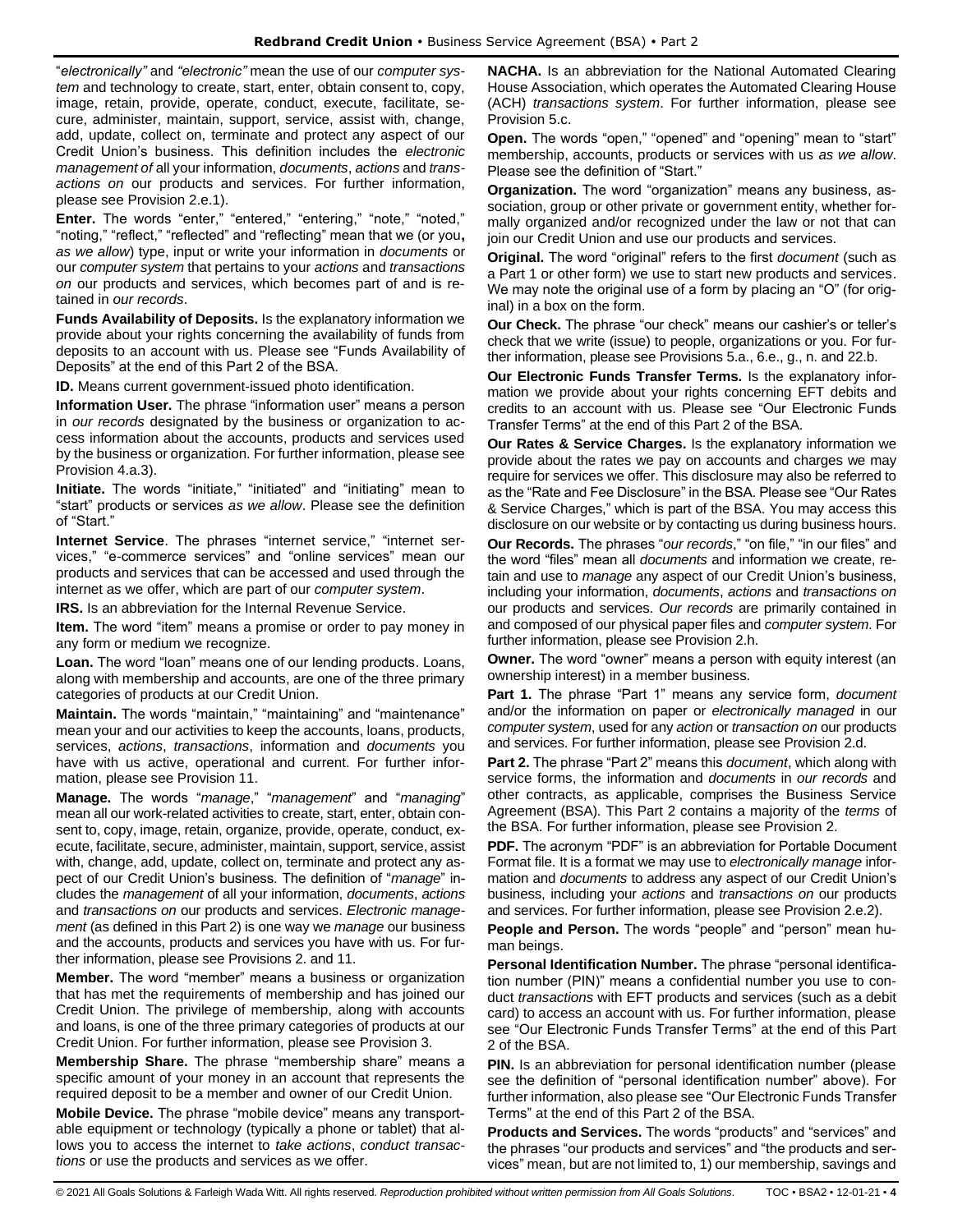lending products, 2) our services we offer to access the products, and 3) our services we offer independent of the products. Accounts, loans and membership are the three primary categories of products at our Credit Union. For further information, please see Provision 2 k.

**Provision.** The word "Provision" means the twenty-seven (27) Provisions of this Part 2, which are listed in the left column of the Table of Contents. The Provisions of this Part 2 contain a majority of the *terms* of the BSA. For further information, please see Provision 1.c.

**Representative.** The word "representative" means a person who may *take actions*, *conduct transactions* and use our accounts, products and services on behalf of the business or organization she or he represents. For further information, please see Provisions 4.a.1), 11., 17. and 23.

**Revised.** The words "revise," "revised" and "revising" mean to "change" an account, product, service or contract *as we allow*. Please see the definition of "Change."

**Section.** The word "Section" refers to the six to ten Sections of the Part 1 service forms. Each Section has a number that is located at the far-right side of each Section on the Part 1s. If a Section number is missing on Page 1 of a form it is because that Section appears on Page 2 of the form. If a Section number is missing on Page 2 of a form it is because that Section appears on Page 1 of that form.

**Service Charge.** The phrase "service charge" and the words "charge" and "fee" mean an amount of money we require you to pay to partially cover the expense of a service you use with us. When the words "service charge" or "charge" are used in the BSA, they will typically be addressed in "Our Rates & Service Charges." For further information, please see Provision 9.

**Service Form.** The phrases "service form" and "Part 1" and the word "form" mean a *document* or the information on paper or *electronically managed* in our *computer system*, used for any *action* or *transaction on* our products and services. For further information, please see Provision 2.d.

**SSN.** Is an abbreviation for Social Security Number.

**Start.** The words "start," "starting," "open," "opened," "opening," "initiate" and "initiating" mean to *take action* to begin membership**,** accounts, loans, products or services *as we allow*. For further information, please see Provisions 2.i., 3. and 17.

**Technology.** The word "technology" means any hardware, software, equipment, instrumentation, system and solution (such as our *computer system*) that enables us to maintain and *manage* any aspect of our Credit Union's business, including your information, *documents*, *actions* and *transactions on* our products and services.

**Terminate.** The words "terminate" and "close" mean to *take action* to end and no longer use an account, product, service, contract or membership with us *as we allow*. We may note a termination by placing a "T" (for terminate) in a box on our form. For further information, please see Provisions 23. and 24.

**Terms.** The word "*terms*" means all the explanatory language of the BSA (which includes any service form, this Part 2 and the information and *documents* in *our records*), and any contract you have with us, as applicable. A majority of the *terms* of the BSA are found in this Part 2. The *terms* of the BSA, like all our contracts, are designed to serve the best interests of the members of our Credit Union.

**Through the Internet.** The phrase "through the internet" and the word "online" mean the use of the internet to *take actions*, *conduct transactions* or use our products and services (which will typically be with the internet services we offer).

**Transaction.** The word "*transaction*" and the phrases "*transaction on*," "*conduct a transaction*," "*conduct a transaction on*" and "*conduct transactions on*" mean 1) any act, instruction, order or request to increase or decrease the balance of, or impose a lien or security interest on, the funds in an account *by any method we allow*, and 2) any request for or use of a product, service or information *by any method* 

*we allow*. The word "*transaction*" in this Part 2 may apply to a "loan" or obligation addressed in the BSA and other contracts, as applicable. The word "*transaction*" does not include any *action* to change, add or terminate an account, product or service. For further information, please see Provisions 2.i. and 5.

**Transactor.** The word "transactor" means a person designated in *our records* by a business or organization to *conduct transactions on* the accounts, products and services used by the business or organization. For further information, please see Provision 4.a.2).

**Use.** The word "use," as applied to you, means to *take action*, *conduct a transaction on* or in any way access or utilize our products and services. The word "use," as applied to us, means anything we employ to *manage* the business of our Credit Union, which includes *managing* your *actions* and *transactions on* our products and services.

**Your Check.** The phrase "your check" generally means a check you write to a payee drawn on an account with us. It also means a check drawn on another institution payable to you that you wish to deposit in an account with us or negotiate to us. For further information, please see Provisions 6., 7. and 15.

**Your Information.** The phrases "your information," "related information," "the information," "any information" and "all information" mean the information you provide to us about the business or organization and you that we use to *manage* any aspect of your *actions* and *transactions on* our products and services, along with *documents* we retain in *our records*. The definition of "your information" includes all data, ID, pictures, photographs, images, film, voice and image recordings, fingerprints and other biometrics you share and we retain in *our records*. The definition does not include information you do not communicate or deliver to us, but we obtain elsewhere. For further information, please see Provisions 2.c. and 13.

**Your Number.** The phrase "your number" means any number we create and assign to an account, loan, product, service, membership or you, to *manage* any aspect of your information, *documents*, *actions* and *transactions on* our products and services. For further information, please see Provision 2.f.

#### **f. Right to Rely on the Business Service Agreement (BSA)**

When you join our Credit Union, attempt to *take action* or *conduct a transaction,* or ask us to act on any matter concerning the business of our Credit Union, you consent to the *terms* of the BSA. You acknowledge we offered you a paper copy of the Part 2 in-person, and emailed it to your address (if provided) in *our records*. If we assisted you by phone, mail or through the internet, your consent acknowledges the Part 2 was accessible to you, and we offered to mail you a paper copy of the Part 2 (please see Provision 3.f.).

You agree we may *electronically manage* (e.g., image or otherwise enter in our *computer system*) your information, *documents*, consent and all accounts, loans, products or services you have with us. This allows us to protect all information, *documents,* products and services, achieve significant savings and provide excellent service to our members. For these same reasons, you understand and agree once we have *electronically managed* any paper *document* along with your information*,* we may also destroy the paper *document* and the information, unless otherwise required by law. You agree that along with all paper *documents* and any information*,* all *electronically managed documents* and your information, in *our records* are binding on you and us. You understand while we own all information and *documents* in *our records* that pertain to membership, accounts, loans, products and services you have with us, you may request to review and obtain a paper or *electronic* copy of a *document* or the information in *our records* any time we are open for business or as we offer. You also understand you may *take action* to start, confirm, maintain, review, change, add or terminate membership, accounts, loans, products or services with us at any time *as we allow*.

You agree we may rely exclusively on the BSA, other contracts, as applicable, and *our records* (and any changes and additions we make to these contracts from time to time) to start, maintain and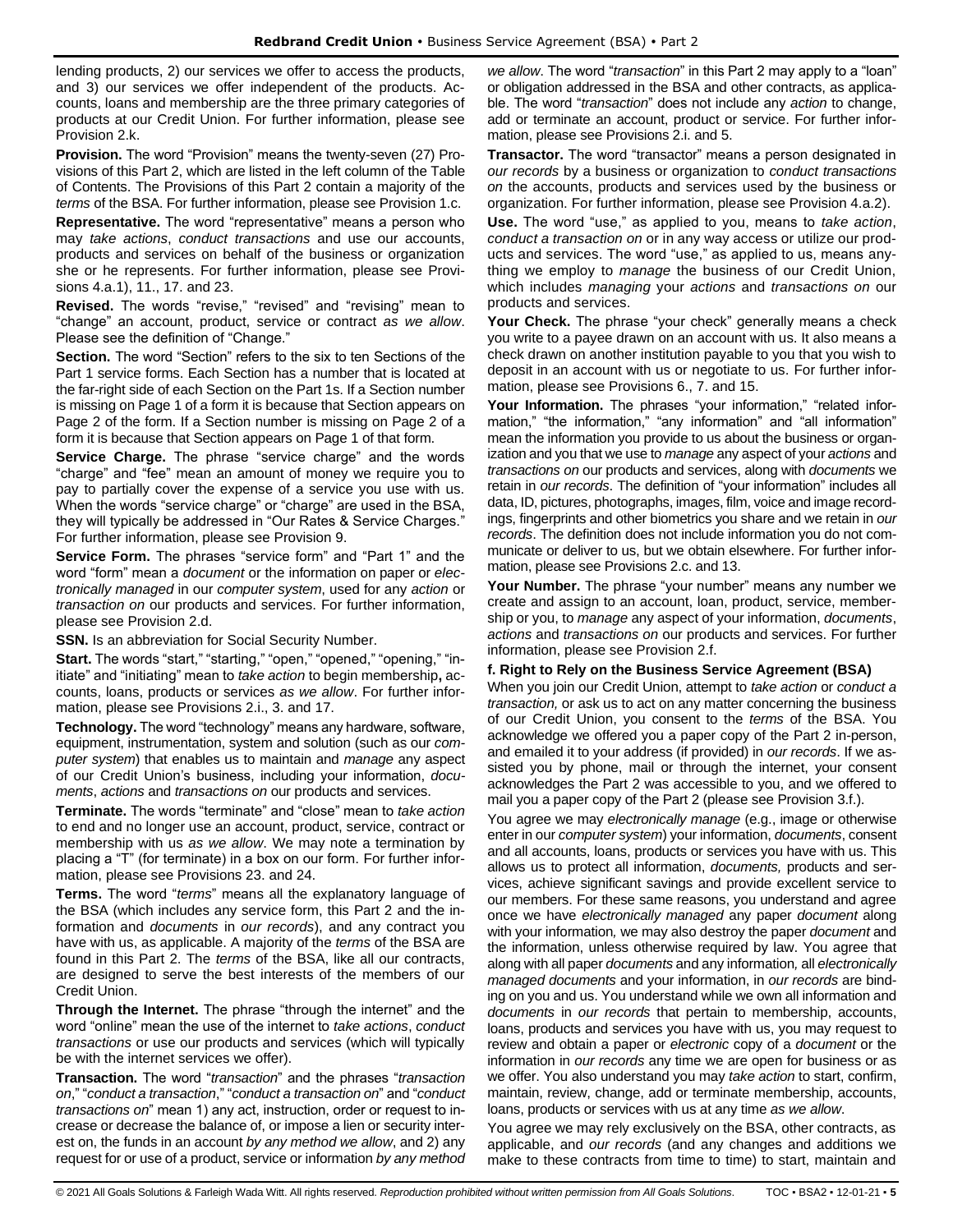*manage* your *actions* and *transactions on* all the accounts, loans, products and services you have with us. Further, you understand any changes and additions you make to the accounts, loans, products or services you have with us will also be governed by the BSA, other contracts, as applicable, *our records* and any changes and additions we make to them from time to time.

**1) Your Actions and Transactions Entered in Our Records.** On your request and for your convenience, we may agree to assist you with any product, service, *action* and *transaction* by phone, mail, inperson or online. To accomplish your request, we may enter the information in a *document* or our *computer system* without having you sign a paper *document as we allow*. This means your consent and membership, accounts, loans, products, services, *actions* and *transactions* will be *managed* with the assistance of our employees or the use of our *computer system by any method we allow* and will be confirmed by your use of the account, loan, product or service. You understand and agree if we honor your request to assist you with any *action* or *transaction* by phone, mail, in-person or online without a signed *document*, we will maintain and *manage* the requested membership, accounts, loans, products, services, *actions* and *transactions* as reflected in *our records*.

You also agree the *action* or *transaction* is governed by the BSA and any other contracts, as applicable. You understand if we *manage* your request without having you sign a paper *document*, we do so to provide you with excellent service and for your convenience to expedite the product, service, *action* or *transaction* you have requested. Should you have second thoughts and prefer we *manage* your request on paper or by another method *we allow*, please let us know at your earliest opportunity. On your notification, we will be happy to provide you with a *document* for your signature or authorization, or find an alternative method for you to *take actions* or *conduct transactions on* accounts, loans, products or services with us. Finally, you understand you may request to review, confirm, obtain, change, add or terminate any product, service, *action* or *transaction*, any time we are open for business or *by any method we allow*. You may also request a paper or *electronically managed* copy of your information or a *document* in *our records* from us any time during business hours or *as we allow*.

**2) Products and Services Addressed by the BSA.** In addition to our products and services addressed in the BSA, we may offer products and services not mentioned in the BSA that are covered by its *terms* and any other contract, as applicable. If a contract for another product or service does not address a matter covered by the BSA, the *terms* of the BSA may apply to the matter. For example, if a contract for a product or service does not address whether that contract can be imaged (which is one method we may *electronically manage* a *document*) and that the image is binding on you and us, then we may *electronically manage* (image) and rely on that contract for the product or service as addressed in the *terms* of the BSA (please see Provisions 1.e. and f.). To provide members with excellent service and plan for future products and services, the BSA may address products and services currently not offered, which may be offered at a future date. Should you have any questions about the applicability of the BSA to a product or service, please contact us any time we are open for business.

### **g. Obligation for Advice on Matters Involving You**

To protect our Credit Union's interests, we may seek legal or other professional advice to address any matter concerning you or the products and services you have with us. We may seek advice to assist you with any products and/or services you request (for example, to review and advise us on any documentation you present, such as Articles of Incorporation, Operating or Partnership Agreements, registrations with the Secretary of State, business licenses, tax returns, other organizational formation or request affirmation documentation, trusts, powers of attorney, etc.). We may also seek advice in connection with a person's, organization's or your claims or disputes regarding you or your information, funds, *actions* and *transactions on* products and services (for example, to review and

advise us on any subpoenas, summons, levies, garnishments, claims, court orders, etc., that we receive). If we obtain legal or other professional advice to address any matter concerning you or the products and services you have with us, you agree to pay all costs, including reasonable attorney fees, incurred for that assistance. You further agree we may deduct all costs for the assistance from the account(s) you have with us, and you will be obligated for any additional amount owed. You understand and agree since these costs are incurred because of you or the products and services you have with us, fairness dictates that you are responsible for these costs, rather than imposing the costs on the members of our Credit Union.

### **h. Prohibition on Photography, Filming and Recording**

To protect and assure the privacy of members', employees' and visitors' information, we prohibit photography, filming and recording of any type with any device or technology on our Credit Union's premises without prior express/written consent from us. This prohibition extends to outdoor areas near any ATM, Kiosk, or any other facility or device that may display, broadcast or provide any information. Any violation of this prohibition may result in the termination of products and services with us, or the exercising of our rights under the BSA or the law.

### <span id="page-5-0"></span>**2. Product and Service Management Issues**

### **a. Overview of this Provision**

This Provision addresses a number of important matters that affect how we *manage* our products and services. The Provision begins with an explanation of how you may start and consent to products and services. It then explains how we maintain and *manage* your information, *documents*, *actions* and *transactions on* our products and services, and retain them in *our records*. The Provision concludes by describing the methods you may use to *take actions* or *conduct transactions on* our products and services, along with an explanation of the products and services we may offer. These important *management* issues assist us in serving the best interests of our members.

### **b. Consent to Membership, Products, Services and Contracts**

You may consent to membership, a contract, an account, loan, product, service, *action* or *transaction by any method we allow*. You may also consent to another person *taking actions* or *conducting transactions on* the products and services you have with us, as addressed in the BSA. Your consent may be demonstrated by, but is not limited to: 1) a signature, thumbprint, fingerprint, stamp, mark, facsimile signature or email, 2) verbal confirmation in-person, by phone, voice command, recorded message or conversation, 3) signing or using a signature pad, tablet, computer, device or mobile device, 4) using a debit card, credit card, ATM card, code, password, PIN, ATM, kiosk or shared branch, 5) a notation by our employee in *our records* as *we allow*, 6) entering the information in *our records* as we offer, 7) the receipt or accessibility of a statement, 8) *electronic* and/or digital signature or agreeing to an internet service we offer, and 9) the maintenance or use of, or allowing another person to use, a product or service. Please see the definition of "consent" in Provision 1.e.

#### **c. Information Management for Products and Services**

The information you communicate or deliver to us is crucial for us to provide you with excellent service and maintain and *manage* all products and services. We may specifically use your information to *manage* your *actions and transactions on* our products and services you have with us. You understand your information may be *managed* on paper or *electronically*. In either case, you may request to review or access your information any time during business hours. Please see the definition of "your information" in Provision 1.e., and Provision 13.

### **d. Document Management for Products and Services**

We use our *documents* to *manage* the business of our Credit Union in general, and your *actions and transactions on* the products and services you have with us in specific. Examples of our *documents*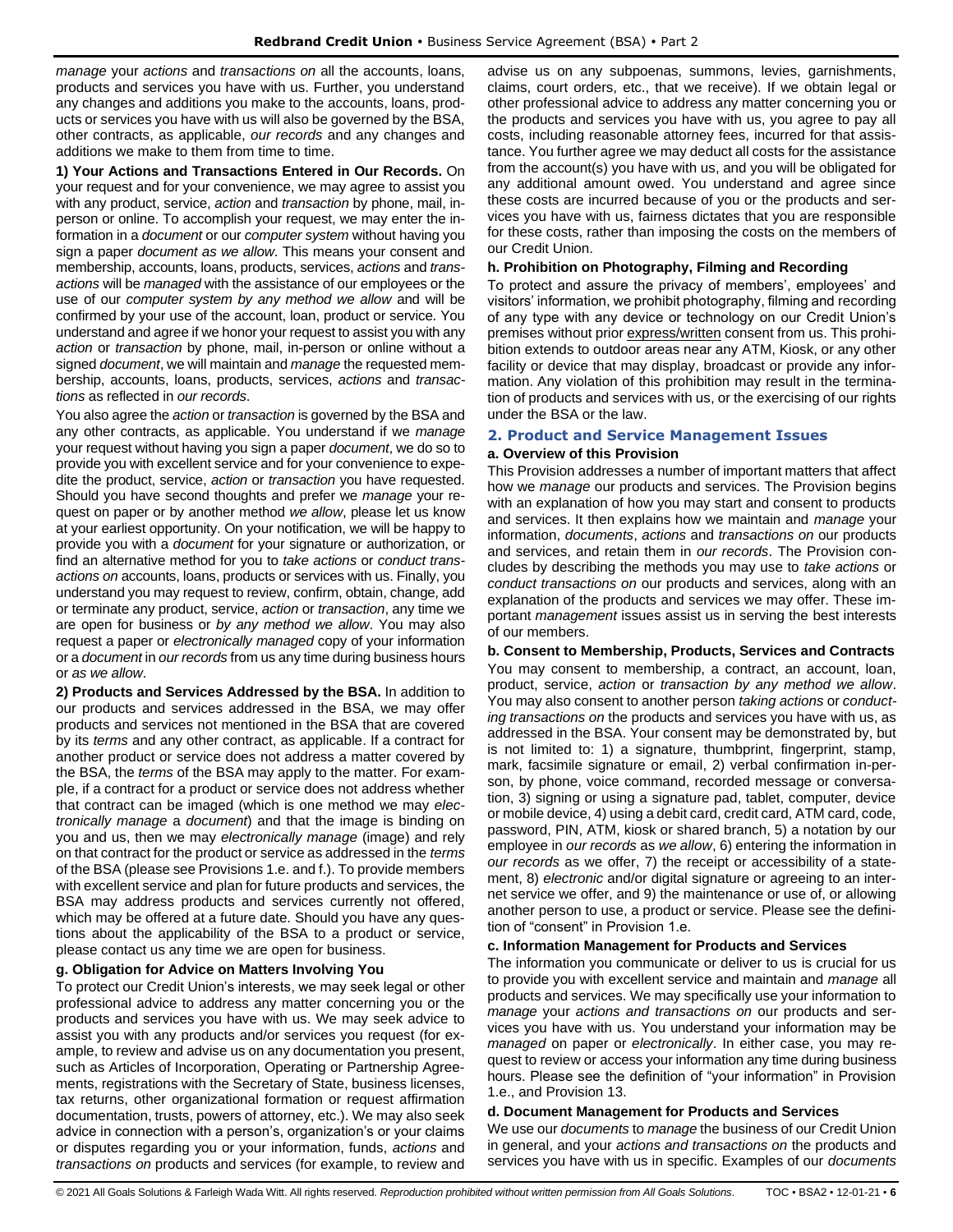include any paper or *electronically managed* service form (Part 1), form, application, loan form, note, contract, this Part 2, record, file, letter, disclosure, schedule, periodic statement, statement, check, item, receipt, information return, notice, warning, advisory, explanatory material, newsletter or anything else we create or use to *manage* the business of our Credit Union. You understand and agree the *documents* we create and/or use to *manage* our products and services and retain in *our records,* are binding on you and us. You also understand you may request to review or access a *document*  any time during business hours. Please see the definition of "*documents*" in Provision 1.e.

**1) Documentation You Offer for Us to Perform Due Diligence.** You may offer or we may request documentation to perform due diligence or to verify your authority to *take action* or *conduct a transaction on* a product or service on behalf of the business or organization. Examples of documentation may include, but are not limited to, any paper or *electronically managed* letters, business or organization formation or operational agreements, resolutions, letters, licenses, trusts, powers of attorney, wills, estate papers, claims, court orders, legal instruments or anything you deliver or share with us concerning you or your *actions* or *transactions on* products and services. You understand and agree when you provide documentation, which we may retain in *our records* for due diligence purposes, it is not binding on us unless otherwise required by law. Please see the definition of "documentation" in Provision 1.e.

### **e. Our Computer System to Manage Credit Union Business**

Our *computer system* is vital to providing you with excellent service and maintaining and *managing* all the products and services with us. Our *computer system* may include, but is not limited to, our data processing system, our employees' computers, tablets and mobile devices, our phone system, website, internet services, kiosks, ATMs, networks, backup data storage systems, offsite data archival systems, all data, software and applications retained and utilized in the cloud, and any other software, equipment, instrumentation, solution or technology we use now or in the future. If offered, our *computer system* also includes any Credit Union "member use only" computers, tablets and mobile devices. The information and *documents managed* in our *computer system* are part of *our records*. Please see the definition of "*computer system*" in Provision 1.e.

**1) Electronic Management of Credit Union Business.** We may use our *computer system* to *electronically manage* any aspect of the business of our Credit Union, which includes all your information, *documents*, *actions and transactions on* our products and services. You understand you may request to review or have a copy of *electronically managed* information or *documents* in *our records* any time we are open for business. Please see the definition of "*electronic management*" in Provision 1.e.

**2) Information and Documents may be Accessible in PDF.** For your convenience, to assure accuracy and security, and to reduce costs for our members, we may *electronically manage* any information or *documents* as a Portable Document Format (PDF) file. PDFs may be accessible on our website, in the internet services we offer and as attachments to emails. To open, review, print, download, save and read a PDF *document*, you will need to download a PDF display application, such as Adobe Reader, to your computer, mobile device or other technology. As of the date of the BSA, Adobe Reader is accessible at no charge at Adobe.com. You understand you may also request to access any information or *documents* on paper during business hours. Please contact us and we will be happy to assist you. Please see the definition of "PDF" in Provision 1 e.

### **f. Your Number for Membership, Products and Services**

Your number is extremely important to provide you with excellent service and maintain and *manage* all the products and services you have with us. We may create your number on paper and/or *electronically* with our *computer system*. We may refer to your number as an "account number," "member number" or "membership number" in communications or when referencing *our records*. The phrase "your number" may also refer to a "subaccount number," which is a secondary number we assign that is organized under your number ("your subaccount number"). We may use a subaccount number to *manage* your *actions and transactions on* our products and services. Should you have any questions about your number, please contact us at your earliest convenience. Please see the definition of "your number" in Provision 1.e.

### **g. Management of Accounts, Products, Services & Numbers**

You understand while you have the privilege to start, use and maintain an account we offer, we *manage* the privilege to have an account at our Credit Union. You also understand and agree for business, compliance and risk management purposes, we may change, suspend or terminate an account (and if applicable subaccounts) and reimburse the funds to you as needed. We may decline to re-start an account (or subaccount) at our discretion. You further agree we *manage* the privilege to use our products and services and may change, suspend or terminate this privilege, as needed and at our discretion, as addressed in the BSA and other contracts, as applicable, unless otherwise required by law. Finally, you agree we *manage* your number(s) for business and compliance purposes, and may change or terminate your number(s) (or subaccount numbers) as needed and at our discretion.

### **h. Our Records are Used for All Business Purposes**

We create and use *our records* to *manage* the business of our Credit Union in general, and your *actions and transactions on* the products and services you have with us in specific. *Our records* are composed of all information and *documents* retained 1) on paper in physical files, 2) *electronically* in our *computer system,* or 3) in any other solution or technology we use to *manage our records* (such as offsite data archival systems). To protect all information and *documents*, achieve cost-savings and for the convenience of our members, we may *electronically manage* most of *our records*. For these same reasons, ultimately all *our records* may be *electronically managed*, unless otherwise required by law. You may request to review or obtain your information or a *document* in *our records* any time we are open for business. Please see the definition of "*our records*" in Provision 1.e.

#### **i. Methods to Take Actions and Conduct Transactions**

You may *take actions*, *conduct transactions on* and use our products and services *by any method we allow*. Specifically, the ways you may access, *take actions*, *conduct transactions on* and use our products and services may include, but are not limited to, 1) inperson, by phone, mail, facsimile, email, drive-through window, night deposit or drop box (or lock box), 2) through the use of a debit card, credit card, ATM card, code, password, PIN, check, signature pad or device, ATM, kiosk, shared branch or any product or service, and 3) through the internet with a computer, tablet, phone, device, mobile device or other technology. An *action* or *transaction* conducted *by any method we allow* is valid no matter what method *we allow* you to use. Please see the definitions of "*action*," "*by any method we allow*" and "conduct" in Provision 1.e.

#### **j. The Title of Products and Services You Have with Us**

The products and services you have with us are generally titled on our *documents* and in our *computer system* so the name used on the product or service (typically the business or organization name) matches the EIN and SSN certified. This allows us to maintain and *manage* the product or service in *our records* for you and satisfy reporting requirements. Due to the maintenance, *management* and reporting requirements, the information and *documents* accessible to you may not contain the full or exact title you prefer. However, on your request, we often can include a description or legal title on a *document* or in *our records* that explains the purpose of and/or business, organization and/or person(s) who may use a product or service.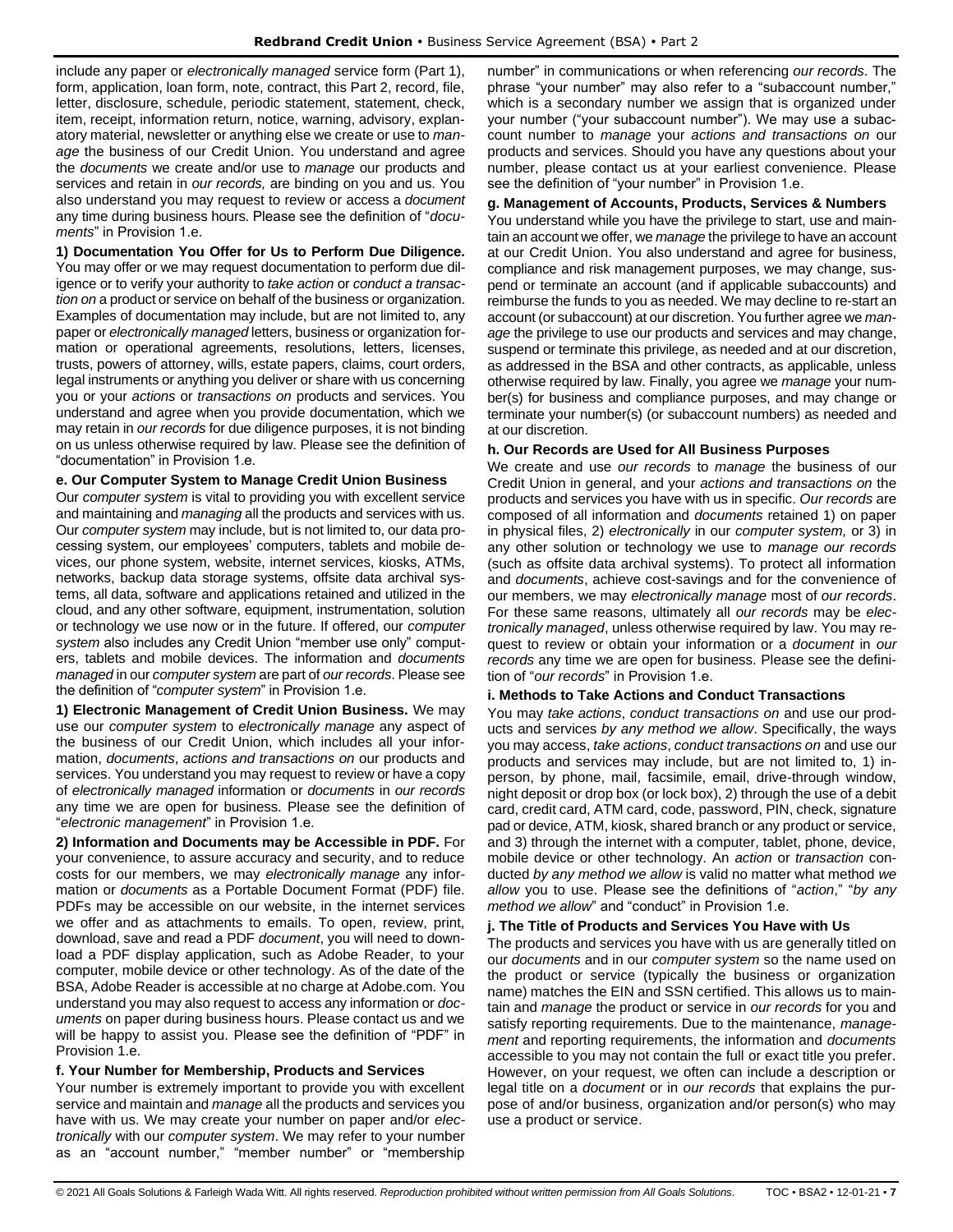### **k. Our Exclusive and Beneficial Products and Services**

To be entitled to use and enjoy all our financial products and services, a business, organization or person must first be eligible for the privilege of being a member of our Credit Union (our first product). As a member, you may request the exclusive products and services we offer that generally come under one of two categories: our savings products and services, and our lending products and services. Both are valued by our members for their rates and our excellent service. However, we may offer other beneficial financial products and services in addition to our traditional savings and lending solutions. Examples of products include membership, accounts and loans as we offer. Examples of services include teller assistance, phone assistance, *transactions* and safe deposit boxes, which typically require use of our premises, employees or *computer system* to provide the service to you. Please see the definition of "products and services" in Provision 1.e.

**1) The Products and Services We Offer.** *Please see "Our Products and Services" for a comprehensive summary of our beneficial products and services.*

**2) All Non-Business Products and Services We Offer.** All nonbusiness and non-organization products and services you have with us are governed by the Member Service Agreement (MSA). The MSA Part 2 can be accessed on our website or on request from us any time we are open for business.

### **l. The Length of this Part 2 of the BSA**

To assure excellent service, comprehensive information, and to proactively answer your questions about our products, services and Credit Union, we provide this Part 2. It is lengthy 1) because of the numerous legal, operational and practical matters that affect membership, accounts, loans, products and services, and 2) because it is important to explain why everything we do at our Credit Union is in the best interests of the members. Should you have questions about any matter addressed in the BSA, please contact us during business hours and we will be happy to assist you.

### <span id="page-7-0"></span>**3. Starting Membership, Products and Services**

All our members together own our Credit Union. The Provisions of the BSA are intended to serve the best interests of our members.

### **a. Requirements to Start Membership with Us**

To become a member of our Credit Union, you must be in our field of membership, provide any information we request and meet all our requirements for eligibility, due diligence and verification. Before allowing a business or organization to join our Credit Union, we may require a representative to provide proof of five (5) important matters. First, that the business or organization is lawfully formed (e.g., by providing of Articles of Incorporation, Operating or Partnership Agreement, registration with the Secretary of State, business license, tax returns, client/customer references and/or other documentation from the last three years (though we may serve non-lawfully formed businesses or organizations at our discretion)). Second, that the business or organization is eligible for membership with us. Third, that the business or organization wants to join our Credit Union and start membership, products and services with us. Fourth, each representative must substantiate her or his authority to act as a representative for the business or organization (e.g., by providing a notarized board resolution, partnership letter, business license, driver's license or other proof of ownership or authority). And fifth, each representative must substantiate her or his identity as a representative of the business or organization (typically with ID). By consenting to the BSA, you acknowledge you have informed us of the persons who are representative(s), transactor(s) and/or information user(s) who may act on behalf of the business or organization when *taking actions* or *conducting transactions* on the accounts, loans, products and services the business or organization has with us. You agree to notify us in writing of any change in authority of any representative, transactor and/or information user. You also agree to notify us if the beneficial owner(s) or control person of the business changes, as addressed in Provision 4. of this Part 2. We may rely on the BSA and *our records* until you tell us in writing of any changes and we have had a reasonable time to act on the written notice. By consenting to the BSA, you certify the business or organization does not engage in the internet gambling business, and will notify our Credit Union before engaging in any internet gambling business in the future.

Please understand that membership is a privilege and not a right, and is granted to you by our Credit Union on the condition you observe all applicable laws, regulations, the BSA and all other contracts, obligations and responsibilities with us.

### **b. Your Identification, EIN or SSN and Backup Withholding**

To join our Credit Union we may require the business's or organization's and your full current name(s), the physical address of the business or organization and your residence (and, if different, your business's or organization's and your mailing addresses), and the business's or organization's phone number and your phone number, birthdate, employer and occupation. We may also require all necessary due diligence documentation to validate the business or organization (as addressed above in Provision 3.a.), the business's or organization's Employer Identification Number (EIN) or Social Security Number (SSN), your SSN and your current governmentissued photo identification. We require all this information to both provide you with excellent service and to protect your valuable information and funds (and without it, we may not be able to start membership, products and services). For IRS reporting purposes, you may need to certify that the EIN or SSN matches the name and address provided, and indicate if you are subject to backup withholding. Your delivery, review and certification of this information may be required for membership, products or services. For your and our protection and to fulfill our due diligence responsibilities, you may need to obtain an EIN for an account, product or service relationship you wish to start that is not for your personal use. For your convenience and protection we may also request your mother's maiden name, your email address, other identification and information requirements and other undiscoverable confidential information (such as your most or least favorite subject in school, artist, fruit or vegetable, etc.) and require you to create a password in order to *take actions* or *conduct transactions on* our products and services (please see Provision 5.a.). To provide you with excellent service, for your convenience and for your and our protection, you agree we may photograph you and retain a copy or image of your current government-issued photo identification (hereafter referred to as ID) to identity you for the products and services you have with us. We may request to see your current government-issued military photo identification, and though we will not image or copy it, we may enter the information in *our records*. We may also require other current government ID (such as your driver's license or passport) that can be copied or imaged along with entering the information from your military ID. If our copy or image of your ID (or other identification) is expired, to continue to serve you, for your convenience and for your and our protection, you agree we may request, review and retain a copy or image of your current ID. If the IRS notifies us of a discrepancy with the name, EIN, SSN or information in *our records*, you may be subject to backup withholding, requiring us to withhold and pay a portion of dividends, interest or other payments to the IRS.

When you join our Credit Union and start products and services, we may require you to sign or authorize a service form to assist us in *managing* the products and services you have with us. We may note the original use of the form by placing an "O" (for original) in a box on the form. Alternatively, on your request we may agree to start, obtain your consent to and *manage* membership, products and services with the assistance of our employees or the use of our *computer system* (please see Provision 1.f.1)). You agree for purposes of accuracy, we may subsequently verify and correct, complete or update your information in *our records*. You understand and agree that to provide you with excellent service and for your and our protection, we may photograph, film and retain all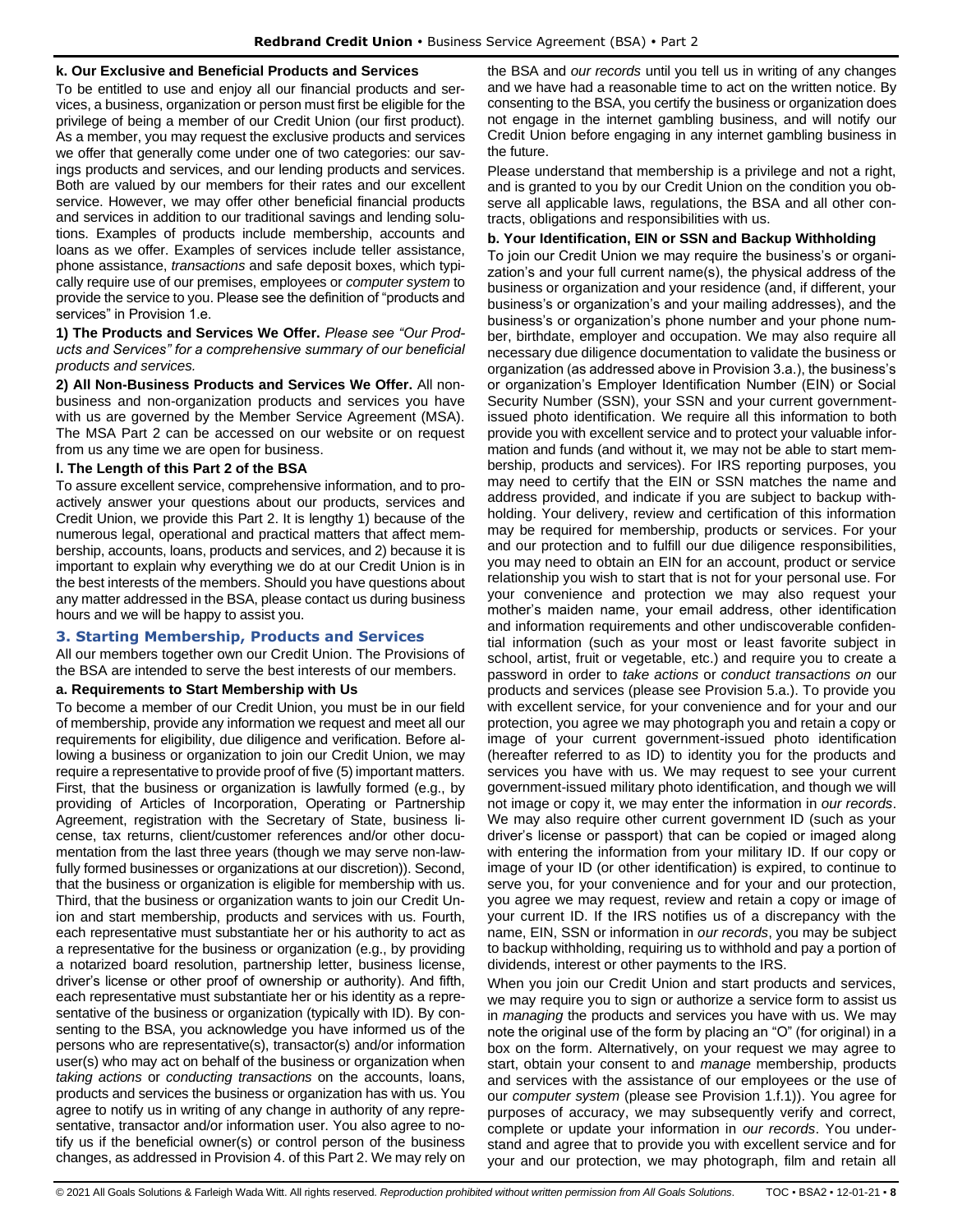pictures, photographs, film, likenesses or images of any person (including you) who enters or uses our (or an associate's) premises, facility, location or service solution. Additionally, to provide excellent service, for training and quality assurance purposes and for your and our protection, you agree we may record and retain all conversations with you and anyone who contacts, calls and/or leaves us messages *by any method we allow*. You agree we may obtain, retain and use all ID, pictures, photographs, images, film, voice and image recordings, fingerprints and other biometrics of you with our *computer system* or other technology to identify you and *manage* any product, service, *action* or *transaction* addressed by the BSA or other contract, as applicable. Finally, you agree we may obtain, retain, maintain and *manage* all ID, photographs, images, film, voice and image recordings, fingerprints and other biometrics of you in *our records*.

### **c. Your Authorization for Us to Obtain Information**

You agree we may review your account, employment and credit history, which includes obtaining reports from third parties and credit reporting agencies, to confirm your eligibility for membership, accounts, loans, products and services we may offer. We obtain reports for two important reasons. The first is to provide you with excellent service by pre-qualifying you for products and services with us: that way we can make a product or service available to you as soon as possible. The second is for loss prevention purposes, which is required to fulfill our due diligence responsibilities to our members. Additionally, to provide you with excellent service, for your convenience and your and our protection, we may request additional information to assist you with any currency needs for the accounts, loans, products and services you may request.

### **d. Starting Membership, Products and Services Online**

We may offer an internet service that allows you to join our Credit Union and start products and services with us online. This internet service is governed by any contract you agree to online, the BSA, all other contracts, as applicable, and *our records*. Should you have any questions about this service, please contact us at your earliest convenience.

### **e. Starting Membership, Products and Services by Mail**

On your request and for your convenience, we may at our sole discretion mail *documents* with your information to you to join our Credit Union and start products and services with us. We do not advise mailing your confidential information since it exposes you to numerous problems (ID theft, fraudulent *transactions*, etc.). We recommend you come to our Credit Union at your convenience (or use an internet service we offer) to start membership, products and services with us. In fairness to the members, if you request us to mail your information, you agree to take responsibility for all problems and losses that result from theft and/or unauthorized use of your information. Please contact us during business hours for information about starting membership by mail.

### **f. Starting Membership, Products & Providing the Part 2**

When you join our Credit Union we will first review a number of important matters about membership, products, services and the BSA (please see Provision 3.g.). Thereafter we (or you) may complete a service form (which we may require to be notarized) and/or enter the business's or organization's and your information in *our records* according to your instructions to start the products and services you have requested. Once you have reviewed your information, you will consent to the *terms* of the BSA and to the use of our products and services. If we assist you in-person we will offer you a paper Part 2 of the BSA, and email it to your address (if provided) in *our records*. If we assist you by phone, mail or through the internet, we will make the Part 2 of the BSA accessible to you *by any method we allow*, or offer to mail you a paper Part 2 of the BSA. We will ask (or advise you to ask) if you have questions about any matter addressed in the BSA, and encourage you to contact us during business hours for help with any product or service. Finally, we will remind you that you can always access a current Part 2 of the BSA and disclosures on our website, and may contact us about the information or *documents*  in *our records* any time we are open for business.

### **g. Matters We Address when You become a Member**

When you join our Credit Union we: 1) review all required documentation and obtain information that substantiates the validity of the business or organization and its eligibility for membership to fulfill our due diligence responsibilities, and verify your ID, 2) may obtain relevant account, employment and credit reports, as needed, 3) review important information about membership, products, services, privileges and responsibilities with you, 4) enter the information about the business or organization and you and the product(s) and/or service(s) in a form or our *computer system* and review that information with you, 5) offer you a paper Part 2 of the BSA (or offer to mail it to you), email you the Part 2 of the BSA (if we have an address on file), and make the Part 2 of the BSA accessible to you on our website or in an internet service we offer, 6) run all required verifications and reviews, and address all applicable compliance requirements, 7) review and have you consent to membership, products, services and the BSA, *as we allow*, 8) start the accounts, products and services requested by you, 9) ask you (or advise you to ask) if you have any questions and encourage you to contact us during business hours about any matter pertaining to our products and services, *and* 10) remind you that you may always access a current Part 2 of the BSA and disclosures on our website, and contact us about the information or *documents* in *our records* any time we are open for business.

### **h. Denial of the Privilege of Membership**

We may deny the privilege of membership to a business, organization or person for any reason not prohibited by law, including but not limited to, 1) ineligibility for membership, 2) failure to provide required documentation, information or ID, 3) information from a third-party report, 4) any lost or stolen check, card or access device, 5) overuse of *actions* on our products or services, 6) a breach of or unauthorized access to a product or service, 7) business or compliance purposes, 8) to stop or prevent a loss, 9) potential lack of capacity or victim of undue influence, 10) failure to comply with any *term* of a contract, 11) failure to use products or services to justify membership, 12) inactive or abandoned products or services, 13) chronic dissatisfaction with us, 14) disparaging our reputation, 15) default on any obligation, 16) causing us a loss, 17) not voluntarily repaying a loss, 18) previous expulsion, 19) anything unethical or unlawful concerning your business or organization, you or our business, 20) any alteration, forgery or fraud concerning your business or organization, you or our business, 21) any falsification or misrepresentation concerning your business or organization, you or our business, 22) any alleged crime concerning your business or organization, you or our business, 23) abuse of or threats to anyone associated with us, or 24) any other reason we believe is appropriate to *manage* the business of our Credit Union.

### **i. Also Please Review the Three Important Disclosures**

We recommend you also review "Our Electronic Funds Transfer Terms," "Funds Availability of Deposits" and "Our Rates & Service Charges." These disclosures have specific application to this Provision as well as a number of other matters throughout the BSA. Most of these disclosures are found at the end of this Part 2, and are accessible to you separately from the Part 2 on our website or upon request from us.

### <span id="page-8-0"></span>**4. Certificate of Authority & Product and Services**

When you start the accounts, products and services your business or organization has with us you acknowledge you have designated the representative(s) to act on behalf of the business or organization as reflected in *our records*. You understand it is your responsibility, and not our responsibility, to assure all *actions* and *transactions on* accounts, products and services by your representative(s) coincide with your business's or organization's affairs and activities, and its and your financial and/or estate planning needs. Because you are in control of the account(s) with us, you irrevocably waive the right to dispose of the funds in the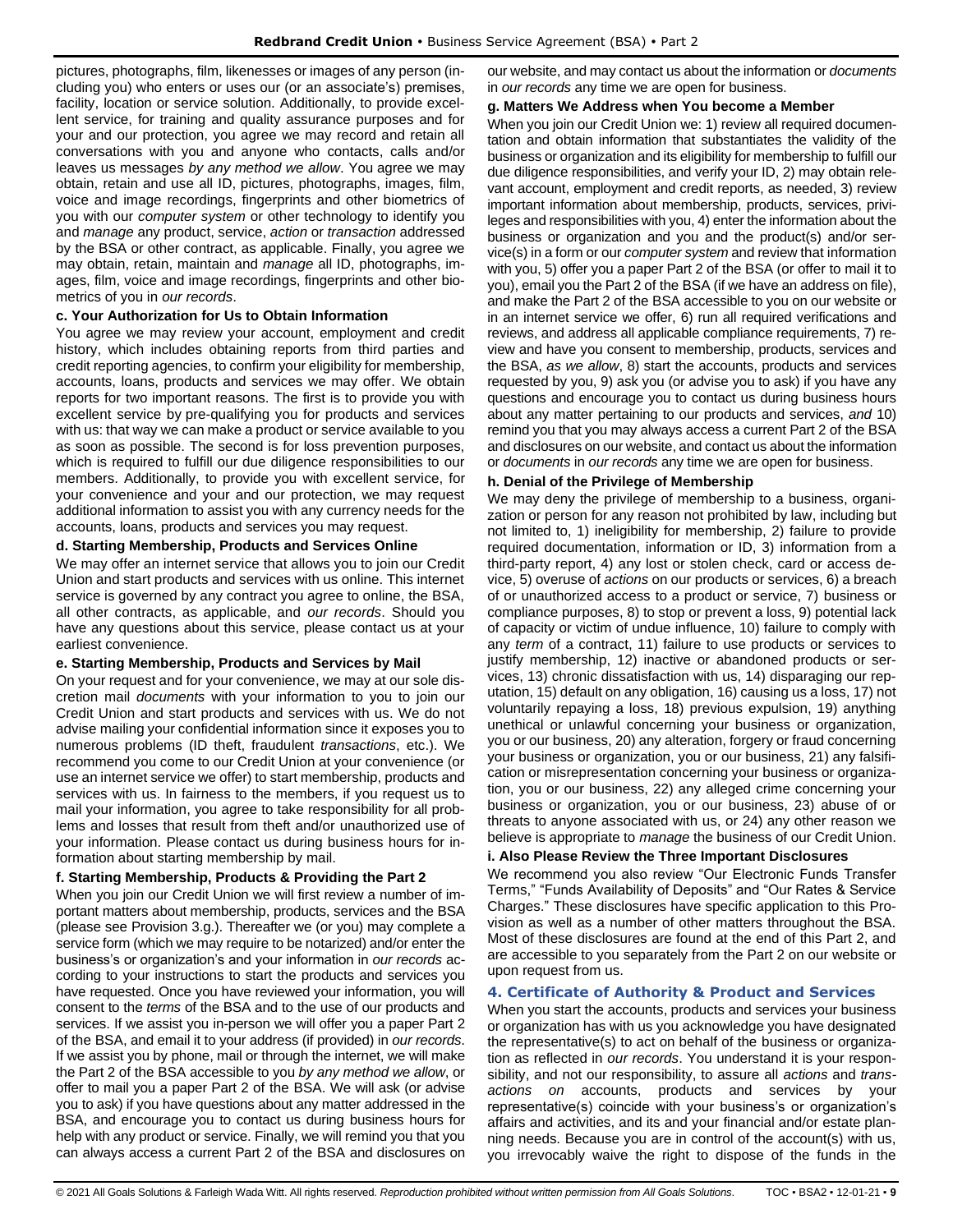account(s) with us by will (please see Provision 4.d.). To provide you with excellent service, assist you with products and services, and fulfill our due diligence responsibilities with respect to your business, we may need to obtain important specific information about any person who owns or manages the business. Initially we may need to identify the number of people who have at least a twenty five percent (25%) ownership interest in the business, along with each such owner's name, birthdate, physical address and SSN. If an owner of the business is a trust, we will need to obtain the trustee's name, birthdate, physical address and SSN. We will note each such owner's interest in the business with the letter "O" in her or his Section of our form or in *our records*. If a representative, transactor or information user is an owner, we will include the letter "O" in her or his Section of our form or in *our records*. The "O" indicates the owner is a "beneficial owner" of the business in *our records*. We may also identify the person who has significant responsibility to control, manage or direct the business (and his or her title if applicable). We will note this person's management responsibility with the letter "C" in her or his Section of our form or in *our records*. The "C" indicates that this person is the "control person" of the business in *our records*. You agree to notify us if the beneficial owner(s) or control person of the business changes. All this information assists us in providing excellent service to and *managing* the products and services for the business, and provides us with the key individuals in the event we need to contact a specific person about the business's products and services with us.

The business or organization, and each owner, officer, partner, director, member, employee, manager, volunteer, fiduciary or person, that consents to the BSA warrants that the business or organization has been duly formed and currently exists and certifies the following provisions.

### **a. Representatives, Transactors and Information Users**

The representative(s), transactor(s) and/or information user(s) identified on the BSA Part 1 form and/or in *our records* is/are authorized to act on all the accounts, loans, products and services the business or organization has with us based on the designated authority and Certificate of Authority as addressed below.

**1) Representatives & Accounts, Products and Services.** To start, maintain, *take actions* and *conduct transactions on* the accounts, products and services with us, the business or organization will designate a person or persons to be the representative(s) of the business or organization. We will require each representative to provide all her or his information and ID (as explained in Provisions 3.b. and 4. above) and consent to the BSA. The business or organization may have one representative or multiple representatives on the accounts, products and services it has with us. Multiple representatives have equal rights to *take actions* and *conduct transactions on* the accounts, products and services. These rights allow each representative alone to start, confirm, maintain, review, change, add, terminate and *conduct transactions on* the accounts, products and services on behalf of all representatives and the business or organization for any purpose. This includes a representative withdrawing funds, terminating and adding new accounts, products and services, or adding or removing a representative, transactor or information user, on behalf of the business or organization. You understand and agree any representative may sign the signature of any other representative (or transactor) on an account, product or service (such as to issue or deposit checks or initiate wires), and guarantees the signature or authorization of any or all other representatives (or transactors as applicable) for all *actions* and *transactions on* the accounts, products and services. You also agree a representative may conduct any *transaction* by cash, check, EFT, wire, etc., *by any method we allow* on behalf of the business or organization with or without the knowledge, signature, endorsement or authorization of any other representative (or transactor as applicable) on the account(s), product(s) and service(s). Furthermore, by the business or organization maintaining the accounts, products and services with one or multiple representatives, you

consent to any *actions* or *transactions on* accounts, products and services by any representative on the accounts, products and services. If you request us to designate a person as a representative by entering the representative's information in *our records* without signing or authorizing a form, you agree this person is a representative. You further agree this person may subsequently sign or authorize a form as a representative. Once the business or organization has designated a representative, it is your sole responsibility (and not our responsibility) to monitor the representative's *actions* and *transactions on* the accounts, products and services. You agree we have no duty or responsibility to monitor, inquire about or notify you of the use and purpose of any *action* or *transaction* conducted by a representative, or assure any *action* or *transaction* is for your benefit. You understand you take full responsibility for any representative, and for all *actions* and *transactions on* the accounts, products and services by that representative. You agree the business or organization is responsible for any service charges, costs, losses or liabilities incurred for any *action* taken or *transaction conducted on* an account, product or service by a representative regardless of whether the business or organization benefited from the *action* or *transaction*. A representative's authority to *take actions* and *conduct transactions* will continue until we receive written notice that you have terminated the representative's authority and have a reasonable opportunity to act on that notice. If you wish to terminate a representative's authority on an account, product or service you must notify us and complete the termination *as we allow*. We have no duty to prevent a representative from *taking actions* and *conducting transactions* until you have notified us and completed the termination as we allow. A representative may remove her or himself from the accounts, products and services you have with us, and we have no duty to notify the business, organization or any representative of the removal. If a representative decides to remove her or himself, we may require her or him to notify us in writing and/or sign or authorize a form (or be removed *as we allow*). A representative's removal from the accounts, products and services, does not relieve the business or organization or the representative from any responsibilities, obligations or liabilities for *actions* taken or *transactions* conducted as a representative under the BSA. If a business (or any owner) or organization owes us money for any reason, we may enforce our rights against all funds in any account used by the business (or owner) or organization, regardless of which representative (or transactor) deposited the funds in the account. You agree a security interest granted by a representative on an account will continue to secure that obligation to us, regardless of whether that person is a representative or not. Finally, for any obligation owed to us, our rights take priority over all other claims to the funds in an account unless otherwise required by law (please see Provisions 18. and 20.).

**2) Transactors & Accounts, Products and Services.** A representative may designate a person (or persons) to be a transactor on the accounts, products and services that the business or organization has with us. A transactor is authorized by you to *conduct transactions on* (i.e., deposit and withdraw funds, and obtain information about) the accounts, products and services on behalf of the business or organization. We will require each transactor to provide all her or his information and ID (as explained in Provisions 3.b. and 4. above) and consent to the BSA. A transactor only has the right to *conduct transactions on* the accounts, products and services, and has no other rights to the accounts, products and services. Further, a transactor cannot *take action* to start, change, add or terminate an account, product or service, except to remove her or himself from the accounts, products and services as explained in this Provision. You understand and agree any transactor may sign the signature of any representative or other transactor on an account, product or service (such as to issue or deposit checks or initiate wires), and guarantees the signature or authorization of any or all other representatives and transactors for all *transactions on*  the accounts, products and services. You also agree a transactor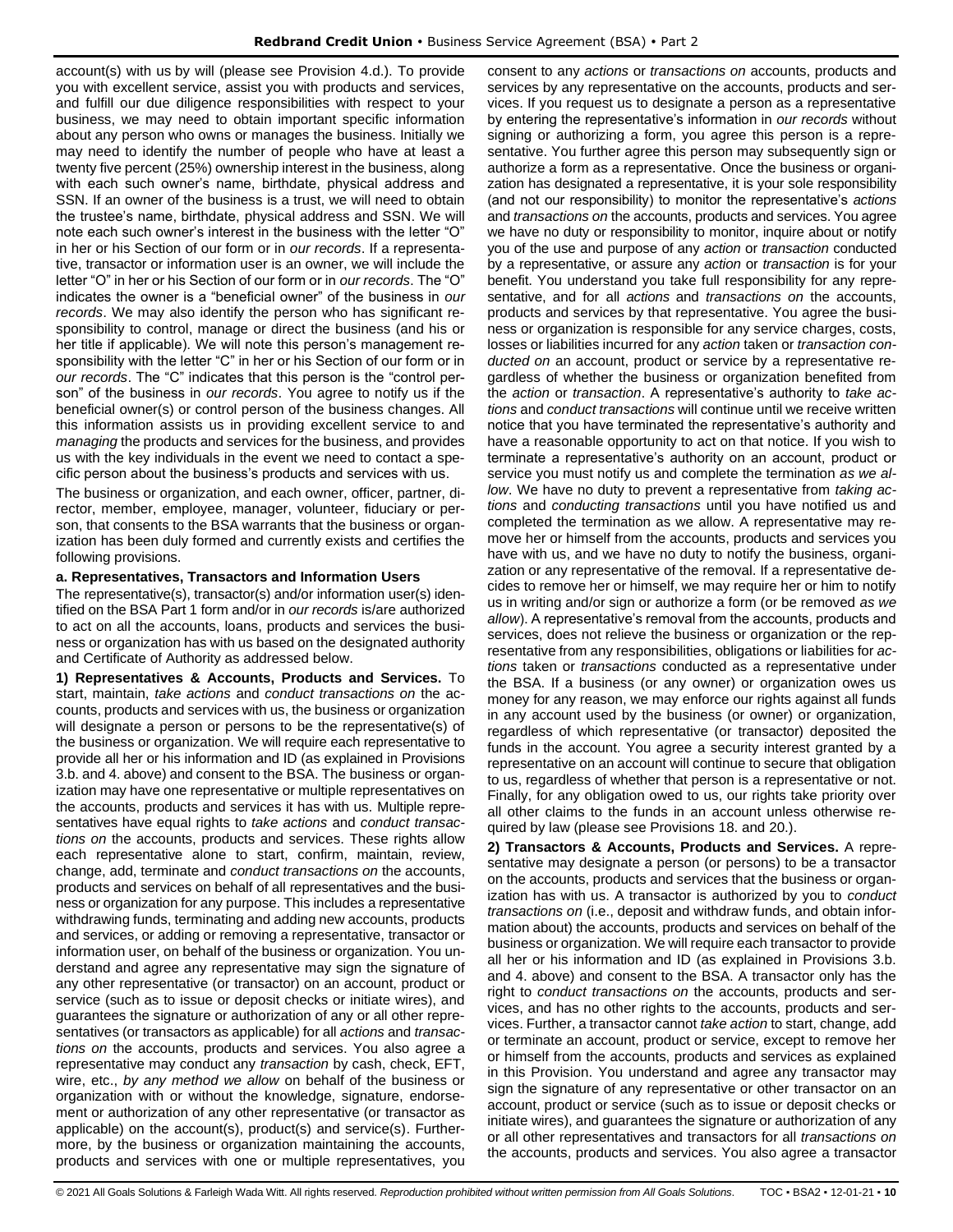may conduct any *transaction* by cash, check, EFT, wire, etc., *by any method we allow* on behalf of the business or organization acting alone, with or without the knowledge, signature, endorsement or authorization of any other representative or transactor on the account(s), product(s) or service(s). If you request us to designate a person as a transactor by entering the transactor's information in *our records* or *as we allow* without signing or authorizing a form, you agree this person is a transactor. You further agree this person may subsequently sign or authorize a form as a transactor. Once you have designated a transactor, it is your sole responsibility (and not our responsibility) to monitor the transactor's *transactions on* the accounts, products and services. You agree we have no duty or responsibility to monitor, inquire about or notify you of the use and purpose of any *transaction* conducted by your transactor, or assure that any *transaction* is for your benefit. You understand you take full responsibility for any transactor, and for all *transactions on* the accounts, products and services by your transactor. You agree the business or organization is responsible for any service charges, costs, losses or liabilities incurred for any *transaction on* an account, product or service conducted by a transactor, regardless of whether the business or organization benefited from the *transaction*. The transactor's authority to *conduct transactions* will continue until we receive notice (which we may require in writing) you have terminated the transactor's authority, and we have a reasonable opportunity to act on that notice. Any representative may remove a transactor from the accounts, products and services, which we may require to be confirmed in writing. We may also suspend any further *actions* and *transactions* on the account until you sign or authorize an updated form (or remove the transactor *as we allow*) or terminate the accounts, products and services. A transactor may remove her or himself from the accounts, products and services you have with us, and we have no duty to notify the business, organization or any representative of the removal. If a transactor decides to remove her or himself, we may require her or him to notify us in writing and/or sign or authorize a form (or be removed *as we allow*). A transactor's removal from the accounts, products and services, does not relieve the business, organization or the transactor from any responsibilities, obligations or liabilities for *transactions* conducted by the transactor under the BSA.

**3) Information Users & Accounts, Products and Services.** A representative may designate a person or persons to be an information user on the accounts, products and services that the business or organization has with us. An information user is authorized by you to request and access all information about the accounts, loans, products and services with us on your behalf *by any method we allow*. Your information user and you (and not us) are responsible for how your information user utilizes your information. We will require each information user to provide all her or his information and ID (as explained in Provisions 3.b. and 4. above) and consent to the BSA. An information user only has the right to access all information about the accounts, loans, products and services you have with us and has no other rights to the accounts, loans, products and services. Further, other than accessing information, an information user cannot *take actions* or *conduct transactions on* accounts, loans, products or services, except to remove her or himself as an information user as explained in this Provision. If you request us to designate a person as an information user by entering the information user's information in *our records* or *as we allow* without signing or authorizing a form, you agree this person is an information user. You further agree this person may subsequently sign or authorize a form as an information user. You agree we have no duty or responsibility to monitor, inquire about or notify you of the information user's access to or use of the information about the accounts, loans, products and services, or assure that the access or use of that information is for your benefit. You understand you take full responsibility for any information user on accounts, products or services with us, and for anything your information user does with your information. You agree the business or organization is responsible for any service charges, costs, losses or liabilities incurred for any access of information about an account, product or service by an information user regardless of whether the business or organization benefited from the access of information. The information user's authority will continue until we receive notice (which we may require in writing) you have terminated the information user's authority, and we have a reasonable opportunity to act on that notice. Any representative may remove an information user from the accounts, loans, products and services, which we may require to be confirmed in writing. We may also suspend any further *actions* and *transactions* on the account until you sign or authorize an updated form (or remove the information user *as we allow*) or terminate the accounts, products and services. An information user may remove her or himself from the accounts, loans, products and services you have with us, and we have no duty to notify the business, organization or any representative of the removal. If an information user decides to remove her or himself, we may require her or him to notify us in writing. We may also suspend any further *actions* and *transactions* on the account until you sign or authorize an updated form (or remove the information user *as we allow*) or terminate the accounts, products and services. An information user's removal from the accounts, loans, products and services, does not relieve the business, organization or information user from any responsibilities, obligations or liabilities undertaken or incurred as an information user under the BSA.

### **b. Certificate of Authority**

The business or organization and each representative, transactor or information user identified in the BSA and/or in *our records* certifies and agrees the business's or organization's accounts, loans, products and services will be governed by the *terms* of the BSA, as amended from time to time. The authority given to a representative, transactor or information user will remain in full force until written notice of revocation is delivered to and received by us. Any such notice will not affect any checks, drafts or items in process at the time notice is given. A representative will notify us of any change in the business's or organization's composition, assumed business names, or any aspect of the business or organization affecting the BSA before the change occurs. We have no duty to inquire about the powers and duties of any representative, transactor or information user and have no notice of any breach of fiduciary duties by any representative, transactor or information user unless we have actual notice of wrongdoing.

#### **c. Your and Our Liability under this BSA**

The business or organization agrees we will not be liable for any losses due to your or a representative's failure to notify us of changes in the business's or organization's composition, assumed business names, or any aspect of the business or organization that affects the BSA. The business or organization and each representative, transactor or information user agree to indemnify and defend us against and hold us harmless from any loss, damage, claim or liability as a result of unauthorized acts of any current or former representative, transactor or information user or acts of any representative, transactor or information user which we rely on before notice of any change to either an account, product, loan or service or the business or organization.

#### **d. Waiver of Testamentary Account Distributions**

You understand and agree it is your sole responsibility as a business (and owner) or organization (and not our responsibility) to assure the features of the accounts, products and services you have with us, as designated by your representative in *our records*, accurately reflect your personal, domestic, financial, business and estate planning needs. Matters you may want to consider include, but are not limited to, those created, changed or terminated by marriage, children, grandchildren, adoption, separation, divorce, remarriage, disability, retirement, death or as a result of any agency, power-of-attorney, guardianship, conservatorship, trusts, wills, businesses, corporations, partnership agreements, contracts, indebtedness, etc. If permitted by applicable state law, you irrevocably waive your rights to make testamentary dispositions from any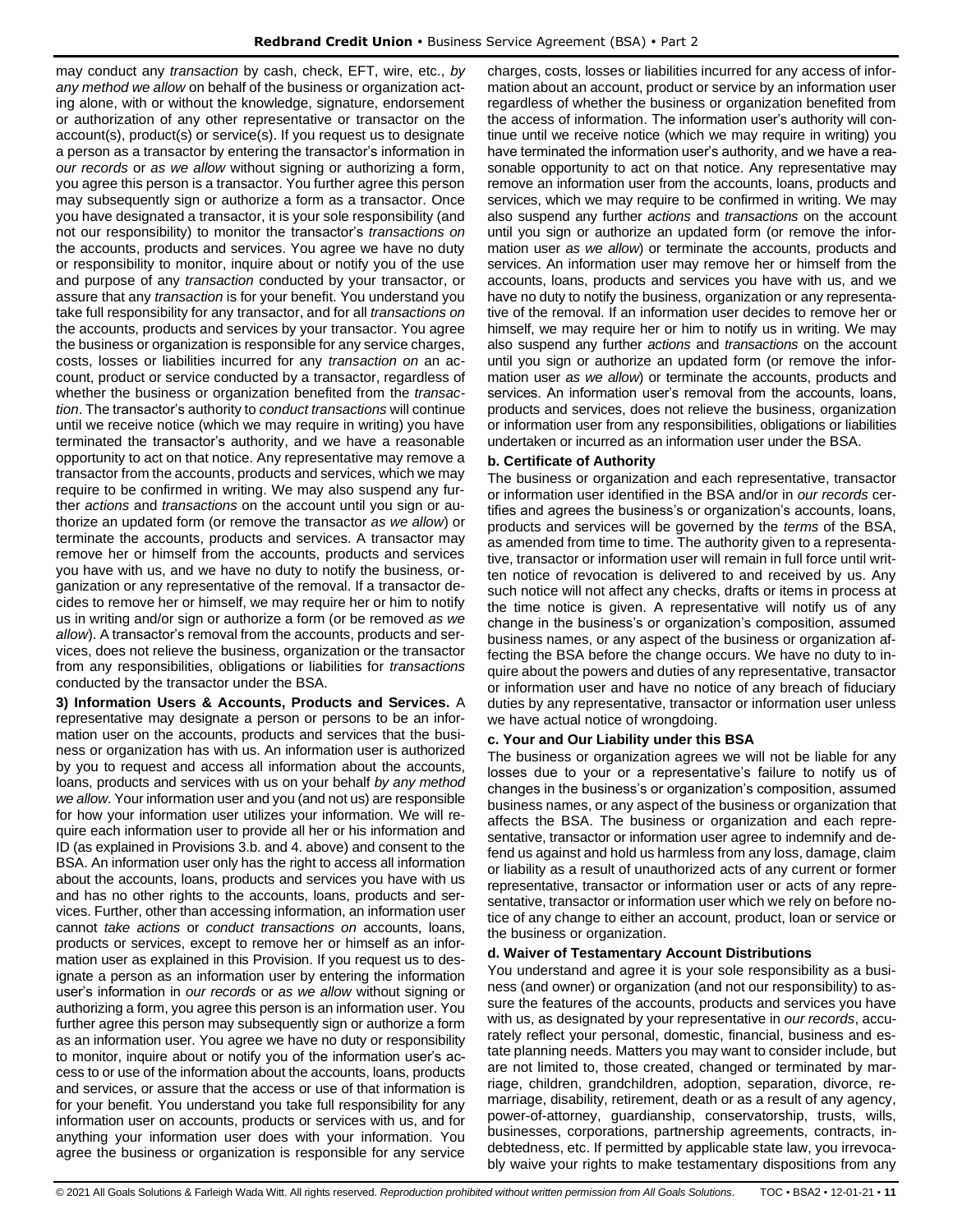account, and do so with the understanding that the features of an account control and supersede any inconsistent testamentary disposition. It is your responsibility to assure the features of the accounts, products and services you have with us accurately reflect and take into consideration your personal, domestic, financial, business and estate planning needs. In addition, you can *take action* to start, confirm, maintain, review, change, add or terminate an account, product or service at any time *as we allow*. Therefore, you irrevocably waive your right to make a testamentary disposition of any account at our Credit Union, both now and in the future. You agree since you are in complete control of the features of the accounts with us, and can, as a representative or through a representative, *take action* to start, change, add or terminate the accounts at any time *as we allow*, on your death we may rely exclusively on the BSA and *our records* concerning all matters that affect the accounts, products and services you have with us.

### **e. See "Our Rates & Service Charges"**

We recommend you also review "Our Rates & Service Charges," which has specific application to this Provision as well as a number of other matters throughout the BSA.

### <span id="page-11-0"></span>**5. Product & Service Access, Transactions & Actions a. Authorization of Transactions and Actions**

Your signature on a form, *document* or *as we allow* (when required) is important for identifying you and allowing you to start, consent to, *take actions* and *conduct transactions on* our accounts, loans, products and services. On your request, we may agree to obtain your consent to *take actions* and *conduct transactions* on products and services with the assistance of our employees or the use of our *computer system* (please see Provision 1.f.1)). You understand and agree that all ID, photographs, images, film, voice and image recordings, fingerprints and other biometrics obtained when you take any *action* or conduct any *transaction* are *managed* by us as explained in Provision 3.b. To provide you with excellent service and for your and our protection we may require your physical signature or reconfirm your signature in-person or before a notary public prior to any *action* or *transaction on* an account, loan, product or service. We may also require your ID, a second form of ID and other (or updated) information (such as your physical address, SSN, birthdate, password, mother's maiden name, thumbprint or fingerprint, date and type of last *transaction*, other historical factual and confidential information, etc.) before you may *take action* or *conduct a transaction on* an account, loan, product or service.

You may deposit and withdraw funds by cash, check, EFT, wire or by any other method *we allow*. You may also authorize the payment of checks, other *transactions* or *actions by any method we allow*. You agree we may pay checks and honor *actions* or *transactions on* an account, loan, product or service that contain your signature or authorization, even if you later claim the method of consent or the *action* or *transaction* was not authorized. On your request, we may allow you to include a legend on or notation in *our records* and on checks requiring two or more signatures or authorizations on your checks, *actions*, *transactions* or any other matter pertaining to the accounts, loans, products or services you have with us. You understand this legend or notation requiring two or more signatures or authorizations may only be entered in *our records* or as *we allow*. You agree any such legend or requirement is for your convenience only, and it is your sole responsibility (and not our responsibility) to supervise your internal control affairs with all persons you authorize. You also agree we may pay a check, or honor any *action*, *transaction* or other matter pertaining to the accounts, loans, products or services with us, with only one signature or authorization by any person you authorize. You understand we have only allowed you to add a legend or requirement for two or more signatures or authorizations because you 1) are in the best position to address your own internal control affairs with the persons authorized, and 2) have agreed to take responsibility for and recover any loss that occurs from a violation of your requirement.

If we contact you about an *action* or *transaction on* an account, loan, product or service that you confirm is authorized (which our employee may note in *our records* or *as we allow*), you agree we may rely on your confirmation. If you share your information, password, code or PIN (or any other method of authorization *we allow*) with any person or organization, you agree you authorize *actions* or *transactions on* the account, loan, product or service conducted by this person or organization. You further understand that until you notify us and revoke your authorization, all *actions* or *transactions on* the account, loan, product or service conducted by this person or organization are authorized and genuine, even if they are not conducted for your benefit or according to your instructions. If you request and we agree to provide you with cash for any *action* or *transaction*, you understand once you are in possession of the cash, you (and not us) are completely responsible for its care and safekeeping from any loss, theft, damage or destruction. Should you have any concerns about the loss or theft of cash, please let us know and we may be able to provide you with one of our checks (for which there may be a service charge). Additionally, for your and our protection and security purposes, you agree we may pay any person (including you) requesting a withdrawal in cash with a limited amount of cash, our check, an EFT or wire. You understand and agree these cash withdrawal options are appropriate since a person can obtain cash by depositing the check at her or his own financial institution, and we can schedule the delivery of cash for you on your request.

### **b. Transaction and Action Options & Required Forms**

When you *take action* or conduct a *transaction on* accounts, loans, products or services, we may require you to use a specific form or *document* to conduct or complete the *action* or *transaction*. If you do not use that form or *document*, for your and our protection we may refuse to honor, perform or complete the *action* or *transaction*. Whether an *action* or *transaction* is honored, completed or not, you are responsible for any loss or liability we incur as a result of your failure to use a required form or *document* or follow the *terms* of the BSA.

### **c. Account Transfers by Wire or ACH**

We may offer wire transfers or ACH transfers that allow you to send or receive debits or credits to an account with us. We may require all wire transfers to be authorized in writing. When you initiate a wire or ACH transfer you may identify either the recipient or any financial institution by name and account or identifying number. We (and other institutions) may rely on the account or other identifying number you give us as the proper identification number, even if it identifies a different person or institution. You understand we may confirm the information on all wire requests before sending the wire. Once we have sent an outgoing wire, the transfer is final and cannot be stopped, so please make sure all the information about the wire is correct and that you want the wire sent according to that information. If you provide incomplete or inaccurate written or verbal transfer instructions to us, we will not be responsible for any resulting wire transfer losses, delays or failed *transactions*. You understand international wire transfers may not be completed for several weeks**,** or at all.

Wire transfers are governed by Federal Reserve Regulation J if the transfer is cleared through the Federal Reserve. ACH *transactions* are governed by the rules of the National Automated Clearing House Association (NACHA). You acknowledge that our processing of international *transactions* may be delayed if necessary to complete screening required by Federal law. You must ensure that all international entries you initiate are designated with the appropriate international entry code, as required by NACHA rules. All entries will be credited to or debited from the account you have with us in U.S. dollars. Currency conversion will be at rates determined by, or available to, us or the Automated Clearing House. You bear all currency conversion risk as well as all gains or losses associated with currency conversion for international entries. All wires and ACH transfers must comply with applicable U.S. law. If you use these services and receive funds by wire or ACH transfer, you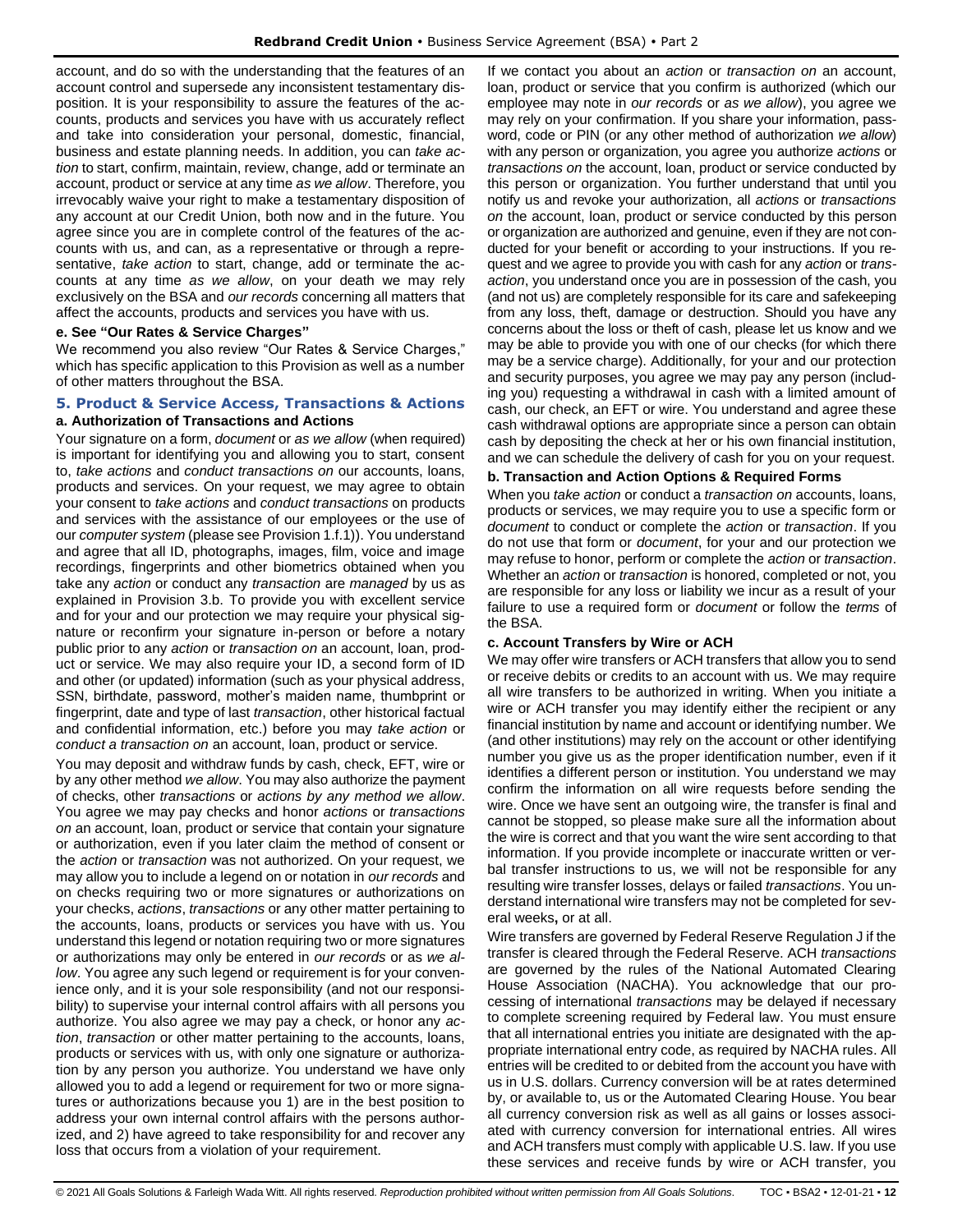agree to confirm the transfers by reviewing your periodic statement (or online service we offer), since we are not obligated to notify you when funds are received. While we may conditionally and provisionally credit the account you have with us with an ACH transfer, if we are not finally and ultimately paid for the transfer, we may reverse the credit to the account and the sender will be deemed not to have paid you. If we cannot reverse the credit or you do not have sufficient funds in an account, you agree to reimburse us for the amount of the reversed transfer.

### **d. Limitations on Account Transactions**

**1) Account Withdrawal Limitations.** You understand we have no obligation to honor a request to withdraw funds if you do not have 1) sufficient available funds in an account or 2) one of our overdraft services (please see "available balance" in Provision 6.i.). If a check or other transfer or payment order is presented against insufficient available funds in an account, we will require a service charge. If there are sufficient available funds to pay some but not all checks or items drawn or presented against the account, we may pay or allow withdrawals for those checks, transfer or payment orders for which there are sufficient funds in any order we choose, according to applicable law and the *terms* of the BSA. There are a number of circumstances where you may not be able to withdraw funds from an account, including but not limited to: 1) our methods are inoperative due to emergencies or problems, 2) the product or service has been terminated, 3) we are unable to contact you, 4) failure to provide required documentation, information or ID, 5) failure to use a required method or *document*, 6) exceeding a limit or an amount set by us, 7) failure to meet a minimum balance for thirty (30) days, 8) deposited check funds are not available, 9) funds are collateral for an obligation, 10) any lost or stolen check, card or access device, 11) a breach of or unauthorized access to a product or service, 12) business or compliance purposes, 13) to stop or prevent a loss, 14) potential lack of capacity or victim of undue influence, 15) failure to comply with any *term* of a contract, 16) funds held or offset per a security interest or lien, 17) account and/or funds held for a dispute or uncertainty, 18) unpaid check(s) or EFT(s) for insufficient funds or stop payment orders, 19) deposited item(s) charged back for nonpayment or a claim, 20) a garnishment, levy or similar legal claim or notice, 21) default on any obligation, or 22) our belief that an *action* or *transaction* may be fraudulent. To comply with the law and to protect you and the members of our Credit Union, you understand we may require written notice of your intent to withdraw funds from an account you have with us at least seven (7) calendar days and up to sixty (60) calendar days before the time you would like to make the withdrawal. Finally, you understand in the event any account is overdrawn, any loan is past due, or you are otherwise in default under any contract with us, we may suspend your ability to conduct *actions or transactions* to any or all accounts, products, services, until you have resolved the matter with us.

**2) Account Transfer Limitations.** You may make unlimited withdrawals from the checking account(s) you have with us by any method we allow. In addition, you may make unlimited withdrawals or transfers from all other accounts in-person, by ATM, by mail request or by calling us for one of our checks. However, we may limit the number of certain types of withdrawals from some types of accounts as identified in "Our Rates & Service Charges."

**3) Account Transaction Volume Limitations.** We may limit the number of items deposited and the frequency of deposits and other *transactions* you can make each day to the account(s) you have with us. The date we use to determine the number of *transactions* is the date a *transaction* is posted to (actually credited to or debited from) an account, rather than the date you conducted the *transaction*. Should the *transactions on* an account with us exceed the limitations we establish, we may limit your *transaction* activity, require a service charge or terminate the account. You understand if *we allow* or honor a *transaction* that exceeds these restrictions (a nonconforming *transaction*), we are not required to allow or honor any future *transaction* that exceeds these restrictions.

**4) Limits on ATM Transactions.** For your and our protection, we may limit the number and dollar amount of cash withdrawals at ATMs. We may also limit the number and amount of deposits by cash and check at ATMs. Our current limitations on ATM cash withdrawals are stated in "Our Electronic Funds Transfer Terms" at the end of this Part 2 of the BSA. Should you need to make withdrawals and deposits that exceed our ATM limits, you may come to our branch any time we are open for business.

#### **e. Accounts May Not be Transferred to Others**

The accounts you have with us are non-negotiable, non-assignable and non-transferable to another person or organization. This means you may not endorse, negotiate, transfer, secure or pledge any account and the funds in that account to a person or organization other than us for any reason. Unless a person's name appears on a service form or is in *our records*, she or he may be denied access to all accounts, products and services and all funds and information pertaining to the accounts, products and services unless otherwise required by law.

### **f. When a Transaction or Action May be Refused**

Generally to conduct an *action* or *transaction* on an account, product or service with us, you must be a representative on the account, product or service. For your and our protection, you understand we may refuse an *action* or *transaction on* an account, loan, product or service for any reason not prohibited by law, including but not limited to, 1) our methods are inoperative due to emergencies or problems, 2) we are unable to contact you, 3) failure to provide required documentation, information or ID, 4) failure to use a required method or *document*, 5) exceeding a limit or an amount set by us, 6) failure to meet a minimum balance for thirty (30) days, 7) inactive or abandoned products or services, 8) deposited check funds are not available, 9) funds are collateral for an obligation, 10) any lost or stolen check, card or access device, 11) a breach of or unauthorized access to a product or service, 12) business or compliance purposes, 13) to stop or prevent a loss, 14) potential lack of capacity or victim of undue influence, 15) the product or service has been terminated, 16) failure to comply with any *term* of a contract, 17) funds held or offset per a security interest or lien, 18) account and/or funds held for a dispute or uncertainty, 19) unpaid check(s) or EFT(s) for insufficient funds or stop payment orders, 20) deposited item(s) charged back for nonpayment or a claim, 21) a garnishment, levy or similar legal claim or notice, 22) default on any obligation, 23) limited to a share account and voting by mail, 24) ineligible for membership, 25) membership terminated, 26) notification of death, 27) anything unethical or unlawful concerning your business or organization, you or our business, 28) our belief that an *action* or *transaction* may be fraudulent, 29) any alteration, forgery or fraud concerning your business or organization, you or our business, 30) any falsification or misrepresentation concerning your business or organization, you or our business, 31) any alleged crime concerning your business or organization, you or our business, 32) abuse of or threats to anyone associated with us, or 33) any other reason we believe is appropriate to *manage* the business of our Credit Union.

### **g. Transactions and Actions Online**

We may offer an internet service that allows you to *take actions* or *conduct transactions on* products or services with us online. For your convenience, and in order to remind you to go online to start the service, we may note your request for this internet service on a form or enter it in *our records*. This internet service may be governed by a contract you agree to online, the BSA, all other contracts, as applicable, and *our records*. Should you have any questions about this service, please contact us at your earliest convenience.

### <span id="page-12-0"></span>**6. Your Use of a Share Draft Account with Us**

### **a. Completing Your Checks and Check Register**

When you write a check drawn on a share draft account with us, you must write your payee's name, complete the numerical and written amount lines on the check and sign your name. Always begin by writing the payee's name and the amounts at the start of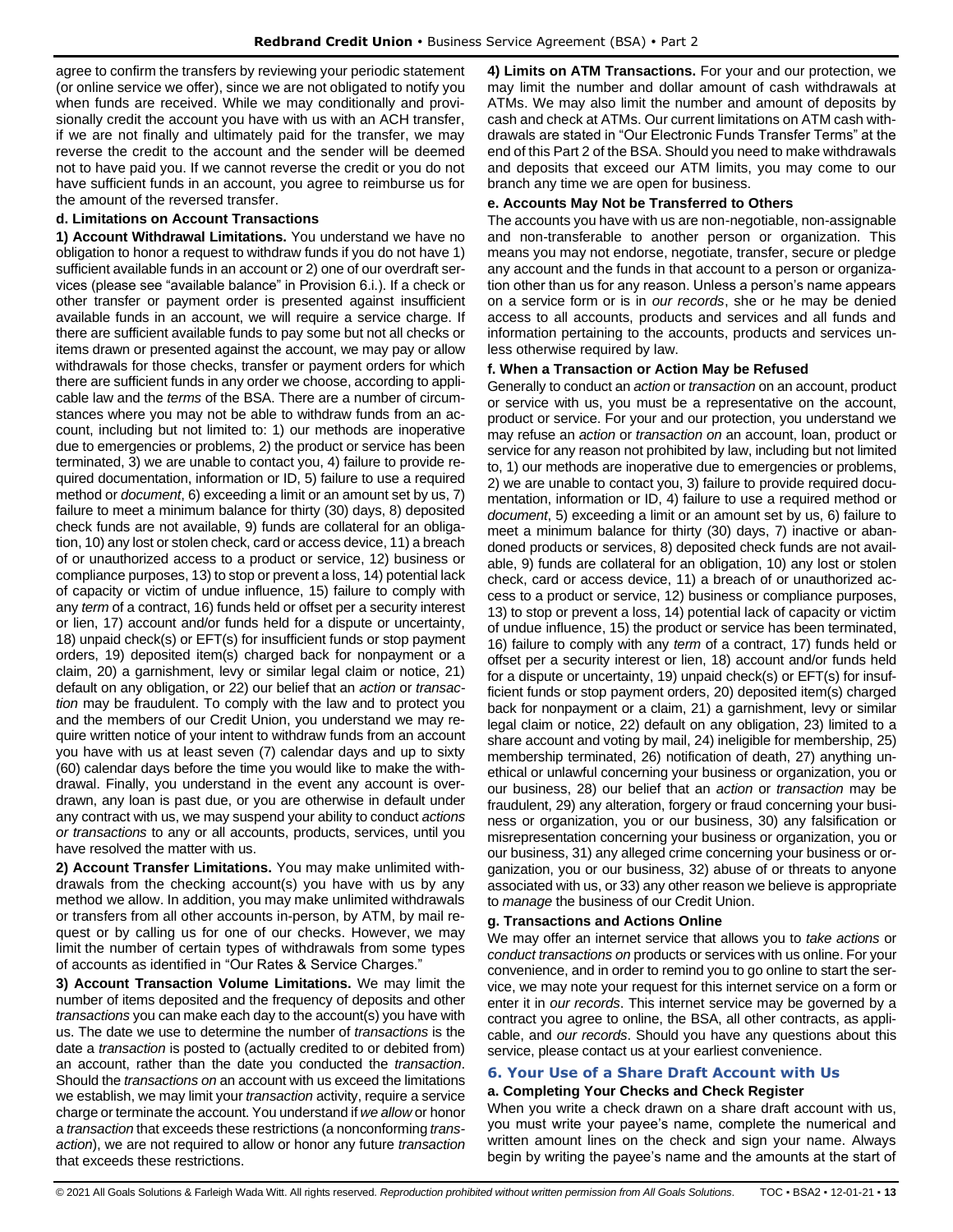the far-left side of these lines to avoid leaving any spaces; this will reduce the risk of your check being altered. It is also important to draw a line after the payee's name and after the written amount to protect yourself against alterations. Please make sure all information you write on your check is legible. Finally, make sure the numerical and written amounts of your check match, since the written amount is likely the amount we may pay from the account. If the amounts do not match, you agree we may pay either amount or return the check unpaid, at our sole discretion.

Once completed, you should write the check number, amount, date, payee's name and purpose in your check register or payment records, and deduct the amount of the check from the account balance. This helps you to keep track of the current balances of an account, which in turn helps you avoid insufficient funds or overdraft service charges (please see Provisions 6.i. through l.). It also allows you to detect and report checks with alterations and forged drawer's signatures (please see Provision 15.b.). Please use dark permanent ink (preferably black ink) to complete and sign your checks. You agree you are responsible for any losses incurred for your checks if you do not use a dark permanent ink when writing your checks. You should also keep your checks in a secure location and separate from your ID so they are not stolen from you. If there are multiple representatives or a transactor on the account, each representative or transactor may sign (or authorize), issue and endorse checks in the business's or organization's name. If you require more than one signature on a check drawn on an account with us, you agree we may pay that check regardless of the number of signatures on it if the check is issued by a person authorized to *conduct transactions on* the account (please see Provision 5.a.). You understand when you write a check you are ordering us to pay the check, and that payment is proper even if you did not completely fill out or sign your check.

### **b. Please Use the Check Forms We Provide**

For your protection, when starting a share draft account you agree to use the checks we make available that we refer to as, "your checks." Your checks are actually forms (check forms) provided to you by our approved associate. It is important that you use our associate-provided checks because 1) the security features help protect against fraud losses, and 2) the forms help us confirm that a check is your check when presented for payment. Using any other check form may indicate fraud, and you agree we may refuse to pay it if we believe our refusal may prevent a loss, and is not dishonor or wrongful. Alternatively, if you use and we pay a check not provided by our associate that results in any loss or service charges, you agree to be responsible for any loss and service charges incurred. The reason you are responsible for any loss and service charges is because in order to obtain check forms from another organization or person, you must provide your information to unknown people, any of whom may create a fraudulent check drawn on the account. Accordingly, we use an associate's check forms to help avoid losses, and require you to take responsibility for all losses and service charges for not using these forms.

### **c. Dates on Your Checks**

We may pay a check you write regardless of its date or language limiting payment to a certain time (for example, "stale dated" checks or checks bearing a "void after" date legend). However, we are not obligated to pay a check before its date or more than six (6) months after its date. Attempts to limit payment of a check by date or language are ineffective because 1) checks presented as EFTs or other transfers may not include the date, 2) our processing technology may not allow for the examination of a date, and 3) a person in possession of your unpaid check may take legal action against you for the amount and costs. If you do not want an outstanding check paid, you may place a stop payment order on the check (please see Provision 6.d.). Similarly, if you date a check for payment in the future (often referred to as a "postdated check notice") and notify us, we may agree not to pay a check before its date. Please be aware this postdated check notice will only be effective if it allows us a reasonable amount of time to act on and not pay the check. Additionally, for the notice to be effective we will need your name, your number, the check's number and date, amount and the payee's name. You understand that failure to fulfill any of these requirements may result in payment of the check. If you fulfill these requirements, we will return the check as postdated and require a service charge to cover some of our employee's time. Should you request us to cancel a postdated check notice and pay the check, we may also require a service charge to cover some of our employee's time. For your convenience, we may agree to a verbal postdated check notice that will expire after fourteen (14) calendar days unless you confirm that notice in writing. Once confirmed in writing, the notice will be effective for six (6) months, and can be renewed for an additional six (6) months for a service charge. You understand we have no duty to notify you when your notice will or has expired.

### **d. Stop Payment Orders on Your Checks and ACHs**

You may request us to stop payment on any check drawn on or ACH debit scheduled from a share draft account you have with us by a stop payment order *as we allow***,** which we may require to be confirmed in writing. Your request (order) to stop payment will be effective only if we have a reasonable amount of time to act before the check is presented or the ACH entry is transmitted to us. For the request (order) to stop payment to be effective we will need your name, your number, check number, the date of the check or ACH entry, the name of the payee and the amount of the check or ACH entry. You understand that failure to comply with any of these requirements may result in payment of the check or ACH entry. If you fulfill these requirements, we will return the check or ACH entry and require a service charge to cover some of our employee's time. Should you request us to cancel a stop payment order and pay the check or ACH entry, we may also require a service charge to cover some of our employee's time. For your convenience, we may agree to a verbal stop payment order that will expire after fourteen (14) calendar days unless you confirm that order in writing or *as we allow*. A stop payment order on a check placed or confirmed in writing will be effective for six (6) months and can be renewed for an additional six (6) months for a service charge. A stop payment order on an ACH entry will continue until the entry is returned or until you cancel the stop payment order (which may require the payment of a service charge). We have no duty to notify you when your stop payment order will or has expired.

You understand that although you may stop the payment of your check, generally the person or organization in possession of the check may recover the full amount of the check from you (which may include interest and costs). In addition, if you owe money to the payee of the check or ACH entry, stopping payment on the check or ACH entry means you will not have paid the money to that person. In the unlikely event we pay a check or ACH despite a timely, accurate and complete stop payment order, we may be obligated to credit the account you have with us. We also may not be obligated to credit the account and you will need to address the matter with the payee. If we issue a credit to the account, you agree to sign or authorize a statement explaining the dispute with your payee, and assist us in taking legal action against any and all persons or organizations to recover our loss. You understand if you repeatedly place stop payment orders on your checks drawn against insufficient funds, we may consider that account abuse and may terminate the account.

#### **e. No Stop Payment on Our Cashier's or Teller's Checks**

If we provide you with one of our checks that is payable to you or that you have requested us to make payable to another person, business or organization, it is your sole responsibility to make sure you want the person, business or organization to be paid with the check before you deliver the check to that person, business or organization. You understand that if you give our check to a person, business or organization, and afterwards become displeased with the person, business, organization or *transaction* and do not want the check paid, *we will not be able to stop payment on our check.* If you have any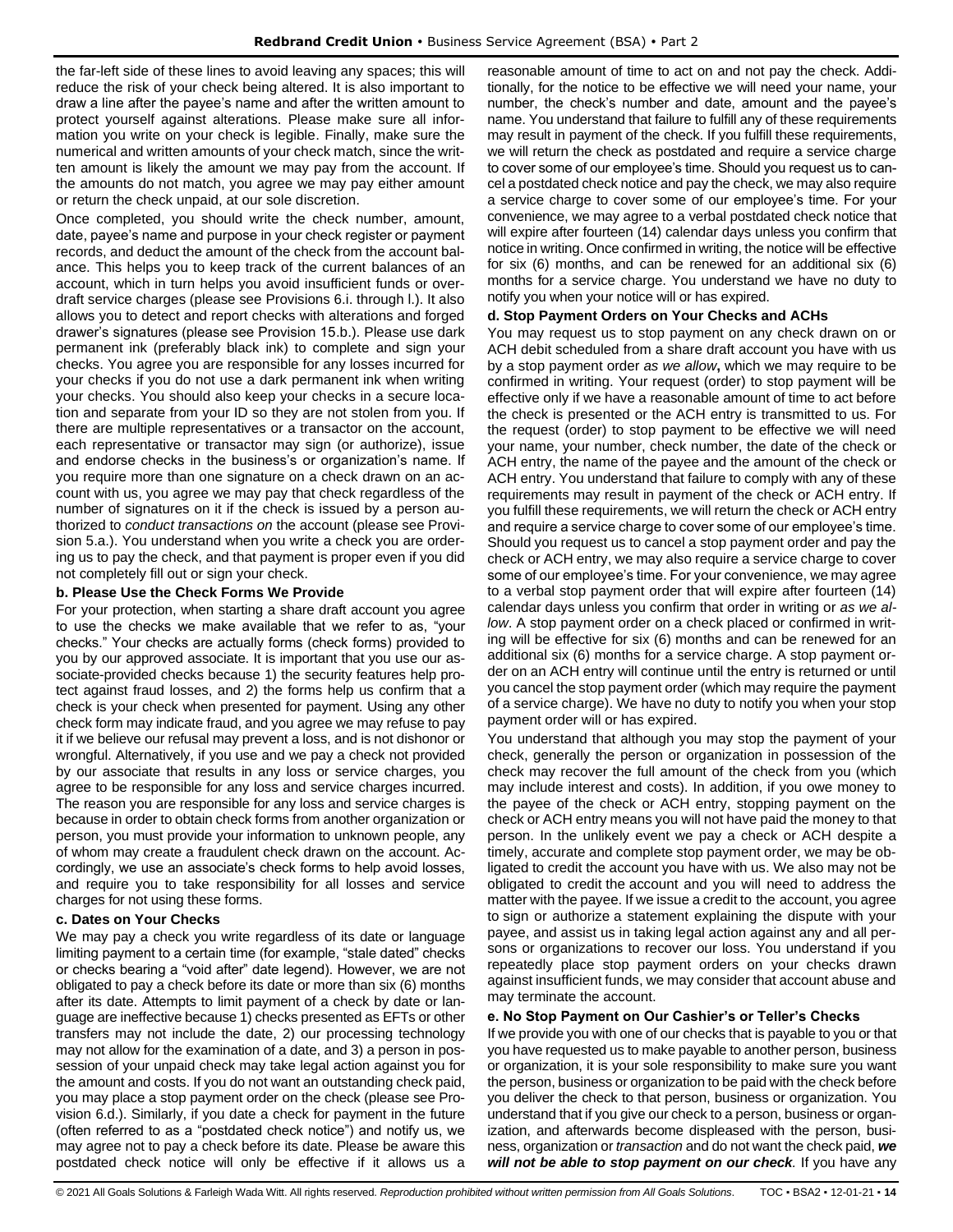doubt about the person, business, organization or *transaction*, do not give the check to that person, business or organization, since we will not be able to stop the payment of the check. Should you change your mind and decide not to use one of our checks, you may return the actual physical check to us and request a refund for the amount of the check.

### **f. Conversion of Checks to Electronic Fund Transfers**

In some circumstances, a person, merchant, business or organization can convert your check and check information into an EFT and debit the account you have with us. The conversion of your check to an EFT is covered by "Our Electronic Funds Transfer Terms," which is part of the BSA (and is found at the end of this Part 2). You agree we may honor the EFT and debit the account just as if the original check was presented for payment. Should a person, business or organization convert your check to an EFT, you will have to contact that person, business or organization if you wish to access a copy of your check. You understand that if we return your check to a business or organization unpaid for insufficient funds or stop payment, the business or organization may try to re-present the check as an EFT. The EFT that represents the dishonored check will be treated as a re-presented check.

### **g. Presentment of Your and Our Checks**

For your and our protection, compliance purposes and to cover costs for our members, we may require any person presenting your or our check to comply with our due diligence requirements before we pay the check. These requirements may include, but are not limited to, the presenter supplying us with her or his ID, SSN, birthdate, physical address and authority to present (negotiate) the check. We may also require the person to sign a statement of receipt, place her or his thumbprint or fingerprint on the check and pay a service charge. If a check is payable to two or more persons (whether payable sequentially or together), we may require all payees or endorsers to sign the check in-person at our Credit Union (or *as we allow*) to assure all endorsements are valid. You agree that if a person presenting a check declines to carry out any of these requirements, we may refuse to pay the check, and that our refusal is not dishonor or wrongful since this person has not complied with our presentment requirements. (A presenter always has the option to deposit and receive funds for the check at the presenter's own financial institution). For your and our protection, checks presented after our 2 p.m. cut-off hour may be treated as if presented on the next business day we are open. You agree to be responsible for legal advice we require regarding any matter concerning a check drawn on an account you have with us (please see Provision 1.g.). Also, for your and our protection and security, we may pay a person presenting your check with our check or an EFT, and we may decline to pay this person with cash. You understand and agree that payment with our check is not wrongful since this person can obtain cash by depositing the check at her or his own financial institution. Additionally, for your and our protection and security purposes you agree we may pay any person (including you) presenting our check with a limited amount of cash, our check or an EFT, and may decline to pay the check entirely with cash. You understand and agree these payment options are appropriate since a person presenting our check can obtain cash by depositing the check at her or his own financial institution, and we can schedule the delivery of cash to you on your request, for which there may be a service charge.

### **h. Our Use of Automated Collection and Payment Processes**

We use electronic check deposit, transmission, presentment, payment and return technology to *manage* the greatest number of checks in the most cost-effective manner for the benefit of the members of our Credit Union. These automated processes rely on and can only recognize information in the Magnetic Ink Character Recognition (MICR) line at the bottom of the check, which contains your number, amount of the check and check number. To achieve these cost efficiencies for our members, you agree when we pay or take a check for deposit and collection we may disregard all information on the check (including notes and legends) other than 1) the identity of the institution the check is drawn on, and 2) the information encoded in the MICR line (whether consistent with other information on the check or not). You also agree when we pay a check without physically or visually examining it, it does not mean we failed to exercise ordinary care in paying the check.

### **i. Determination of Available Balance to Pay Items**

Checks and other *transactions on* a share draft account with us are paid based on your available balance, and not the actual balance. Your actual balance is the actual amount of funds in the account (based on credits and debits posted to the account at that time). Your available balance is generally equal to the actual balance, less the amount of any holds placed on recent deposits, holds placed for other reasons, and holds for pending *transactions* (such as debit card purchases) we have authorized but have not yet posted to the account. If an item presented for payment against the account exceeds the available balance, we will treat it as presented against insufficient funds even if the actual balance exceeds the amount of the item (please see Provision 6.k.).

### **j. The Order in which Checks and Other Items are Paid**

In general, we pay checks and other *transactions* in the order they are presented to us, regardless of when you issued or authorized them. Insufficient funds balances on accounts may result from 1) checks paid, 2) holds on funds of deposited checks, 3) ACH debits such as online bill payment *transactions*, 4) payments authorized by a representative (or transactor) or other withdrawal requests, 5) items deposited by a representative (or transactor) and returned unpaid by the paying institution, and 6) imposition of requested or required service charges. Checks and ACH debits may be presented to us in batches or data files, and are paid when we process the data file. Checks in the same data file are processed in low to high amount order. Checks presented for payment at our branch are processed at the time of payment. Debit card *transactions* are processed when transmitted to us, which may occur immediately or up to several days later. You understand that the merchant or its processor (and not us) determines when the *transaction* will be transmitted to us. When a merchant obtains authorization for a debit card *transaction*, we place a temporary hold against the funds in the account for the amount of the authorized *transaction*. In some cases, such as restaurants, gas stations, or car rental *transactions*, there may be a hold for an initially authorized amount, but the *transaction* is submitted at a different amount. You should be certain there are sufficient funds in your available balance at all times to pay checks or *transactions*, or they will be handled according to the overdraft and insufficient funds *terms* of the BSA, or paid under one of our check overdraft services if applicable. This Provision reflects our practices in effect at the time the BSA was prepared. You agree we may change these practices at any time without prior notice to you to address data processing constraints, changes in law, regulation, clearing house rules or to *manage* the business of our Credit Union.

### **k. Insufficient Funds to Pay Checks and Other Items**

If the available balance of funds in a share draft account are not sufficient to pay a check or other item presented on the account, we may return it for insufficient funds, and require a service charge for the dishonored check or item (as explained in Provision 9.). You understand we have no duty to notify you if there are insufficient funds to pay your check or other items drawn on an account: *this is a matter you must pay attention to and are responsible for*. If we pay a check or transfer that exceeds the available balance in an account, you agree to immediately repay us the amount of the paid check or transfer and any charge for that service, unless otherwise addressed by the BSA or other contract with you. If we pay a check or transfer that exceeds your available balance, it does not mean we will pay a check or transfer that overdraws an account in the future. If we charge an account you have with us for any obligation you owe, you understand the balance thereafter may be insufficient to pay a check or item drawn on the account, and we will rightfully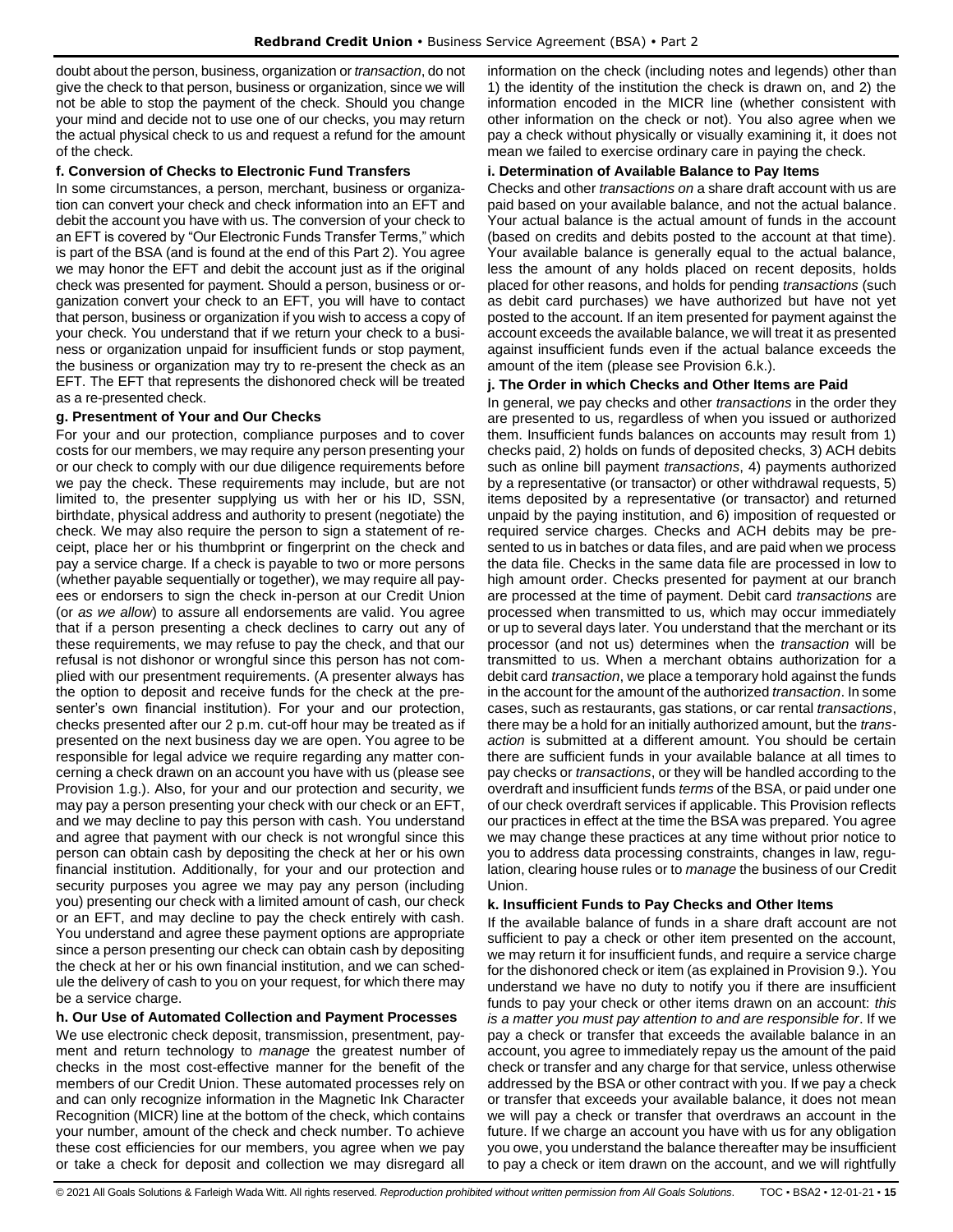refuse to pay the check or item for insufficient funds. If we return an item for insufficient funds, the payee (or the payee's institution) may re-present it. Each presentment against insufficient funds will result in a separate fee. Finally, if we are repeatedly presented with checks or items drawn on an account for insufficient funds, we may consider that account abuse and may terminate the account.

### **l. Payment of Checks & Items that Overdraw an Account**

**1) Account Overdraft Protection Service.** To assist you when you want or need your checks and EFTs or other items paid, if you qualify for and agree to, and we agree to provide, we may provide you with overdraft payment services. If you qualify for and we agree to provide these services, we will pay your checks or EFTs drawn against insufficient funds by transferring funds from another account to a share draft account with us, and require a service charge. Transfers from account(s) to a share draft account are covered by the BSA and "Our Electronic Funds Transfer Terms" disclosure. You agree we may apply funds deposited to account(s) with us to your outstanding overdrafts and service charges, regardless of the source of the deposit, including directly deposited government entitlements or benefits such as Social Security deposits.

**2) Occasional Overdraft Protection Service (OOPS).** If you have a share draft account and are in good standing, you may use the privilege of our overdraft service which allows you to overdraft an account up to a set limit of \$500.00. To be in good standing requires that you have a share draft account for at least six (6) months, have \$500.00 in deposits in the past 31 days, have no loans more than 1 month delinquent, have a valid address, have the required minimum balance in your primary share account, be eighteen (18) years of age or older, and to have not caused us a loss. If you qualify, we may pay your overdrafts up to a total of \$500.00 and require a service charge. If you use this service, we will notify you of the amount paid and service charge for each *transaction*, and you will have thirty (30) calendar days to reimburse us for paid checks, EFTs and service charges. For more information on this service, please contact us at 309-697-1447.

### **m. Your Lost or Stolen Checks: Notify Us Immediately!**

If your checkbook, a box of checks or a check is lost or stolen, please contact us immediately at 309-697-1447. The sooner you contact us, the less liability you have for unauthorized checks drawn on the account, and the sooner we can provide new checks, a new account and new number as required. When you notify us that your checks are lost or stolen, we may require you to sign or authorize a notice (*as we allow*) so we can rightfully refuse to pay the check(s) if presented for payment. You further agree that for your and our protection we may terminate an existing account and provide you with a new account (and potentially a new number to replace your number) to avoid a loss to you or us. In fairness to our members, there may be a service charge for all termination and replacement costs when you lose your checks. However, there will not be a service charge when your checks are stolen. If you give, mail or send your check to your payee (such as a creditor) who informs you that your check is purportedly lost or stolen, please contact us immediately at 309-697- 1447. When you notify us that your check to a payee is lost or stolen, for your and our protection you agree to sign or authorize a notice (*as we allow*) so we can rightfully refuse to pay the check if presented for payment.

### **n. Lost or Stolen Cashier's or Teller's Checks**

If one of our cashier's or teller's checks in your possession is lost, stolen or destroyed, you (and your payee if applicable) agree to sign or authorize a notice (*as we allow*) so we may rightfully refuse to pay the check if presented for payment. We may require you (or your payee if applicable) to post a bond, furnish us with collateral or a security interest in collateral, or wait ninety-one (91) calendar days from the date of the check, to receive a replacement check or refund. If you do not receive one of our checks that was sent or mailed to you, you agree to sign or authorize a notice (*as we allow*) so we may rightfully refuse to pay the check if presented for payment. At our discretion, we may require you to post a bond or

furnish us with collateral or a security interest in collateral, prior to obtaining a replacement check or refund for our check that you did not receive.

**1) Delivery of Our Checks to You.** When you request one of our cashier's or teller's checks and are unable to take possession of the check in-person, we may send the check to you by a secure delivery service. This service may include but is but not limited to using Federal Express or United Parcel Service, which require your signature and proof of receipt. We use this secure method to deliver our checks for your and our protection to assure only you receive the check, and to spare you from having to post a bond and/or furnish collateral. Since this service is for your convenience and protection, you may be responsible for the cost of this method of check delivery. If you authorize us to deliver the check to you by regular U.S. mail, you agree to all time delays and to repay all costs and losses if the check is lost or stolen.

### **o. Your Checks & Family Members, Friends and Employees**

If you report your check has been forged or altered, we will investigate the potential crime. If we determine your family member, friend or employee committed or assisted with the crime, we will investigate your use of ordinary care in the matter. If we determine you failed to use ordinary care (i.e., were negligent) in handling or managing the check (or your ID), you agree to take responsibility for recovering any loss for the check. You understand you, like each member of our Credit Union, are in the best position to both prevent and address the crime with your family member, friend or employee, rather than imposing the cost on the members of our Credit Union.

### **p. Right to Refuse Payment for Potential Risks**

For your and our protection, we may refuse to pay any check or item we believe has a potential payment or fraud problem. Payment problems include, but are not limited to, insufficient funds, stop payment, closed account, illegible checks or checks or items written in a language other than English. Fraud problems include, but are not limited to, alterations and forgeries. You understand our non-payment or non-action under these circumstances is beneficial to you because it protects your funds and reduces the risk of loss and is therefore not wrongful. Alternatively, if we believe there is a fraud problem with your check and the presenter is the perpetrator of the fraud, you agree that for your and our protection we may retain the check to determine if it is fraudulent. You understand that our retention of the check protects you and us from incurring a loss on the account. You also agree that retaining the check is not wrongful because it may substantiate the commission of a crime, and its retention eliminates potential additional crimes. Following appropriate due diligence, if we determine the check is not fraudulent, we will either pay the check or offer to return it to the presenter. Finally, if we believe there is a fraud problem with your check and the presenter is not the perpetrator of the fraud, you agree that for your and our protection we may note the type of fraud on the face of the check before returning it to the presenter to alert branches and other institutions of the potential fraud problems with the check. Our action or inaction in these circumstances is purely at our discretion. You agree we are not required to take or refrain from taking any particular action on any of these matters.

### <span id="page-15-0"></span>**7. Your Deposits to an Account with Us**

*Please see our "Summary of Our Service for Your Checks Offered for Deposit" for an overview of our check deposit services.*

### **a. How You May Deposit Funds**

You may make deposits to an account with us *by any method we allow*, including in-person, mail, phone, online, ATMs, night depository, wire transfer and EFT. You may deposit funds in the form of cash (U.S. dollars), check, wire transfer and EFTs as we offer.

### **b. Our Rights on Your Deposit**

When we agree to take your deposits we are providing you a service by saving you the time and expense of having to go to the paying institution to receive your funds. In providing this service,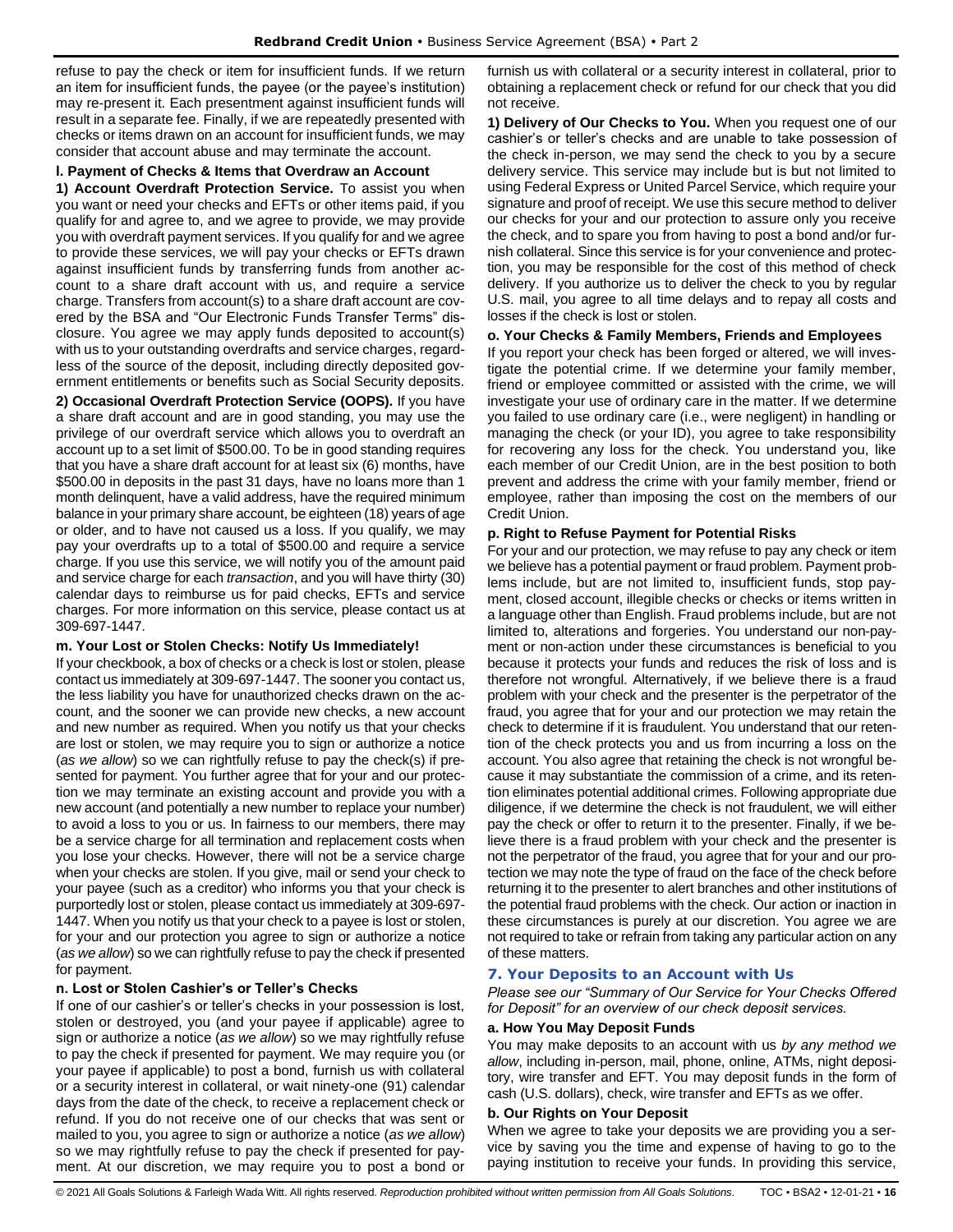we will credit the amount of the deposit to the account you have with us. However, depending on the type of deposit, we may hold some or all of the funds from the deposit. We may also refuse or return a deposit if we believe it is necessary to prevent you and us from incurring a loss. If we elect to hold the funds from your deposit the time period for the hold will depend on 1) the type of deposit (cash, check, wire, etc.), 2) the amount, 3) the account it goes into, 4) the source of funds, 5) our ability to verify persons, organizations and institutions issuing, negotiating and making payment, and 6) any other facts we consider important. In addition to this Provision, we encourage you to review "Funds Availability of Deposits," which is part of the BSA and found at the end of this Part 2. You understand if we make funds available to you from a check you deposit (in cash or otherwise) we are only *providing you with credit,* and are not *cashing, promising or guaranteeing payment of the check you deposited*.

Please be aware any check you deposit that is drawn on another financial institution can come back to us for a number of reasons. For reference, we group these reasons into two categories: nonpayment reasons (such as, but not limited to, insufficient funds, stop payment, closed account) and fraud reasons (such as, but not limited to, alterations or forgeries). It may take as many as nine days (seven business days and two weekend days), and in some instances more, for your deposited check to be returned by the paying institution for a nonpayment reason. If there is a fraud problem with the check, the paying institution may make a claim against us (even after the check has been paid) and demand repayment for the amount of the check for several years after you deposit the check (the number of years varies by state). If your deposited check is returned unpaid or we are required to repay the amount of the check for any reason, you are responsible for the amount of the check and all related service charges and costs. Accordingly, when we take your checks drawn on other institutions for deposit, to attempt to prevent losses for you and us, you agree we may hold the funds from the deposited check for a period of time. Also please see "Funds Availability of Deposits" at the end of this Part 2.

If we have reasonable cause to doubt collectability of a check you offer for deposit (typically for a nonpayment or fraud reason), we may hold the funds from the check. If we hold the funds in a share draft account, we will provide you with a notice of the status of your deposit and when the funds will be available. If we believe there may be a problem with a check, we may choose to not take the check for deposit unless you agree that we may place an extended hold on the funds of the check offered for deposit. The extended hold is for your and our protection to determine if the check will be paid or is not subject to a fraud claim. In such cases, if you do not want us to place an extended hold on the funds, please tell us before we have processed the check for payment and we will return the check to you so you may obtain payment elsewhere.

In some instances, we may require the check to be deposited into a share account that has transactional limitations, with the funds held for an extended number of days. We may provide you with a notice of the status of your deposit and when the funds will be available. We may choose to not allow you to deposit the check unless you consent to an extended hold on the funds of the check. The extended hold is for your and our protection because it gives us time to attempt to determine if the check will be paid and is not subject to a fraud claim. If you do not want us to deposit the check to a share account and place an extended hold on the funds, please tell us before we have processed the check for payment and we will return the check to you so you may obtain payment elsewhere.

On your request and consent, we may also send a check you offer for deposit for special collection. Special collection means that we will not deposit the check in an account, but rather send the check directly to the paying institution for payment (for which there may be a service charge). You understand if we send the check for special collection, no funds will be deposited to an account you have with us until the paying institution agrees to pay the check. If we

send the check for special collection it may take an extended (indeterminate) amount of time for the check to be finally paid. If you do not want us to send a check you offer for deposit for special collection, please tell us and we will return the check to you so you may obtain payment elsewhere.

Please be aware that we have no way to guarantee that any check you offer for deposit that is not drawn on our Credit Union will not be sent back to us for a nonpayment, fraud or other reason that requires us to repay the amount of the check. This is true even if we place a hold on funds from the check or send it for special collection. You understand if the check comes back to us and we are required to repay it, you are responsible for the amount of the check, and all related service charges and costs. You also agree that before you deposit a check, you will tell us about any circumstances or information you are aware of that could indicate the check may not be paid, or may be fraudulent or issued in connection with an illegitimate, unlawful or fictitious *transaction* or enterprise. You understand, regardless of the facts, circumstances and information you disclose about the check, you are still completely responsible for the amount of the check and all service charges and costs if it is dishonored, returned or a claim is made. Further, you understand that for your and our protection, prior to or after your deposit, should we believe there is a problem with the check you have offered for deposit, we may refuse to take the check and may return it to you so you may obtain payment elsewhere. Alternatively, if you request us to take a check for deposit and we believe there is a fraud problem with the check, for your and our protection you agree we may retain the check to determine if the check is fraudulent, and if so, the identity of the perpetrator of the fraud. You understand that our retention of the check protects you and us from incurring a loss on the check. You agree that in such cases, our retention of the check is not wrongful because the check may substantiate the commission of a crime, and our retention of the check avoids additional potential crimes. Following appropriate due diligence, if we determine the check is not fraudulent, we may take the check for deposit or return the check to you. Finally, if we believe there is a problem with a check and elect to return the check to you, you agree we may note the problem on the face of the check to alert branches and institutions of any potential fraud or nonpayment problem. You understand that if you do not want us to retain or make a notation on a check with a potential problem, you should not offer the check to us, because once the check is offered for deposit it has potentially involved us in a criminal or nonpayment and collection matter.

#### **c. How to Endorse a Check You Wish to Deposit**

When you wish to deposit a check payable to you in an account with us, please turn the check over and locate the designated place for your endorsement on the back of the check at one end (which may have pre-printed lines). We recommend you write the words "For Deposit Only," sign your name beneath those words, and write your number beneath your signature in the endorsement space. If there is no designated endorsement space (or lines) on the back of the check, please write "For Deposit Only," sign your name and write your number in the blank area no more than one and one-half (1½) inches from the top edge of the check. For all mobile check deposits, you must endorse the original paper check with your signature and write: "FOR REDBRAND CREDIT UNION MOBILE DEPOSIT ONLY" in the endorsement area. Please make sure the endorsement language, signature(s) and number go on the back of the check at the top edge, and are no more than one and one-half  $(1\frac{1}{2})$ inches from the top edge of the check. Endorsing the check in any other way may risk the account not being credited for the amount of the check.

You agree we may ignore any other language or markings on the check, and you will be responsible for any loss that results from endorsements, language or markings inside or outside of your designated endorsement space. Also please use dark permanent ink (preferably black ink) for all endorsements, since you are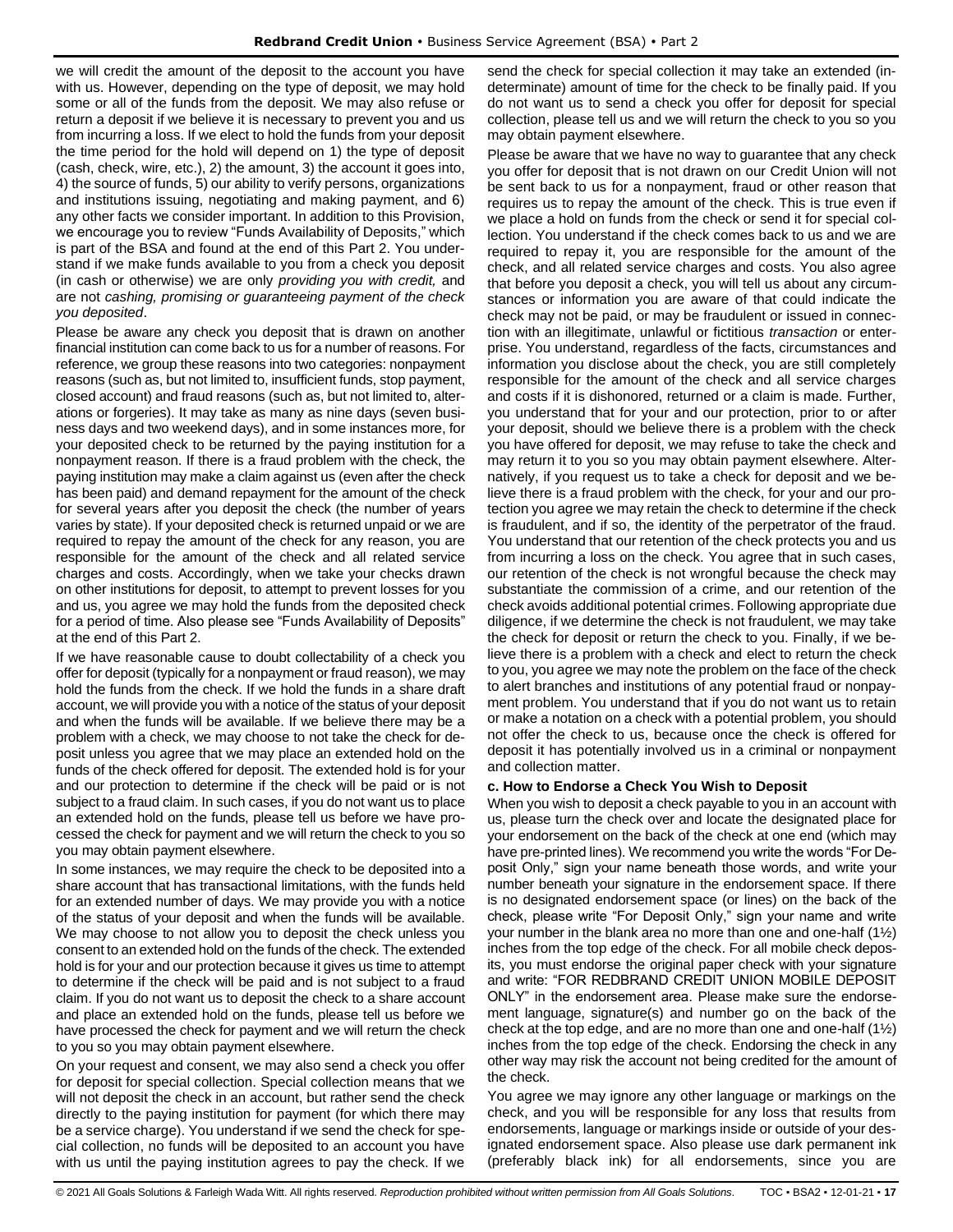responsible for any losses incurred for not meeting this requirement. Finally, you should use our deposit slips and envelopes when making your deposit. You understand you may not deposit 1) a substitute check without our consent, or 2) a substitute check or similar item you have created or for which no institution has made the substitute check warranties and indemnity. If you do so, you agree to indemnify us for all losses we incur in connection with the substitute check or item.

For all mobile check deposits, you must endorse the original paper check with your signature and write: "FOR REDBRAND CREDIT UNION MOBILE DEPOSIT ONLY" in the endorsement area. If you fail to provide this endorsement, we may refuse the deposit and return it to you. You agree to indemnify our Credit Union from any liability or loss to our Credit Union arising from the payment of the original paper check without such required endorsement.

### **d. How to Write Your Check for Deposit with Us**

If you want to write a check drawn on an account you have at another financial institution, and deposit it into an account with us (in order to receive money back for the deposited check), please complete the check as follows. Make the check payable to yourself as the payee, and then complete and sign the check. Turn the check over and write "For Deposit Only" on the top of the back of the check, sign your name below this language along with your number and offer the check to us for deposit. While your check will be treated as any other check offered for deposit that is drawn on another institution, should you have an immediate need for cash or credit, please let us know. We have a number of ways we may be able to assist you.

### **e. Authority to Negotiate Checks and Endorsements**

We may take checks for deposit into any accounts you have with us, and recommend you endorse all checks you deposit. If we take a check for deposit without your endorsement, you agree that your liability for the check is the same as if you had endorsed it. If there are multiple representatives or transactors on the account, each representative or transactor may endorse and deposit checks for the business or organization. For identification and tracking purposes we may place your number on any check you offer for deposit. If you do not want your number on a check, please tell us and we may return the check to you to obtain payment elsewhere. For your and our protection, we may confirm the endorsement on any check you offer for deposit, and require you to carry out specific endorsement requirements for business, insurance or government checks.

If you wish to deposit any check payable to two or more persons, businesses or organizations (whether negotiable sequentially or together), we may require the check to be endorsed (or re-endorsed) in-person at our Credit Union by everyone required to endorse the check. However, we may choose to take such a check for deposit regardless of the number of endorsements on it (or whether those endorsements were made in-person at our Credit Union) if the check is deposited by you or a person you have authorized according to the BSA. For checks not made payable to you as the payee (or endorsee), we may require proof 1) of your authority to endorse a check on behalf of another person, business or organization, and 2) that any endorsement on a check prior to your endorsement is authentic and authorized. These measures are necessary so we can provide you with our check deposit services and for your and our protection. You agree to be responsible for legal advice we require regarding any matter concerning a check you offer for deposit (please see Provision 1.g.). Finally, if you send us a check for deposit (payable to you or us) and do not specifically tell us in writing what is to be done with the check (i.e., you do not explain the exact purpose or reason you are sending the check to us, such as for a loan payment), we may deposit the check to either a share draft or share account you have with us.

### **f. Your Options for Direct Deposit Services**

We offer direct deposit services that allow you to preauthorize deposits to accounts with us or preauthorize transfers from accounts with us (such as regularly-scheduled payments to creditors). You must initiate direct deposits by a method acceptable to the initiator of the deposit. You understand we may refuse and return any or all funds transfers for any lawful reason. Should we be required to reimburse the federal or state government or other initiator of a transfer for any payment directly deposited into an account you have with us, you agree we may deduct the reimbursed amount from the account, and may recover any amount you owe according to the *terms* of the BSA unless otherwise required by law. If you file for bankruptcy and do not cancel a direct deposit authorization to an account, you agree we should continue to apply your direct deposits according to the instructions previously given to us.

### **g. Deposits Made at a Night Depository**

If you make deposits at a night depository, you agree to use any special container, bag or envelope we may require. You understand we access night depositories only once on each business day we are open. Containers, bags or envelopes placed into the night depository before we access it are processed that business day, whereas those placed after we access it are processed the next business day. Night depositories are opened and items placed in the depository are removed and logged in the presence of two (2) of our employees or associates. The contents of each container, bag and envelope is counted, and we issue a credit to the account on the deposit ticket accompanying the deposit for the amount, as indicated by our count.

You agree we are a bailee of items placed in the night depository (i.e., we are simply in possession of the container, bag and envelope) until we have opened the containers, bags and envelopes, verified the contents, and credited the contents to an account you have with us or returned the container, bag or envelope and contents to you. You acknowledge that our count of any deposit placed into the night depository is the final determination of the contents of a container, bag or envelope placed in the depository. We will use reasonable efforts to notify you of any difference between the amount of a deposit we counted and that shown on a deposit ticket, though we will not be liable for any delay or failure of this notification. No deposit is considered to have been made until we have removed it and processed it as explained in this Provision, and a credit has been issued to the account you have with us. You agree you will be responsible for any damage to the night depository or delay in crediting deposits if you use a container or bag other than those we supply or you do not follow our instructions on the use of envelopes. You understand and agree the procedures explained in the BSA are commercially reasonable, and if we follow these procedures, we are not negligent in handling items placed into the night depository.

#### **h. Taking Checks from You for Deposit is a Service**

You understand that in handling checks, drafts, items, images or money you wish to deposit, we are providing you a valuable service. Not only are we saving you the time and expense of having to take checks or items to the institution they are drawn on and present them in-person for payment, we are also safeguarding and paying dividends/interest on your money. While we are pleased to provide you with this service when collecting the payment of your deposited checks or items, we act only as your agent, and assume no responsibility for the checks or items beyond using ordinary care as a depositary institution. We are also not responsible for any deposit sent by mail or made at an unstaffed facility (for example, an ATM not at a branch) until we actually receive the deposited item or money. We are not liable for the negligence or default of any correspondent institution or for loss in transit, and each correspondent will only be liable for its own negligence. You agree we may send any check offered for deposit for special collection, as explained in Provision 7.b. You further agree we have the right to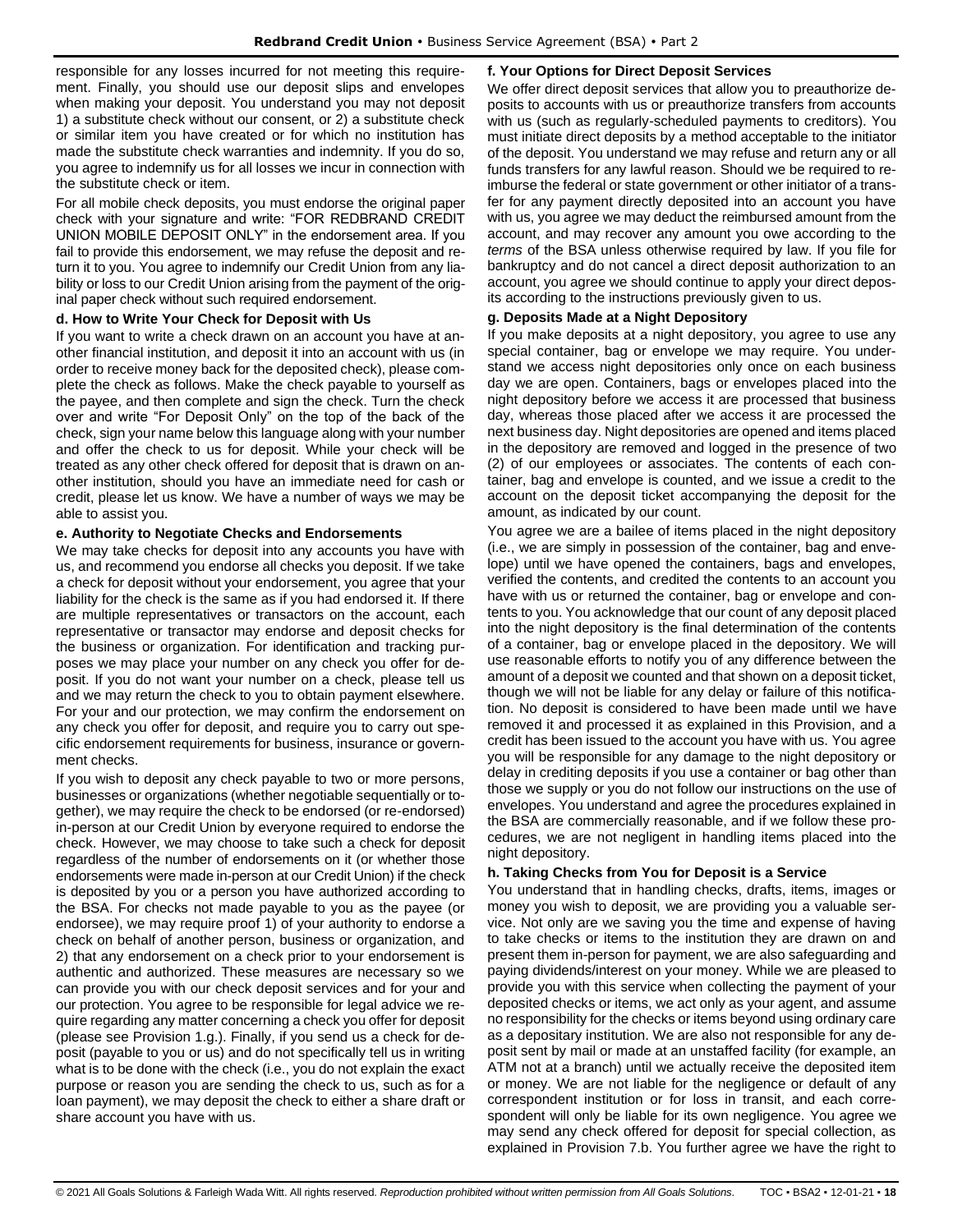charge an account you have with us for any check taken for deposit should it become lost in the collection process.

#### **i. When Your Deposits Will be Credited to an Account**

Deposits to an account with us will generally be credited on the business day of the deposit. Deposits made after our cut off hour or on a Sunday or holiday, will be credited to the account on the next business day we are open (please see the "Funds Availability of Deposits" disclosure at the end of this Part 2). Deposits made at unstaffed facilities (for example, an ATM that is not at a branch) will be credited to an account on the day funds are removed and processed by us. Deposits of coin or currency will not be finally credited until we have counted the deposit and confirmed the amount. If we are aware of a discrepancy between the amount on a deposit slip and the cash or checks we count, we will provide you with a notice of the discrepancy by mail or other method accessible to you. In rare instances, an actual discrepancy may not be detected. In such cases, the amount credited will be the final amount of your deposit unless you or we discover the discrepancy and are able to correct it without loss to our Credit Union. Credit to an account you have with us for funds deposited is conditional (provisional) until we are actually paid for the deposited items (i.e., when we receive final payment). We do not process checks drawn on institutions outside the U.S. Upon the discovery of deposit of an item drawn on an institution outside the U.S., proceeds will be withdrawn from the account.

### **j. When We Do Not Take a Check for Deposit**

For your and our protection, we may decline to take a check from you for deposit if we believe the check has a potential nonpayment, fraud or other problem. Nonpayment problems include, but are not limited to, insufficient funds, stop payment, closed account, illegibility or checks or items written in a language other than English. Fraud problems include, but are not limited to, potential alterations and forgeries. We may also decline a check that we have agreed is ineligible for deposit under this or any contract you have with us (typically for the type or amount of the check when deposited online or at an ATM). You understand that when we decline to take a check from you for deposit, we are providing you with an important service by sparing you from being obligated to us for the amount of the check and all related service charges and costs if the check is dishonored and returned or a claim is made.

### **k. Erroneous or Fraudulent Deposits to an Account**

If a deposit, payment or other credit (whether by check, cash, EFT, wire or otherwise) is made in error or by fraud to an account you have with us, we may debit the account for the amount of the erroneous or fraudulent deposit, payment or credit. We may do so without notice to you, regardless of when the original deposit, payment or credit took place. If you withdraw any or all of the funds erroneously or fraudulently deposited, paid or credited to an account or you, you agree you will reimburse us for the amount of the erroneous or fraudulent *transaction*, plus all dividends/interest paid on the erroneous or fraudulent amount, along with all service charges and costs.

### **l. Your Responsibility for Unpaid Deposits and Claims**

All deposits or other credits to an account (including checks, items, EFTs, ACH transfers, wire transfers, etc.) are subject to being paid (they are "provisional"). This means if we do not receive final payment on any deposit or credit, we will charge an account you have with us for the amount of the unpaid check or item and a return service charge. Further, if we incur a service charge or any cost to collect a check or item deposited by you, we may charge that service charge or cost to the account you have with us. If the amount in the account is not sufficient to cover the unpaid check or item, and all related service charges and costs, you are responsible for the difference.

After we have received final payment, we refer to these deposits as collected items. If any check or other item deposited to an account is returned to us for any reason, we have the right to charge the account you have with us for the amount of the check or item, plus any service charge incurred. We may charge an account regardless of whether the amount of the check or item was available for your use or not. If any check or other item credited to an account you have is returned to us for any reason, you waive your right to any notice of non-payment or dishonor for the check or item. For your benefit and ours, you agree we may pursue payment of a dishonored check or other item at any time, including giving the financial institution the check or item is drawn on extra time beyond any midnight deadline limits.

Furthermore, if anyone makes a claim against us based on a check or other item credited to an account you have with us, we may charge the account for the amount of the check or item and all service charges and costs even if you have already received final credit and withdrawn the funds. Such claims may include, but are not limited to, forged or missing endorsements, alterations or conversion. If the amount in the account is not sufficient to cover the claim on the check or item, and all service charges and costs, you are responsible for the difference. Finally, even if we provide you with *immediate availability of funds* for your deposited check or other item, you are responsible for the amount of the check or item and all related service charges and costs if we do not receive final payment or whenever a claim is made.

### **m. Your Deposit Returned as a Substitute Check**

Any check drawn on another financial institution that you deposit in an account you have with us can come back to us for a nonpayment, fraud or other reason. When a check you deposited is sent back by another financial institution, under federal law that institution may send the check back to us as a "substitute check." A "substitute check" is a paper image of the front and back of the original check that satisfies certain legal requirements. The front of a substitute check states: "This is a legal copy of your check. You can use it the same way you would use the original check." If the check you deposited is sent back to us as a substitute check, we will debit the account you have with us for the amount of the check and all service charges and costs owed to us. If the account with us is not overdrawn, we will return the substitute check to you along with a notice that explains your rights when you receive a substitute check. Should you have any questions about checks being returned as substitute checks, please contact us during business hours and we will be happy to assist you.

### **n. Depositing Checks Through a Mobile or Online Service**

We may offer an internet service that allows you to deposit checks to an account you have with us online. For your convenience, and in order to remind you to go online to start the service, we may note your request for this service on a form or enter it in *our records*. This internet service is governed by the contract you agree to online, the BSA, all other contracts, as applicable, and *our records* (please see Provision 7.c. for endorsement requirements for checks deposited by image). Should you have questions about this service, please contact us at your earliest convenience.

### <span id="page-18-0"></span>**8. Your Dividends (or Interest) and Our Rates**

The dividends/interest earned on account(s), the dividend/interest rates, balance requirements, annual percentage yields, compounding, crediting and *terms* are provided to you in "Our Rates & Service Charges" of the BSA. Some of this information is also in your periodic statement. To serve the best interests of the members of our Credit Union, we may change or add account dividend/interest rates and annual percentage yields from time to time as explained in that disclosure and this Part 2. You understand you may request and confirm the rate on any account or your information in *our records* (particularly for a term account), or request a copy of the disclosure, by contacting us during business hours. You may also review and confirm the rates on accounts on your periodic statement or through the use of internet services we offer. Further, you can access "Our Rates & Service Charges" of the BSA (along with this Part 2 and all our disclosures) on our website.

You may also confirm the rate on a loan by contacting us any time we are open for business.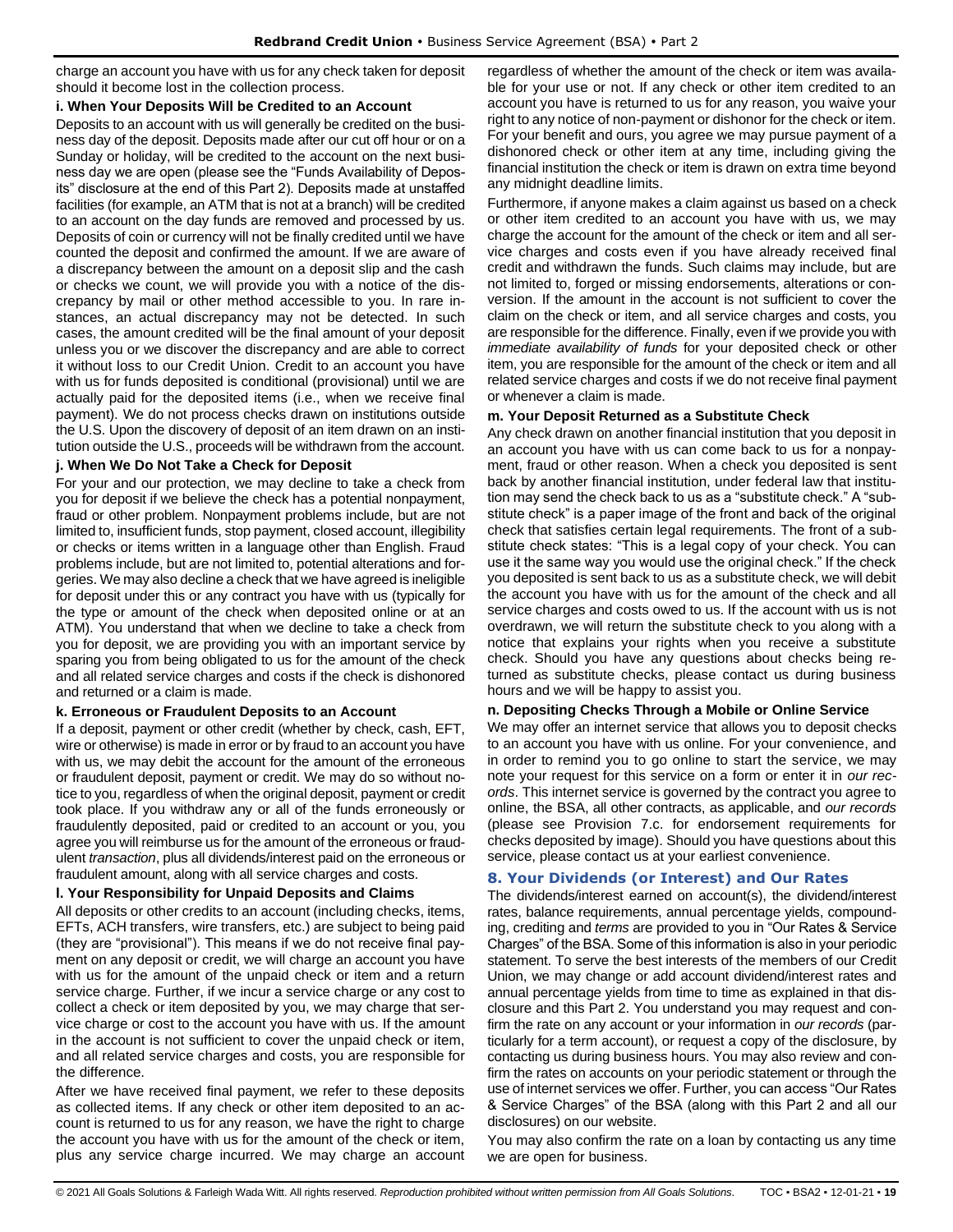### <span id="page-19-0"></span>**9. Our Services, Related Service Charges & Costs**

We require the payment of service charges and the reimbursement of costs in two circumstances: 1) for products and services that we provide, or services you incur, or 2) as a result of another person's, organization's or your requests or claims for funds or information concerning you or the products and services you have with us. (Please see the definition of "Service Charge" in Provision 1.e.) The amount of each service charge is provided or accessible to you in "Our Rates & Service Charges," and may be noted in your periodic statement. In general, there will be a service charge to cover some of our employees' time and other costs of *managing* a product or service, *action* or *transaction*, or addressing any request or claim for information or funds. We require service charges so that each member is responsible for the cost of each product, service, *action*, *transaction*, request or claim applicable to that member, rather than imposing that cost on the members of our Credit Union. To serve the best interests of the members, you understand and agree we may change or add product and service charges from time to time. We will notify you of changes and additions as explained in the BSA or as required by law. We would be pleased to show you a number of ways to reduce service charges by maintaining sufficient funds to pay checks and EFTs, timely payments on obligations or through the use of the internet services we offer. For help with these cost-savings recommendations, please contact us any time we are open for business.

You may also confirm the amount and reason for a service charge related to a loan by contacting us any time we are open for business.

### <span id="page-19-1"></span>**10. Funds Held in Accounts with Us are Insured**

We are committed to protecting our members' savings and deposits held with us. In addition to the strength provided by our capital, members' funds are insured at a minimum of \$250,000 for each member by the National Credit Union Share Insurance Fund (NCUSIF). If you are interested in learning more about the account insurance coverage for your funds, please contact us at your earliest convenience.

#### <span id="page-19-2"></span>**11. Maintenance of Products and Services with Us**

Because you are a valued member, we strive to provide you with excellent service when assisting you with the accounts, loans, products and services we maintain and *manage* for you. To assure you are aware of the advantages of membership and new product and service opportunities that may benefit you, you agree we may contact you by any method you have consented to as explained in the BSA. We maintain and *manage* the accounts, loans, products and services you have with us (and your *actions* and *transactions* on the same) to assure they are active, operational and beneficial to you, and to provide you with the best financial service possible. You, in turn, maintain products and services by using or retaining them with us. By maintaining the products and services you have with us and allowing us to maintain and *manage* them for you, you confirm your ongoing consent to the BSA, your other contracts, as applicable, and any changes and additions we make to them from time to time. Should you have any questions about the maintenance and *management* of our products and services, please contact us during business hours and we will be happy to assist you.

#### **a. Safeguard all Information and Documents**

You may request to review and access a copy of your information and *documents* in *our records* for products and services any time we are open for business. Please be aware that a copy of your information or *documents* may contain all your personal financial information, along with passwords, codes, PINs and other data to access the products and services with us. If you request a copy of your information or a *document*, you agree it is your responsibility to keep all information and *documents* confidential, in a secure location, and assure that no one else can access them. If any of your information, *documents*, checks or cards are lost or stolen, please contact us immediately to minimize your liability (please see Provisions 12. and 15.). In fairness to the members, if a copy of your information or a

*document* you requested or your passwords, codes, PINs or other data, is/are lost or stolen, we will investigate your use of ordinary care in the matter. If we determine you failed to use ordinary care (i.e., were negligent) in handling or safeguarding a copy of your information or a *document* or any access information, and your negligence contributes to a loss from *actions* or *transactions*, you may be responsible for all losses, costs and service charges that we incur as a result of the loss or theft.

#### **b. Reviewing Products and Services with Us Online**

We may offer an internet service that allows you to review and maintain the products and services you have with us online. For your convenience, and in order to remind you to go online to start the service, we may note your request for this internet service on a form or enter it in *our records*. You understand this service may be governed by the contract you agree to online, the BSA, all other contracts, as applicable, and *our records*. Should you have any questions about these services, please contact us at your earliest convenience.

#### **c. Lack of Capacity and Undue Influence**

If we believe you do not have the capacity to *take actions* or *conduct transactions*, or a person is exerting undue influence over you, we may act to prevent losses for you and us (though are not obligated to do so). Such measures include, but are not limited to, 1) declining to follow instructions, 2) suspending all methods to access the accounts and any loan or line of credit (or any other product or service) with us, 3) placing a hold on the funds in the accounts (as explained in Provision 19.b.) with us, 4) performing due diligence to determine if you have the capacity to *take actions* or *conduct transactions* or are a victim of undue influence over your affairs with us, and 5) notifying the appropriate authorities. Though we may undertake any of these activities, you agree we are not required to do so. You further agree we may continue the hold on the funds and decline all requests and the continue suspension of all methods to access the products and services you have with us, until we 1) determine that you can personally handle your own business and affairs and/or are not the victim of undue influence, or 2) receive lawful notice instructing us otherwise.

#### **d. Computer System and Internet Service Disruptions**

While we do our best to minimize disruptions to our internet services, website, phone system and any other component of our *computer system*, disruptions may occur on a planned and unplanned basis. We strive to restrict such disruptions to non-business hours, but are not always able to do so. In the event of planned disruptions (for upgrades and repairs), we may provide advanced notice and assist you when contacted during business hours. In the event of unplanned disruptions (caused by natural disasters or other emergencies or problems), we have taken every precaution to protect your information and funds, and will be working to restore our internet services, website or *computer system* to normal operations as soon as possible. We apologize in advance for any inconvenience a disruption causes you, and greatly appreciate your patience and understanding. Should you need assistance during a disruption, please contact us during business hours and we will do our best to assist you.

#### **e. Proactive Steps for Data Security Incidents**

While we take every precaution to protect the information in our *computer system*, in the event of a data security breach we (or our associate) may notify you about the specific matter and information involved, along with any instructions for you to minimize or eliminate potential problems. Please be assured we have taken every proactive measure to safeguard the information and funds you have with us. Should you have any questions about a data security incident, please contact us at your earliest convenience and we will be happy to assist you.

#### **f. Please Help Us with Recommendations or Complaints!**

*We apologize in advance* for any inconvenience or dissatisfaction we may cause you, and thank you for giving us the opportunity to address any recommendation or complaint. Excellent member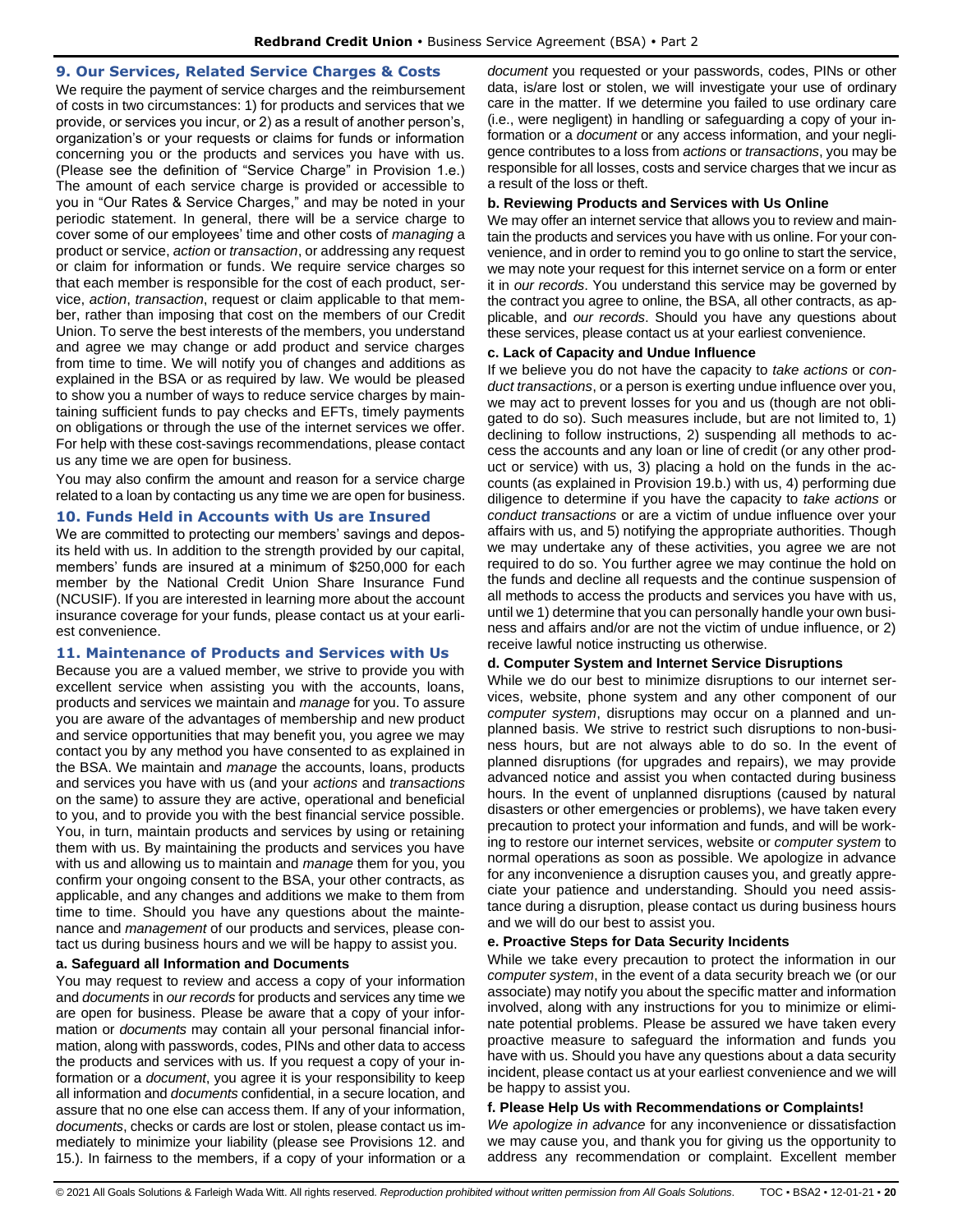service and your complete satisfaction with our accounts, loans, products and services is extremely important to us. Therefore, *we take all complaints very seriously*, and *greatly appreciate any recommendations to improve our service*. Please contact us during business hours and we will do our best to address your suggestion or problem immediately.

We thank you in advance for your time and valuable input, and will do our utmost to address all suggestions or concerns expediently and in a manner that serves the best interests of the members and you.

### **g. Suspension of an Action or Transaction**

For your and our protection and/or to *manage* our business, you understand we may suspend (hold and delay) an *action* or *transaction on* an account, loan, product or service for any reason not prohibited by law, including but not limited to, 1) our methods are inoperative due to emergencies or problems, 2) the product or service has been terminated, 3) we are unable to contact you, 4) failure to provide required documentation, information or ID, 5) failure to use a required method or *document*, 6) exceeding a limit or an amount set by us, 7) failure to meet a minimum balance for thirty (30) days, 8) inactive or abandoned products or services, 9) deposited check funds are not available, 10) funds are collateral for an obligation, 11) overuse of *actions* on our products or services, 12) any lost or stolen check, card or access device, 13) a breach of or unauthorized access to a product or service, 14) business or compliance purposes, 15) to stop or prevent a loss, 16) potential lack of capacity or victim of undue influence, 17) failure to comply with any *term* of a contract, 18) funds held or offset per a security interest or lien, 19) account and/or funds held for a dispute or uncertainty, 20) unpaid check(s) or EFT(s) for insufficient funds or stop payment orders, 21) deposited item(s) charged back for nonpayment or a claim, 22) a garnishment, levy or similar legal claim or notice, 23) default on any obligation, 24) limited to a share account and voting by mail, 25) ineligible for membership, 26) membership terminated, 27) notification of death, 28) the person for IRS reporting is removed or deceased, 29) causing us a loss, 30) not voluntarily repaying a loss, 31) anything unethical or unlawful concerning your business or organization, you or our business, 32) our belief that an *action* or *transaction* may be fraudulent, 33) any alteration, forgery or fraud concerning your business or organization, you or our business, 34) any falsification or misrepresentation concerning your business or organization, you or our business, 35) any alleged crime concerning your business or organization, you or our business, 36) abuse of or threats to anyone associated with us, or 37) any other reason we believe is appropriate to *manage* the business of our Credit Union.

### <span id="page-20-0"></span>**12. Lost, Stolen or Breached Products & Services**

If a check (or checks), ATM card, PIN, our check, any of your information or *documents* (that we have provided or made accessible to you), is/are lost or stolen, or there is unauthorized access to any account or service, please call us immediately at 309-697-1447. If a debit card, PIN, any of your information or *documents* (that we have provided or made accessible to you), is/are lost or stolen, or there is unauthorized access to any account or service, please call us immediately toll free at 800-472-3272. The sooner you contact us, the less liability you will have for unauthorized *actions* or *transactions*, and the sooner we can provide new accounts, products, services, checks, cards, PINs, internet services and numbers. Also, if a credit card is lost or stolen, please call us immediately toll free at 800-215- 6280. In fairness to the members, we may require a service charge for terminating and starting new accounts, products, services and numbers (and replacing checks or cards) when you lose a check (or checks), ATM or debit card. However, we will not require a service charge when checks, ATM or debit card are stolen. We may also require a service charge for terminating and starting a new internet service and related accounts, products and services. Additionally, in fairness to the members, if you notify us of unauthorized access, *actions* or *transactions on* an account, we will

investigate your use of ordinary care in the matter. If we determine you failed to use ordinary care (i.e., were negligent) in handling or safeguarding the methods of access to the account, you agree to take responsibility for all losses, costs and service charges that you or we incur. If we incur a loss or a crime or potential crime is committed concerning the products or services you have with us, you agree to cooperate with us and any person and organization with a business or law enforcement interest in the loss, crime or potential crime to assist in the enforcement of rights or the prosecution of the crime. To protect you and the members of our Credit Union, if we incur a loss or a crime or potential crime is committed against you or us pertaining to the products or services you have with us, on our request you agree to file a police report and assist with the prosecution of anyone associated with the crime or potential crime. Additionally, if we incur a loss or a crime or potential crime is committed against us or an associate pertaining to the products or services you have with us, we may file a police report. While we will always comply with all required applicable law in addressing a loss, purported loss, crime or potential crime, you understand and agree that your failure to fulfill the obligations of this Provision in specific, and the BSA in general, may result in the termination of products, services and membership with us after we have complied with all applicable law.

### <span id="page-20-1"></span>**13. Membership, Product and Service Information**

You understand the business or organization and any representative, transactor, information user or other person you authorize may access information about the accounts, loans, products and services you have with us. You also understand any person you authorize may be able to see, access and release all information about all the accounts, loans, products or services you have with us, even if they have no interest in, or access to, such accounts, loans, products or services. You understand if this person is a representative, transactor or information user you may remove this person or otherwise change or terminate the account, loan, product and service any time we are open for business and as *we allow*. For these reasons, you agree that all *actions* and *transactions on* accounts, loans, products and services with us by this person are authorized, even if they are not conducted for your benefit or according to your instructions. If you do not want another person to be able to see, access, use and release all information about the accounts, loans, products or services you have with us (or potentially *take actions* or *conduct transactions on* the accounts, loans, products or services), please let us know and we will explain your options to remove this person or change or terminate the accounts, loans, products or services. We may also be able to offer new or additional accounts, loans, products or services that only you may access (which may require the payment of a service charge).

We may require a service charge for research to cover any employee time and other costs involved in addressing your request, or another person's or organization's lawful claim, for information concerning the accounts, loans, products or services you have with us. To save you time, money and avoid or reduce research service charges, we encourage you to ask us about and use the internet services we offer that enable you to access your information.

We will not release your information to any person or organization without your consent unless the person or organization provides us with a valid subpoena, summons, search warrant, court order or other required documentation, or the disclosure of your information is otherwise permissible under applicable law. We may require a service charge from you for our time spent researching the information. Again, we require this charge so that each member is responsible for the time and expense we incur for any research caused by a third-party's (non-Credit Union) demand for member information, rather than imposing those costs on the members of our Credit Union. You also agree that we may require a service charge for research when addressing any claim you make concerning an *action* or *transaction on* accounts, products or services that is determined to be authorized. We require this service charge so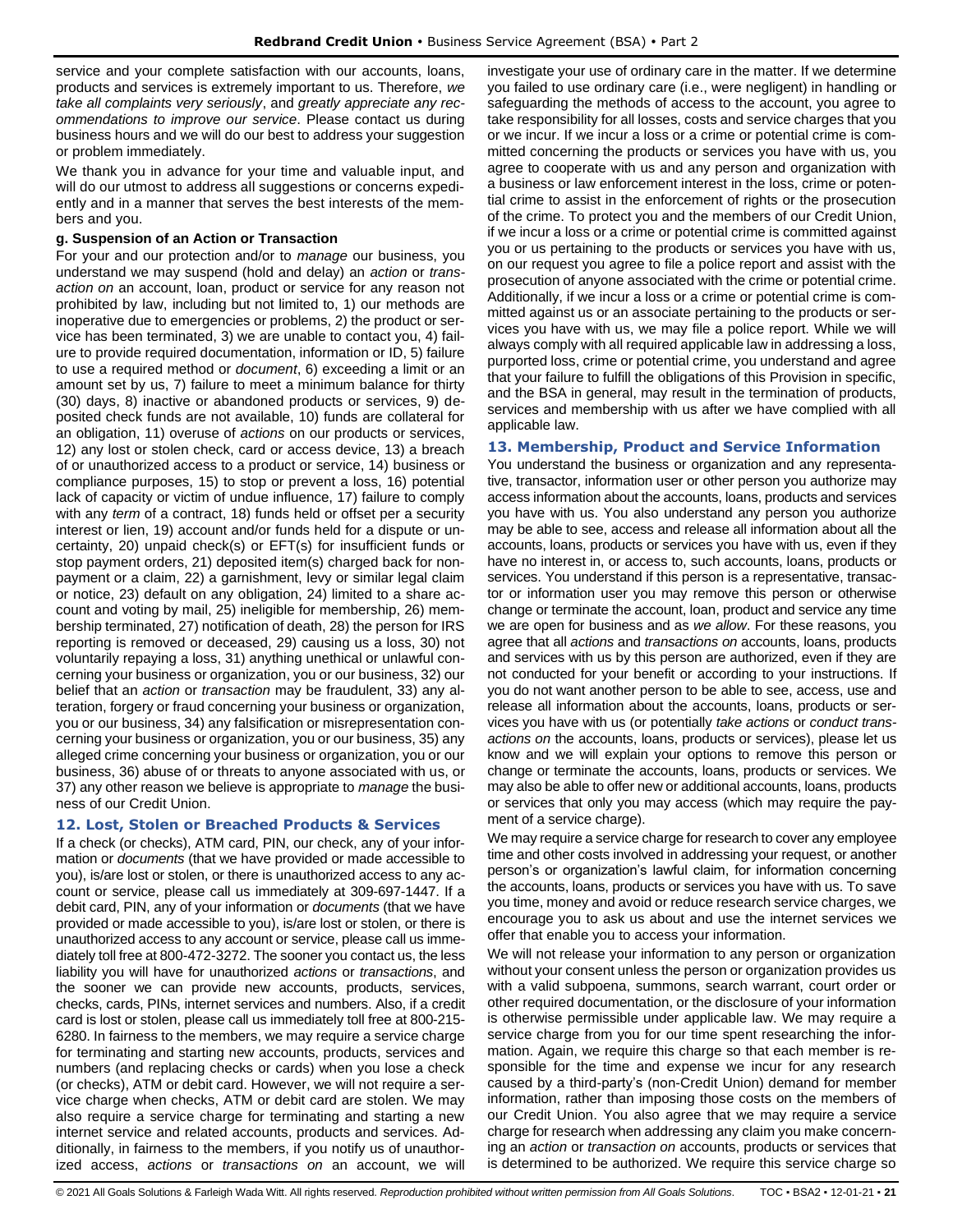that each member is responsible for the time and expense we incur addressing an authorized *action* or *transaction* involving that specific member, rather than imposing those costs on the members of our Credit Union. You agree to be responsible for legal advice we require to assist with or that results from any matter concerning a claim for information involving you (please see Provision 1.g.). Finally, you agree if you are ever obligated to repay us for any service charges, costs, losses or liability in connection with any product or service you have or had with us, we may share your information with any associate (including but not limited to credit reporting services, collection agencies or attorneys) assisting us with the collection of your obligation, whether or not you are still a member of our Credit Union.

### **a. Our Records Govern Account Features**

Depending on the accounts selected, we may provide or make accessible to you a number of *documents* (i.e., periodic statements, information returns, maturity notices, etc.) that contain account information. You may also be able to access information about the account(s) you have with us through an internet service we offer. You understand that for confidentiality purposes and data processing constraints, *documents* and internet services may not include all the information about and do not control the accounts, products and services you have with us. You agree only the most recent service form we use (and if applicable previous forms) and/or *our records*, control the number of representatives (transactors and information users, if any) the accounts, products and services with us. To confirm the specific *terms* of any account, product or service with us, please contact us or request a copy of your information or a *document* in *our records* any time we are open for business.

### <span id="page-21-0"></span>**14. Notice by Us to You and Notice by You to Us**

To benefit our members, we may change and add to the *terms* of the BSA, which is accessible to you anytime on request and on our website. We will also notify you of any changes or additions to *terms*, rates and service charges that affect our accounts, products and services as required by law. Written notice we provide to you is effective when sent to you at the address or contact information in *our records* or made accessible through an internet service we offer. You understand we may rely on the information you provide to us in *our records*, for all *actions* and *transactions on* the accounts, loans, products or services you have with us. It is your responsibility to notify us of any changes to this information, and if we accept them, those changes are part of the BSA. You agree we may communicate with and contact you at all addresses, phone numbers and email addresses you provide in *our records*. You further agree we may contact you by any of these methods to assure you are aware of the privileges and advantages of new product and service opportunities that may benefit you. If we are unable to locate or contact you, we may suspend (or terminate) products and services and/or require a service charge for our attempt to locate you. For accounts, products and services with multiple representatives, you agree that notice to one representative is notice to all representatives and the business or organization.

Should you have questions about any matter we have notified you of regarding accounts, loans, products or services, please contact us at your earliest convenience. You may communicate with us about matters pertaining to accounts, loans, products, services, *actions*, *transactions* or any other matter *by any method we allow*. To provide excellent service and assure we know the key persons to contact about any matter concerning your products and services, you agree to notify us if the beneficial owner(s) or control person of the business has changed. We may require you to notify us about any matter in writing or to confirm the matter in writing. Any written notice from you is effective only when actually received and confirmed by us in writing at P.O. Box 4128, Bartonville, IL 61607. You agree your failure to notify us in writing about any matter on our request may have the same effect as if no notice was provided by you about the matter. You also understand that any messages, instructions or recordings (including text messages and emails) you

leave with us are not effective unless we agree to them in writing or note that we agree to them in *our records*. You agree it is your sole responsibility (and not our responsibility) to confirm any messages, instructions or recordings you leave with us in-person or by phone during business hours. Should you have questions about any matter you have communicated with us (or attempted to communicate with us), please contact us during business hours and we will be happy to assist you.

### <span id="page-21-1"></span>**15. Periodic Statements: Receipt/Access & Review a. Purpose, Receipt of or Access to & Copies of Checks**

We will provide or make accessible to you a periodic statement that shows the *transactions* and may also show *actions on* the accounts, products and services you have with us during the statement period. For accounts, products and services with multiple representatives, you agree that one statement mailed to the address in *our records* or otherwise made accessible as requested, is sufficient for all representatives and the business or organization. To minimize unnecessary losses, please review your statements and the accounts, products and services often, as well as your information that can be reviewed instantly online as we offer. You can learn more about our internet services by going to our website or by contacting us during business hours.

If you do not receive or cannot access your periodic statement, you agree to notify us within fourteen (14) calendar days of the time you regularly receive or can access your statement. This notification will assist you and us in avoiding and reducing losses on the accounts, products and services you have with us. You further agree your statement is correct for all purposes and we have no liability to you for any *action* or *transaction on* the accounts, loans, products or services unless you notify us within the stated time periods for unauthorized *transactions*, *actions*, errors or irregularities, as explained in the BSA or other contracts, as applicable. Your statement may also provide you with an opportunity to review all rates paid on accounts, payments made on loans and any service charges incurred during the period. When a check drawn on an account with us is paid, you understand we own the original check. We will make a copy of the check accessible to you on request for which we may require a service charge. You understand that both your statements and copies of checks are accessible to you on the date the statement is mailed to you or when they are accessible to you online as you have requested. If you request an original or sufficient copy of a check, you agree we may provide you with a substitute check or an *electronically managed* copy of the original check.

#### **b. Your Responsibility to Look for Errors and Fraud**

You are responsible for looking at every statement and notifying us of all unauthorized *actions* and *transactions on* accounts, products and services with us (particularly withdrawals) and any fraud, errors, inconsistencies or irregularities as soon as possible. We may require you to confirm your notification in writing (or as *we allow*) and assist us in addressing the *action*, *transaction*, fraud, error or problem. You are responsible for any altered, forged or unauthorized check drawn on an account you have with us if: 1) you do not notify us within thirty (30) calendar days of the mailing or accessibility of the statement identifying the matter, or 2) someone could not reasonably detect the fraud (such as the unauthorized use of facsimile signatures). You assume this liability because you, as the drawer of your checks, are in the best position to prevent and detect any altered, forged or unauthorized check drawn on the account. You can determine an unauthorized amount, because the amount of the check on your paper and *electronic* statement does not match the amount of the check you recorded in your check register or payment records. Similarly, you can identify forged drawer's signatures on checks, counterfeit checks and unauthorized remotely-created checks, because there may be a check number on your paper and *electronic* statement for a check you did not write. Only you will know the checks you authorized as well as the amount you authorized, and can compare the information provided on your paper and *electronic* statement with your register or records. You agree that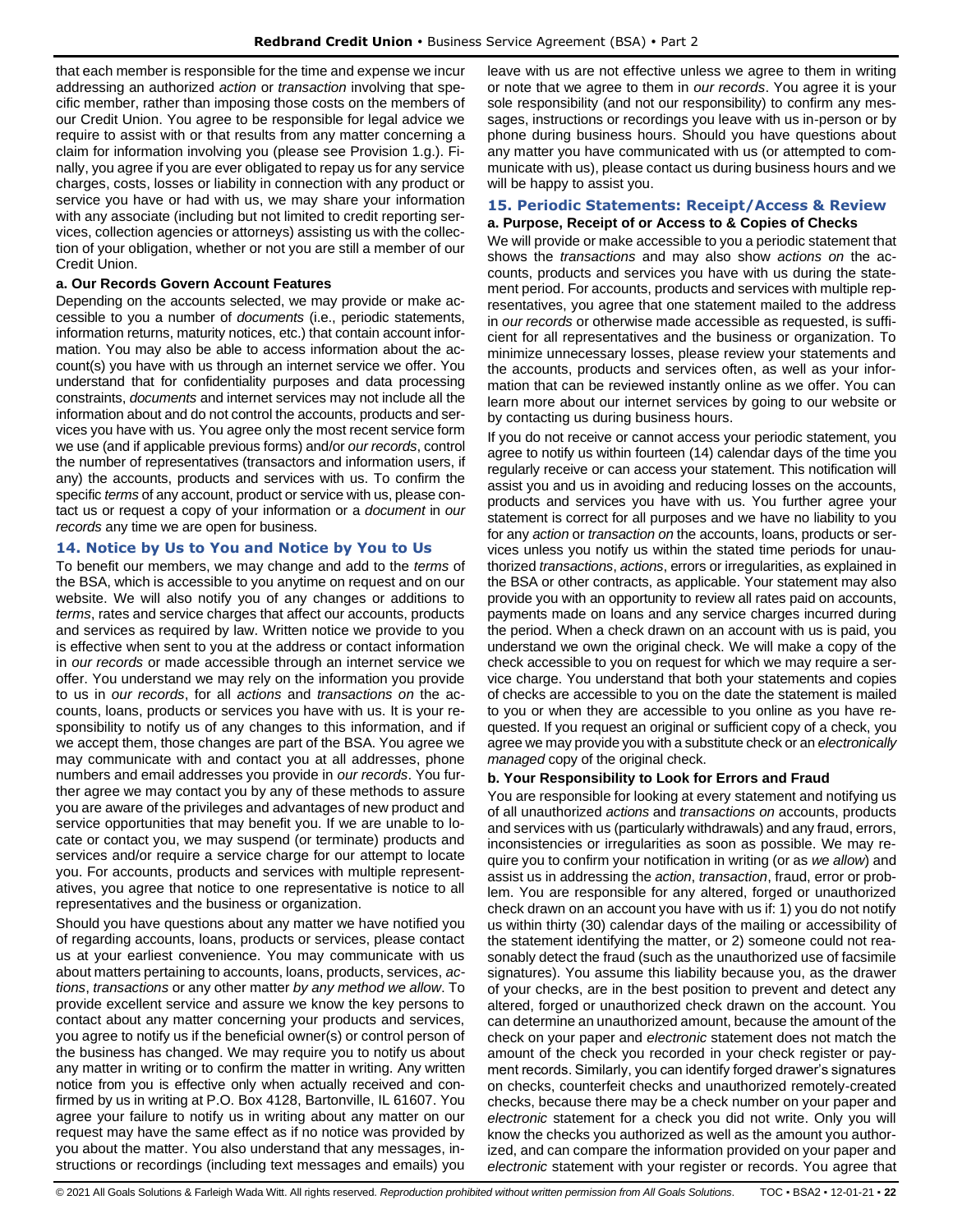our retention of your checks does not affect your responsibility to look at your paper and *electronic* statements and notify us of any and all unauthorized *actions*, *transactions*, fraud, errors or irregularities within the stated time limits explained in the BSA, other contracts, as applicable, or as required by law. You agree our retention of your checks does not affect your responsibility to look at your statements and notify us of any and all unauthorized or erroneous *actions*, *transactions* (including cash transactions), fraud, errors or irregularities within the stated time limits explained in the BSA, other contracts, as applicable, or as required by law.

**1) EFT Notification Time Periods.** Please see "Our Electronic Funds Transfer Terms" (at the end of this Part 2) to review the notification time periods for erroneous and unauthorized EFTs.

### **c. Actions and Transactions that Appear or are Removed**

On your request, we may agree to allow you to *take actions* and *conduct transactions on* products and services with the assistance of our employees or the use of our *computer system* (please see Provision 1.f.1)). Depending on the *action* or *transaction*, you understand that some information pertaining to your request may appear on or be removed from your periodic statement (or the internet services we offer) and some may not. You understand and agree if the information pertaining to the requested *action* or *transaction* appears on or has been removed from your periodic statement (or an internet service we offer), it provides you with notice of and another method to confirm the *action taken* or *transaction*. Should you need to confirm the information pertaining to your request in *our records*, you may contact us any time we are open for business.

#### **d. Electronic Periodic Statements Accessible Online**

We may offer an internet service that allows you to access *electronic* periodic statements (a.k.a., e-statements) online. For your convenience, and in order to remind you to go online to start the service, we may note your request for this service on a form or enter it in *our records*. This internet service may be governed by the contract you agree to online, the BSA, all other contracts, as applicable, and *our records*. Should you have any questions about this service, please contact us at your earliest convenience.

### <span id="page-22-0"></span>**16. Exceptions to the Business Service Agreement**

We may, at our discretion, and for any reason not prohibited by law, make exceptions to or waive any of the *terms* of the BSA to serve the best interests of our Credit Union. If we make an exception to the BSA, you understand it does not affect our right to rely on or apply any of the *terms* of the BSA in the future. You further understand and agree we may decline to make an exception to the *terms* of the BSA based on any reason not prohibited by law.

### <span id="page-22-1"></span>**17. Changes and Additions to Products & Services**

You may *take action* to change any information or matter pertaining to a person, account, product or service as *we allow*. Changes include, but are not limited to, updating addresses, phone numbers and email addresses, revising passwords, codes and PINs, adding or terminating overdraft services or internet services, adding or removing transactors and information users, and adding or removing a representative (please see the definition of "Change" in Provision 1.e.). You may also simultaneously terminate an account, product or service along with any change to an account, product or service, which may be reflected as a "change" in *our records*. As addressed later in this Provision, you may also *take action* to add a new account, product or service with us as we offer *by any method we allow* (please see the definition of "Addition" in Provision 1.e.).

Where there are multiple representatives on the accounts, products and services, any representative acting alone may take *action* to make any changes or additions to an account, product or service, including the addition or removal of a representative, transactor or information user. When any person is removed from an account, product or service it is your responsibility to change (or request our help in changing) any password, code, PIN or other security identifying number for all the accounts, loans, products or services you have with us, to prevent the person removed from

*taking actions* or *conducting transactions on* the products or services. You agree that until you make such a change (or request our help in making such a change) all *actions* or *transactions on* the accounts, loans, products or services conducted by this person with the password, code, PIN or other security identifying number are authorized. By maintaining the accounts, products and services with multiple representatives, you consent to any changes or additions to (along with any other *actions* or *transactions on*) the accounts, products and services by any representative. Prior to honoring your request to make a change to an account, loan, product or service we may require you to provide us with your ID and confirm your SSN and other confidential information (as explained in Provision 3.). When you request us, or we require you, to *take action* to make a change to an account, product or service, we may require you to sign or authorize a service form to *manage* the changed account, product or service. We may note the change by placing a "C" (for changed) in a box on the form. Alternatively, on your request we may agree to *manage* any changes to products and services with the assistance of our employees or the use of our *computer system* (please see Provision 1.f.1)). You understand and agree that all ID, photographs, images, film, voice and image recordings, fingerprints and other biometrics obtained when you make any change to a product or service are *managed* by us as explained in Provision 3.b. You understand we may require a service charge for multiple changes to accounts, products or services in a calendar year. If the person whose SSN is used for IRS reporting purposes on accounts, products and services with multiple representatives is removed or is deceased, we may at our discretion permit you to keep the account open. You may request or we may allow you to continue to use the account and your number by completing a new service form or by entering the information in *our records* as *we allow*.

To start a new additional account, loan, product or service we may require you to provide us with your ID and confirm your SSN and other confidential information (as explained in Provision 3.). We (or you) may also complete a service form, *document* or enter the information in our *computer system* to start the requested the new additional account, loan, product and service. Once you have reviewed your information you will consent to the *terms* of the BSA (and any other contract) and to the account, loan, product or service added (please see Provision 17.a. to see the matters we address for additions of new products and/or services). We may require you to sign or authorize a service form to *manage* the new product or service. We may note the addition by placing an "A" (for added) in a box on the form. You may also simultaneously terminate an account, product or service along with an addition of a new account, product or service, which may be reflected as an "addition" in *our records*. If you wish to start new accounts, products or services under a different number (or *as we allow*), we may require you to sign or authorize a service form to *manage* the new product or service. We may note the original use of the form by placing an "O" (for original) in a box on the form. Alternatively, on your request we may agree to start, obtain your consent, add and *manage* the new products and services with the assistance of our employees or the use of our *computer system* (please see Provision 1.f.1)). You understand and agree that all ID, photographs, images, film, voice and image recordings, fingerprints and other biometrics obtained when you add a new product or service are *managed* by us as explained in Provision 3.b. You agree we may review your account, employment and credit history to confirm your eligibility for any new additional account, loan, product or service. We may also require additional information from you to serve any currency needs for the new accounts, loans, products and services you have requested. You understand we may require a service charge for multiple additions to accounts, products or services in a calendar year. You agree for purposes of accuracy, we may subsequently verify and correct, complete or update your information concerning any changes or additions in *our records*. You also agree to notify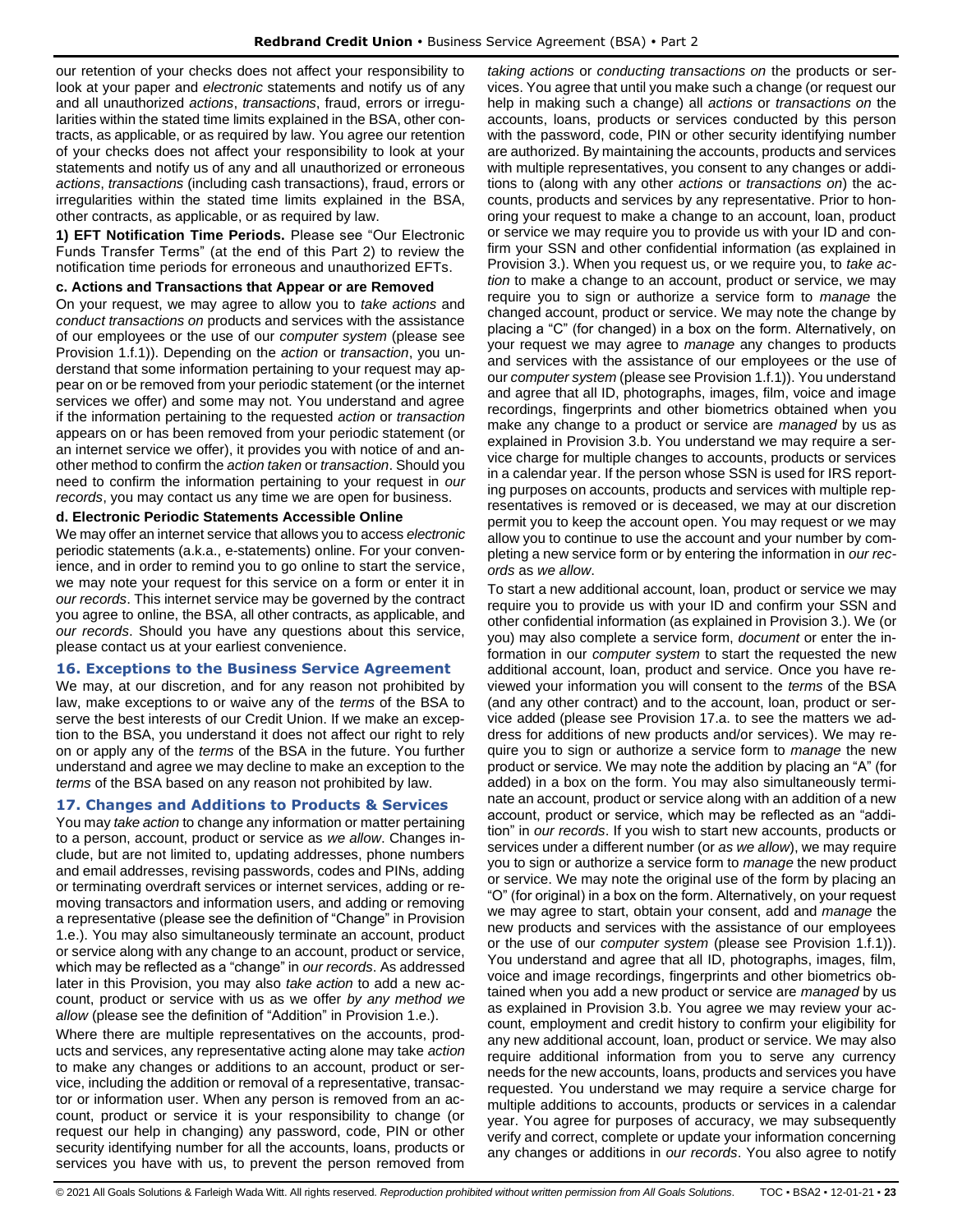us if the beneficial owner(s) or control person of the business has changed to assure we know the key persons to contact concerning any requested change to or addition of a product or service on behalf of the business. To protect all information, reduce costs and for the convenience of the members, you agree we may *electronically manage* (e.g., image or otherwise enter in our *computer system*) all changes and additions that pertain to the accounts, loans, products or services you have requested. For these same reasons, you understand and agree once we have *electronically managed* any paper *document* along with your information addressing the change or addition*,* we may also destroy the paper *document* and the information unless otherwise required by law. You agree that along with all paper *documents* and any information*,* all *electronically managed documents* and your information addressing the change or addition in *our records* are binding on you and us. You understand you may request to review or receive a copy of the information or a *document* pertaining to a change or addition in *our records* during business hours or *by any method we allow*. You agree that for all changes and additions, we may rely exclusively on the BSA, other contracts, as applicable, *our records* and any changes and additions we make to these contracts from time to time. Further, you understand any changes or additions you make to the account, loan, product or service are governed by the BSA, other contracts, as applicable, *our records* and any changes and additions we make to them from time to time.

For the benefit of our members and our Credit Union, you understand and agree we may make changes and additions to our products and services as well as changes and additions to the terms of the BSA at any time. We will notify you of changes and additions we make to our products, services, the BSA and other contracts, as applicable, as required by law. You understand and agree you are bound by these changes and additions, and may access the current version of this Part 2 and all disclosures by contacting us during business hours, and visiting our website. If you do not want to be obligated to any change or addition we make to our products, services, the BSA and other contracts, as applicable, you may always terminate the products, services and/or membership you have with us any time we are open for business as explained in the BSA and other contracts, as applicable.

### **a. Matters We Address to Start a New Product and Service**

When you start a new additional account, loan, product or service we: 1) may require additional documentation and information that validates the business's or organization's request and the authority of any person making the request, 2) may obtain relevant account, employment and credit reports, as needed, 3) review important information about the new account, loan, product or service with you, 4) enter the information about you and the product(s) and/or service(s) in a form or our *computer system* and review that information with you, 5) offer you a paper Part 2 of the BSA (or offer to mail it to you), email you the Part 2 of the BSA (if we have an address on file), and make the Part 2 of the BSA accessible to you on our website or in an internet service we offer, 6) run all required verifications and reviews, and address all applicable compliance requirements, 7) have you consent to the new account, loan, product, service and the BSA *as we allow*, 8) start the new additional account, loan, product or service you have requested, and 9) ask you (or advise you to ask) if you have any questions and encourage you to contact us during business hours about any matter pertaining to the new additional products or services. Finally, we will remind you that you may always access a current Part 2 of the BSA and disclosures on our website, and contact us about the information or *documents* in *our records* any time we are open for business.

#### **b. Changes and Additions to Products and Services Online**

We may offer an internet service that allows you to *take action* to change a product or service, or add a new product or service, you have with us online. For your convenience, and in order to remind you to go online to start the service, we may note your request for this internet service on a form or enter it in *our records*. This internet service may be governed by a contract you agree to online, the BSA, all other contracts, as applicable, and *our records*. Should you have questions about this service, please contact us at your earliest convenience.

#### **c. Changes and Additions to Products and Services by Mail**

On your request and for your convenience, we may at our sole discretion mail *documents* with your information to you to make changes or additions to products and services. We do not advise mailing your confidential information since it exposes you to numerous problems (ID theft, fraudulent *transactions*, etc.). We recommend you come to our Credit Union at your convenience (or use an internet service we offer) to make changes or additions to products and services. In fairness to the members, if you request us to mail your information you agree to take responsibility for all losses, costs and service charges that you or we incur as a result of the theft and unauthorized use of your information. Please contact us during business hours for any questions about changes or additions by mail.

### **d. Denial of Additional Products or Services**

For your and our protection and/or to *manage* our business, you understand we may deny a requested new additional product or service for any reason not prohibited by law, including but not limited to, 1) our methods are inoperative due to emergencies or problems, 2) the product or service has been terminated, 3) we are unable to contact you, 4) failure to provide required documentation, information or ID, 5) exceeding a limit or an amount set by us, 6) failure to meet a minimum balance for thirty (30) days, 7) inactive or abandoned products or services, 8) any lost or stolen check, card or access device, 9) a breach of or unauthorized access to a product or service, 10) overuse of *actions* on our products or services, 11) information from a third-party report,12) business or compliance purposes,13) to stop or prevent a loss,14) potential lack of capacity or victim of undue influence, 15) failure to comply with any *term* of a contract, 16) funds held or offset per a security interest or lien, 17) account and/or funds held for a dispute or uncertainty, 18) unpaid check(s) or EFT(s) for insufficient funds or stop payment orders, 19) deposited item(s) charged back for nonpayment or a claim, 20) a garnishment, levy or similar legal claim or notice, 21) default on any obligation, 22) chronic dissatisfaction with us, 23) disparaging our reputation, 24) limited to a share account and voting by mail, 25) ineligible for membership, 26) membership terminated, 27) notification of death, 28) the person for IRS reporting is removed or deceased, 29) causing us a loss, 30) not voluntarily repaying a loss, 31) anything unethical or unlawful concerning your business or organization, you or our business, 32) our belief that an *action* or *transaction* may be fraudulent, 33) any alteration, forgery or fraud concerning your business or organization, you or our business, 34) any falsification or misrepresentation concerning your business or organization, you or our business, 35) any alleged crime concerning your business or organization, you or our business, 36) abuse of or threats to anyone associated with us, or 37) any other reason we believe is appropriate to *manage* the business of our Credit Union.

### <span id="page-23-0"></span>**18. Lien and Security Interest in Funds**

To protect all our members' funds, the law provides us with a lien on the funds in the account(s) you have with us under federal or state law, as applicable. This means we have a right to retain the funds in the account(s) you have with us to pay any debt or obligation owed to us by you or another responsible person or organization. Additionally, to protect all members' funds, you grant us a contractual security interest in the funds in the account(s), checks and EFTs you have an interest in, which also secures any amount you owe us for any reason. Our lien rights, contractual security interest and any right of set off apply no matter the source of funds in the account, check or EFT, including directly deposited government entitlements or benefits, such as Social Security deposits. However, they do not apply to any retirement accounts.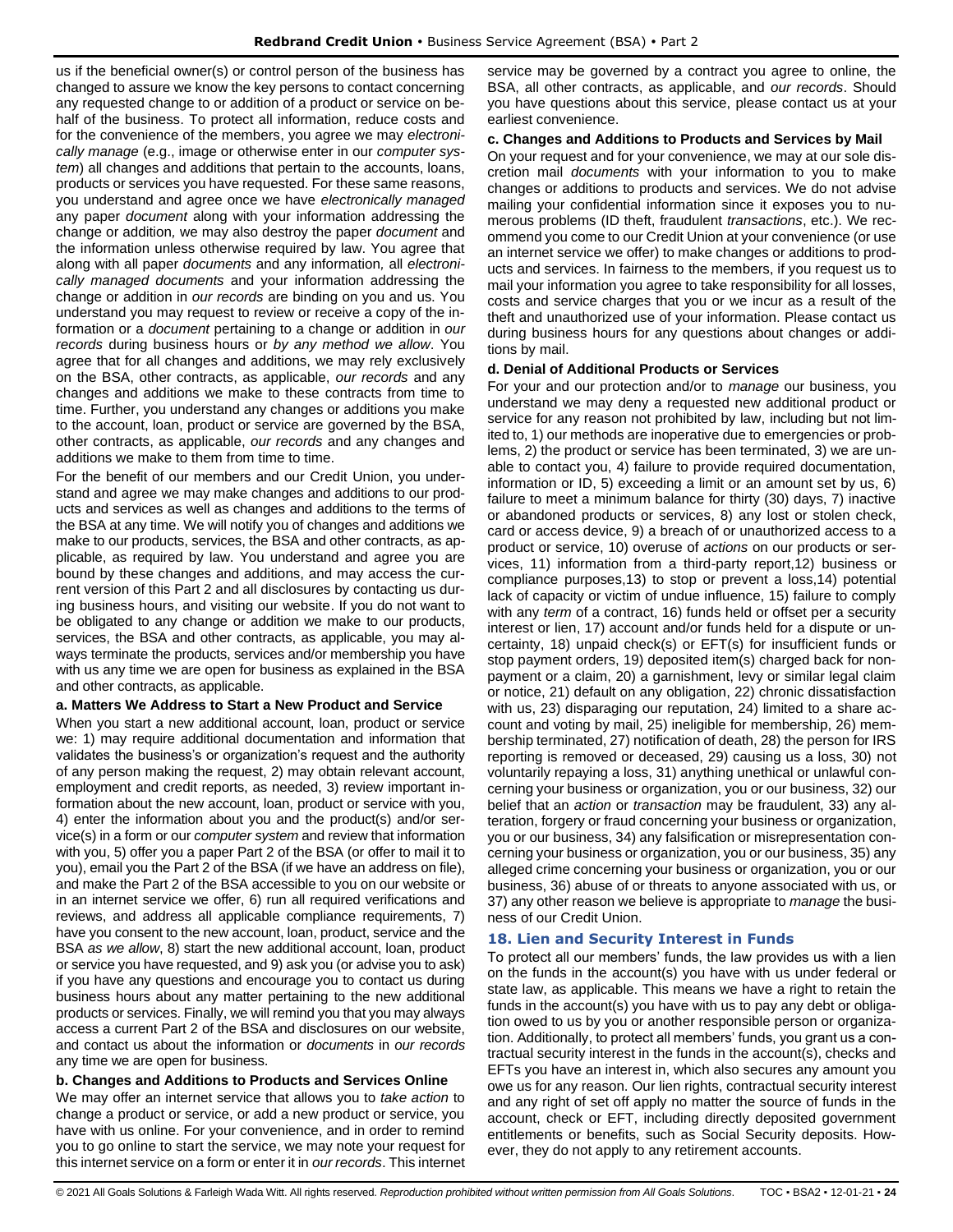At our discretion, we may at any time apply the funds from an account, check or EFT you have any interest in to pay off your obligations to us without notice to you. You agree if you owe us money and either you or we have terminated an account, we may re-start the account to collect or obtain money owed to us, and may subsequently terminate the account again. You understand and agree if you owe us money, our lien rights and security interest also apply to any funds, check or item you deposit to any other account with us. You also agree that if you (or anyone you allow to use the accounts, products or services with us) owe us money and we are uncertain whether our lien rights, security interest or right of set off apply to the funds, we may hold and not release the funds as explained in Provision 19.b. If we decide not to enforce our lien or contractual security interest at any time, our non-action is not a waiver of our right to enforce our lien or security interest at a later time. You agree that a security interest granted by or on behalf of the business or organization on its account(s) with us will continue to secure that business's or organization's obligation to us until that obligation is completely satisfied.

# <span id="page-24-0"></span>**19. Third-Party Actions and Uncertainty about Funds**

### **a. Third-Party Legal Actions or Matters Concerning You**

If a person or organization notifies us of a legal action or other matter concerning you or the accounts, products and services you have with us, we may provide information and pay funds from an account in response to that legal action or matter. Alternatively, we may withhold information and hold funds in an account until the legal action or matter is resolved or we have completed any necessary due diligence. Examples of such actions and matters include, but are not limited to, a levy, garnishment, attachment, claim, subpoena, summons, court order, litigation, prosecution, investigation or other dispute. All legal actions or matters are subject to our lien rights and contractual security interest in the funds in an account (please see Provision 18.). You understand and agree we may require a service charge for research for any time spent by our employees (or associates) addressing any legal action or matter concerning you or the accounts, products and services you have with us. We require this service charge so that each member is responsible for the time and expense we incur addressing a thirdparty's (non-Credit Union) legal action or matter pertaining to you, rather than imposing those costs on the members of our Credit Union. You also agree to be responsible for legal advice we require in connection with any third-party's (non-Credit Union) legal action, matter or dispute involving you or the accounts, products and services you have with us (please see Provision 1.g.).

### **b. Disputes or Uncertainty about Accounts and Funds**

If there is a dispute over, or we are uncertain who is authorized to access an account, the funds in an account or funds in our possession, you agree we may hold the funds, and suspend all *actions* and *transactions on* the account(s), products and services. The hold on the funds and suspension on the account, products and services will continue until either 1) all persons and organizations affected by the dispute or uncertainty agree in writing regarding what should be done with the account(s), products, services and/or funds, or 2) we receive appropriate notice or direction from a court or other legal authority instructing us on what to do with the account(s), products, services and/or funds. Examples of uncertainty include, but are not limited to, 1) conflicting, illegible or missing information and/or *documents* in *our records*, 2) competing claims to the account(s), products, services and/or funds, 3) our need to complete due diligence on any claim made to the account(s), products, services and/or funds, 4) a person's potential lack of capacity or victim of undue influence (e.g., elder abuse), or 5) the applicability of lien rights or security interests. During the hold period, we will continue to pay dividends/interest on the funds held in an account as explained in "Our Rates & Service Charges." You understand a suspension of access to the account(s), products and services, and/or hold on funds, is beneficial to you and us to assure only an authorized person or organization may access the

account(s), products, services or funds. You agree to be responsible for the cost of legal advice we require in connection with any matter concerning a dispute or uncertainty involving the account(s), products, services or funds with us or you (please see Provision 1.g.). Alternatively, in the event of a dispute or uncertainty over who is authorized to access the account(s), products, services or funds, at our discretion we may deposit the funds with a court and ask the court to resolve the dispute or uncertainty over who is authorized to access the funds. In such instances, we may deduct our attorney fees and court costs from the funds to be deposited with the court. If we deposit the funds with a court, you agree the account(s), products and services may be terminated and all persons and organizations will need to claim the funds by contacting the court.

### <span id="page-24-1"></span>**20. Your Obligations to Us**

If we incur any fees, charges, costs, interest, losses, liability or obligation (including reasonable attorney fees) in connection with an account, loan, product or service we have provided you, or as a result of any *action*, *transaction*, error, dispute, uncertainty, membership or other matter concerning any obligated person or you, you agree you are jointly and individually liable to us. This means you are responsible for the full repayment of any fees, charges, costs, interest, losses, liability or obligation (including reasonable attorney fees), whether you are a member or not. If another person, business or organization is also responsible, we may attempt to collect from that person, business or organization, but we have no obligation to do so. You understand if you owe us money and use another person's, business's or organization's account at our Credit Union for a *transaction* and deposit your funds or a check in that account, funds from the deposit or check are also subject to our lien rights, security interest and your obligations and may be claimed by us. You agree we may contact you about any fees, charges, costs, interest, losses, liability or obligation (including reasonable attorney fees) you owe to us at all addresses, phone numbers and email addresses you have shared with us by any method of communication you have agreed to. You understand since membership is a privilege, if you cause us a loss (even if discharged in bankruptcy), we may request you to voluntarily repay that loss to retain the privilege of membership, accounts, products and services, or to be eligible for additional new products and services. Your failure to voluntarily repay a loss may result in denial or termination of existing accounts, products and services and expulsion from membership. You also agree that if you are ever obligated to us for anything, we may share your information with any associate (such as collection agencies or attorneys) assisting us with the collection of your obligation, whether or not you are still a member of our Credit Union. You understand we may report any delinquent obligations you owe to us to account and credit reporting agencies. In some circumstances, federal law requires us to report a cancellation of indebtedness to the IRS even if we still retain the right to collect that debt. If we are required to report a cancellation of a debt to the IRS, we retain the right to collect that debt from you unless we have reached a settlement with you or we are barred by law from collecting the debt.

We may deduct any fees, charges, costs, interest, losses, liability or obligation (including reasonable attorney fees) from the account(s) you have with us without notice to you, regardless of the source of those funds according to our lien rights and contractual security interest (please see Provision 18.). You agree if you owe us money and either you or we have terminated an account, we may re-start an account to receive a deposit or credit, collect the money owed to us, and then terminate the account again. You also agree to pay any other reasonable fees, charges, costs, interest, losses, liability or obligation (including reasonable attorney fees) we may incur in providing you with accounts, loans, products, services, membership and *action*s or *transaction*s *on* the same, regardless of whether they are specifically covered by the BSA or other contract with us. Additionally, you understand that in the event of your death, if you owe us money for any reason, funds held in the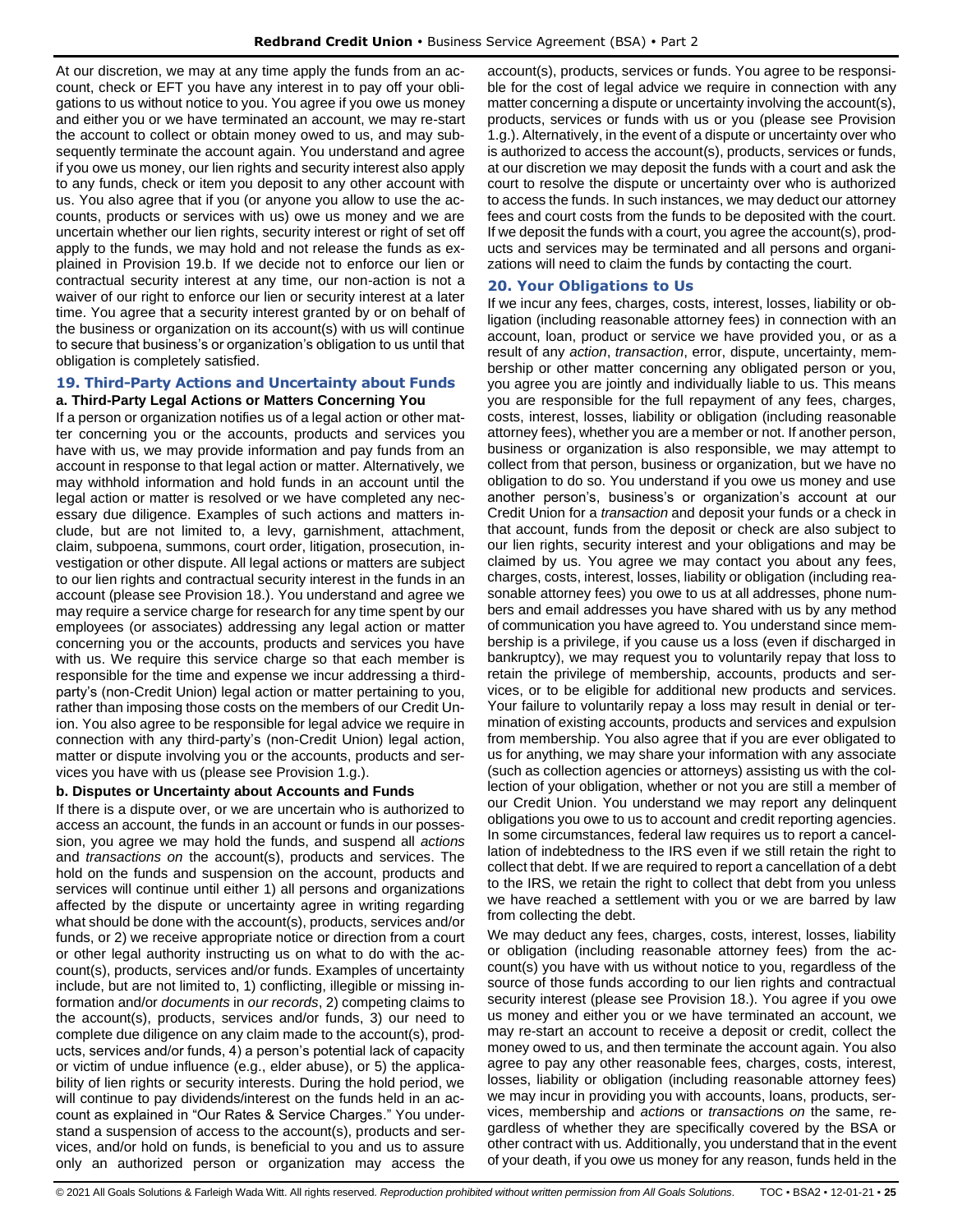accounts you have with us (or otherwise) may be used to repay your obligations to us before any funds are released to any other person or organization.

If either you or we commence legal proceedings to enforce or interpret any of the *terms* of the BSA, you and we agree the successful party is entitled to payment by the losing party for any reasonable attorney fees and costs, including those incurred on any appeal, bankruptcy proceeding and post-judgment action, unless otherwise limited or prohibited. You agree to indemnify, defend us against, and hold us harmless from any loss, damage, claim, liability or legal action (including reasonable attorney fees) arising from or related to membership, accounts, loans, products and services and your *actions* and *transactions on* the same. If any account is overdrawn, any loan is past due, or you are otherwise in default under any contract you have with us, we may suspend your ability to conduct *actions or transactions* on any or all accounts, products and services, until the default is cured.

### **a. Full Payment Checks for Loans and Obligations**

If you are making a payment on a loan or other obligation you owe to us, please direct that payment as explained in the loan agreement or as we otherwise instruct. If you write, endorse or negotiate a check or any item to us that has a "full payment" legend or memo (such as "Paid in Full") or other language intended to indicate full satisfaction of any outstanding obligation, you must mail or deliver the check or other item to the attention of our CEO at the office or branch where she or he works. Otherwise, any payment you make is accepted with full reservation of our rights to recover any and all outstanding obligations or indebtedness you owe us.

### <span id="page-25-0"></span>**21. Our Responsibility for Errors**

If we are responsible for an erroneous *action* or *transaction*, we may be liable to you for losses up to the amount of the *action* or *transaction* unless otherwise required by law. We will not be liable for losses arising from: 1) insufficient funds to complete a *transaction*, 2) your negligence or the negligence of others, 3) your failure to follow any time limits, deadlines or amount limits as explained in the BSA, your other contracts and loans with us, as applicable, 4) circumstances beyond our control that prevent the performance of an *action* or *transaction* (such as natural disasters or other emergencies or problems), 5) occasions where you or we have entered information about an account, loan, product, service, *action*, *transaction* or you in *our records* on your request that you could have reviewed, changed, corrected and/or terminated but failed to do so, or 6) any losses caused by your failure to follow any *term* of the BSA, your other contracts or loans with us, as applicable. Our conduct in *managing* all products, services, *actions* and *transactions* will constitute the use of ordinary care if such conduct is consistent with applicable law, Federal Reserve regulations and operating circulars, clearing house rules and general banking practices followed in the area in which we service the accounts with us. If we ever disburse an amount of funds greater than you request or order to any person or organization you know (e.g., relative, friend, employee, business associate, creditor, etc.), you agree to assist us in recovering our funds, including participation in collection, litigation and prosecution. Finally, if you report that an *action* or *transaction on* an account, loan, product or service is erroneous or unauthorized, and we determine the *action* or *transaction* was taken, conducted and/or assisted by your family member, friend or employee (which is potentially a crime), we will investigate your use of ordinary care concerning the *action* or *transaction*. If we determine you failed to use ordinary care (i.e., were negligent) concerning the *action* or *transaction on* the account, loan, product or service, you agree to take responsibility for recovering any loss. You understand you are in the best position to address the loss and potential crime with your family member, friend or employee, rather than imposing the cost on the members of our Credit Union.

# <span id="page-25-1"></span>**22. Inactive Accounts and Unclaimed Property**

### **a. Accounts Determined Inactive**

If the amount of funds in an account falls below the minimum balance required by "Our Rates & Service Charges" of the BSA, and you are not using specific products or services, we may consider an account inactive. If an account you have with us is inactive, we may require a service charge (and may require a service charge to notify you of any inactivity). We require service charges on inactive accounts because of the cost incurred by the members in *managing* accounts not being used by a member (who is also not using products or services that would otherwise justify this cost). We will discontinue the service charges once you meet the balance or product or service use requirements. We may also terminate an inactive account and deposit the funds in another account, mail a check to you at an address in *our records*, or if allowed remit the funds to a state as unclaimed property.

### **b. Funds & Checks Presumed Unclaimed Property**

If there is no activity on an account, such as deposits and withdrawals, and we are unable to contact you for a set period of time, state law considers the funds in the account "abandoned" and requires or allows us to send the funds to the state as unclaimed property. Once we have sent the funds to the state, the account will be terminated and you will need to reclaim the funds by contacting the appropriate state agency. Similarly, if our cashier's or teller's checks are outstanding and unpaid for a specified period of time, state law also considers them "abandoned," requiring or allowing us to send the funds to the state as unclaimed property. If anyone presents our check after the funds have been sent to the state as unclaimed property, she or he will need to seek payment by contacting the appropriate state agency.

### <span id="page-25-2"></span>**23. Termination of Products and Services**

Any representative (whether on the accounts, products and services individually or with multiple representatives) may terminate the accounts, products and services with us acting alone *by any method we allow*. When you request us, or we require you, to terminate an account, product or service, we may require you to sign or authorize a service form to *manage* the termination. We may note the termination by placing a "T" (for terminate) in a box on the form. Alternatively, on your request we may agree to *manage* the termination of products and services with the assistance of our employees or the use of our *computer system* (please see Provision 1.f.1)). You understand and agree that all ID, photographs, images, film, voice and image recordings, fingerprints and other biometrics obtained when you terminate any product or service are *managed* by us as explained in Provision 3.b.

You agree that you (and not us) are responsible for any *actions* or *transactions on* an account, loan, product or service until the account, loan, product or service is terminated. You also agree that if we pay any check or transfer on an account you have with us after the account is terminated, you will reimburse us for the amount of the check or transfer, including any service charges and costs. If you ask us to change an existing account, product or service, you agree we may require you to terminate and start a new account, product, service and number *as we allow*. To cover our employee's time and costs, we may require a service charge for multiple terminations and new accounts, products or services (a.k.a. multiple *actions*) in a calendar year.

We may terminate accounts, products, services or your number with us at any time and, without notice for any reason allowed by law, including but not limited to, 1) the product or service has been discontinued, 2) a request to change a product or service, 3) we are unable to contact you, 4) failure to provide required documentation, information or ID, 5) failure to meet a minimum balance for thirty (30) days, 6) exceeding a limit or an amount set by us, 7) inactive or abandoned products or services, 8) failure to use products or services to justify membership, 9) any lost or stolen check, card or access device, 10) a breach of or unauthorized access to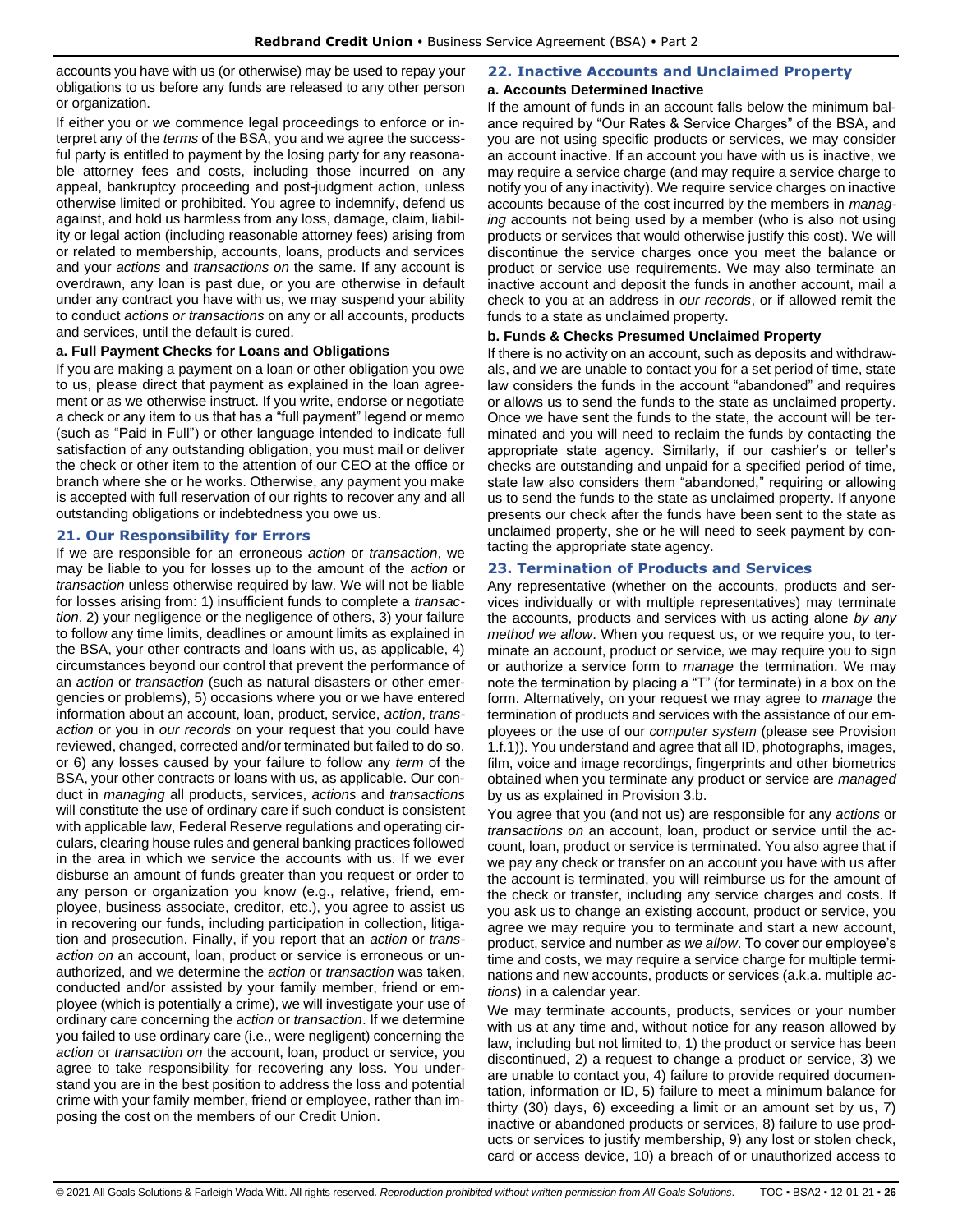a product or service, 11) overuse of *actions* on our products or services, 12) business or compliance purposes, 13) to stop or prevent a loss, 14) potential lack of capacity or victim of undue influence, 15) failure to comply with any *term* of a contract, 16) funds held or offset per a security interest or lien, 17) account and/or funds held for a dispute or uncertainty, 18) unpaid check(s) or EFT(s) for insufficient funds or stop payment orders, 19) deposited item(s) charged back for nonpayment or a claim, 20) a garnishment, levy or similar legal claim or notice, 21) default on any obligation, 22) chronic dissatisfaction with us, 23) disparaging our reputation, 24) limited to a share account and voting by mail, 25) ineligibility for membership, 26) membership terminated, 27) notification of death, 28) the person for IRS reporting is removed or deceased, 29) causing us a loss, 30) not voluntarily repaying a loss, 31) anything unethical or unlawful concerning your business or organization, you or our business, 32) our belief that an *action* or *transaction* may be fraudulent, 33) any alteration, forgery or fraud concerning your business or organization, you or our business, 34) any falsification or misrepresentation concerning your business or organization, you or our business, 35) any alleged crime concerning your business or organization, you or our business, 36) abuse of or threats to anyone associated with us, or 37) any other reason to *manage* the business of our Credit Union.

If we terminate an account, we may deposit the funds into another account you maintain with us, or mail you a check for the balance in the account at an address in *our records*. If we cannot locate you and it is allowed by law, we may remit the funds to a state as unclaimed property. You understand whether the accounts, loans, products and services are terminated by you or us, once terminated all *actions* or *transactions* will be dishonored, not paid, refused, rejected or returned. You agree any termination does not release you or any person from any service charges, costs, losses, obligations or liabilities incurred on the account, loan, product or service under the BSA or other contract you have with us, as applicable. Finally, you agree if you owe us money and either you or we have terminated an account, we may re-start the account to collect or obtain money owed to us, and may then terminate the account.

### **a. Termination of Products and Services Online**

We may offer an internet service that allows you to *take action* to terminate a product or service with us online. For your convenience, and in order to remind you to go online to start the service, we may note your request for this internet service on a form or enter it in *our records*. This internet service may be governed by a contract you agree to online, the BSA, all other contracts, as applicable, and *our records*. Should you have any questions about this service, please contact us at your earliest convenience.

### <span id="page-26-0"></span>**24. Termination of Membership with the Credit Union**

Membership with us is a privilege granted to you by our Credit Union under applicable law. However, you may terminate membership with us at any time by communicating to us your desire to no longer be a member of our Credit Union. When you request us to terminate membership, we may require you to sign or authorize a service form to assist us in *managing* the termination. We may note the termination by placing a "T" (for terminate) in a box on the form. Alternatively, on your request we may agree to *manage* the termination of membership with the assistance of our employees or the use of our *computer system* (please see Provision 1.f.1)).

In the interest of the members and to protect our Credit Union, we may terminate (expel) any member for cause, which includes: 1) ineligibility for membership, 2) we are unable to contact you, 3) failure to provide required documentation, information or ID, 4) exceeding a limit or an amount set by us, 5) failure to meet a minimum balance for thirty (30) days, 6) inactive or abandoned products or services, 7) failure to use products or services to justify membership, 8) any lost or stolen check, card or access device, 9) a breach of or unauthorized access to a product or service, 10) overuse of *actions* on our products or services, 11) business or compliance purposes,12) to stop or prevent a loss, 13) potential lack of capacity

or victim of undue influence,14) failure to comply with any *term* of a contract, 15) funds held or offset per a security interest or lien, 16) account and/or funds held for a dispute or uncertainty, 17) unpaid check(s) or EFT(s) for insufficient funds or stop payment orders, 18) deposited item(s) charged back for nonpayment or a claim, 19) a garnishment, levy or similar legal claim or notice, 20) default on any obligation, 21) chronic dissatisfaction with us, 22) disparaging our reputation, 23) notification of death, 24) the person for IRS reporting is removed or deceased, 25) causing us a loss, 26) not voluntarily repaying a loss, 27) anything unethical or unlawful concerning your business or organization, you or our business, 28) our belief that an *action* or *transaction* may be fraudulent, 29) any alteration, forgery or fraud concerning your business or organization, you or our business, 30) any falsification or misrepresentation concerning your business or organization, you or our business, 31) any alleged crime concerning your business or organization, you or our business, 32) abuse of or threats to anyone associated with us, or 33) any other reason to *manage* the business of our Credit Union. You understand that for the protection and safety of our employees, volunteers, members or any associate, if you are abusive or threaten the safety of any of our employees, volunteers, members or associates, we may immediately suspend your privileges to enter our premises and do business with us in-person and may begin the process to lawfully terminate all aspects of the membership relationship you have with us. Whether the privilege of membership is terminated by you or us, the termination does not release any person or you from any loans, service charges, costs, losses, liabilities or other obligations to us as explained in the BSA or other contracts, as applicable.

### <span id="page-26-1"></span>**25. Decedents' Accounts, Products and Services**

### **a. Disbursal of Funds to Representative or Claimant**

In the event your estate representative (or a claimant, such as a creditor or relative) attempts to claim the funds in an account with us, you agree that the estate representative or claimant is bound by the terms of the BSA. If we agree to investigate any claim, we may require an estate representative or claimant to prove her or his authority with documentation as an estate representative or claimant of the funds before we will release the funds held in any account. Any estate representative or claimant will also need to provide us with her or his ID, SSN, birthdate, physical address and other identifying information as we require (such as a second form of ID, thumbprint or fingerprint, etc.) for us to complete our due diligence before we can honor any claim for the funds in an account (or other product or service, such as a safe deposit box). We may require an estate representative or claimant to indemnify, defend us against and hold us harmless before we will release any of the funds held in an account. We may continue to honor all *actions* and *transactions* on an account, product or service until we receive a certified copy of the relevant person's death certificate, along with proof of the estate representative's or claimant's authority and identification as an estate representative or claimant. The business (and owner(s)) or organization agrees to be responsible for legal advice we require in connection with any matter concerning a claim involving the accounts, products and services with us (please see Provision 1.g.). The business (and owner(s)) or organization also understands if and when we honor a claim made on the funds in the accounts, we may do so by issuing our check payable to the business or organization or the relevant deceased person's estate. Alternatively, if there is a dispute or uncertainty about who is entitled to the funds in an account (or that we otherwise hold), we may either hold the funds or deposit them with a court at our discretion (please see in Provision 19.b.). Finally, the business (and owner(s)) or organization understands and agrees if the business (and owner(s)) or organization owes us money for any reason, the funds held in the account(s) or otherwise may be used to repay the business's (and an owner's) or organization's obligations to us before any funds are distributed to an estate representative or claimant.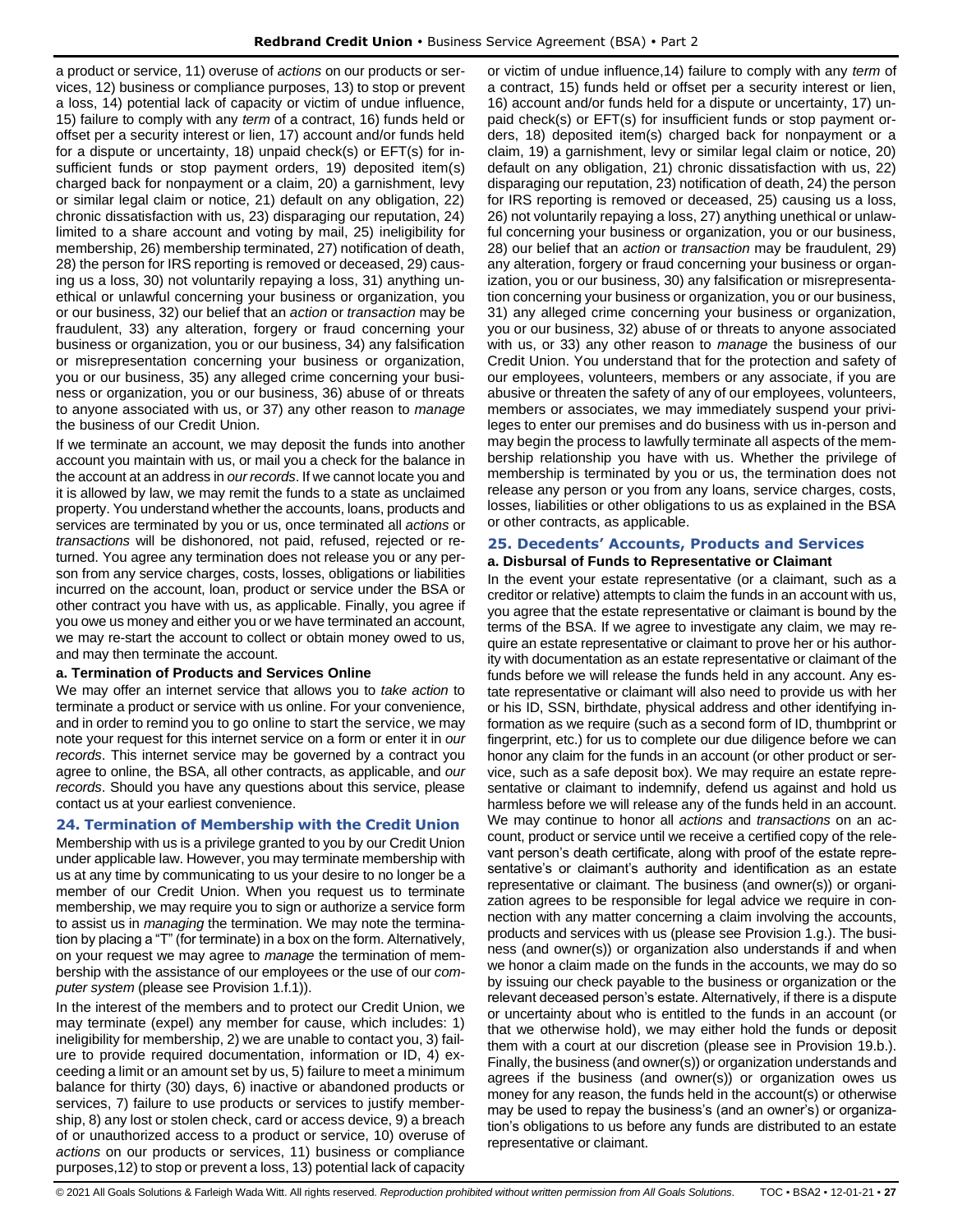### **b. Disbursal of Funds to Beneficiaries and POD Payees**

If we allow one or more beneficiaries/POD payees to be designated on an account for a sole proprietorship, any distributions to a beneficiary or POD payee from the account will be governed by and made according to the Member Service Agreement. You understand you may contact us and request to review or access a paper or *electronically managed* copy of your information or *document* in *our records* and a current version of the Member Service Agreement Part 2 any time we are open for business. You may also access a current version of the Member Service Agreement Part 2 on our website.

### **c. Non-Authoritative Requests for Product Information**

You agree it is your responsibility to communicate information about the accounts, loans, products and services you have with us to any person(s) you believe should have that information. You understand we will not be able to provide information or access to any product or service to a person until she or he has first established his or her legal authority to access the information, product or service with us.

### <span id="page-27-0"></span>**26. Arbitration and Class Action Waiver Agreement**

RESOLUTION OF DISPUTES BY ARBITRATION: THIS AGREEMENT CONTAINS IMPORTANT INFORMATION REGARDING YOUR SHARE OR DEPOSIT ACCOUNTS AND RELATED ELECTRONIC FINANCIAL SERVICES. IT PROVIDES THAT EITHER YOU OR WE CAN REQUIRE THAT CERTAIN DISPUTES BE RESOLVED BY BINDING ARBITRATION. ARBITRATION REPLACES THE RIGHT TO GO TO COURT, INCLUDING THE RIGHT TO A JURY TRIAL AND THE RIGHT TO PARTICIPATE IN A CLASS ACTION OR SIMILAR PROCEEDING. IN ARBITRATION, THE DISPUTE IS SUBMITTED TO A NEUTRAL PARTY, AN ARBITRATOR, INSTEAD OF A JUDGE OR JURY. ARBITRATION PROCEDURES MAY BE MORE LIMITED THAN RULES APPLICABLE IN COURT.

### **a. Agreement to Arbitrate Disputes**

Either you or we may elect, without the other's consent, to require that any dispute between us concerning your Deposit Accounts (which includes share accounts) and the electronic financial services related to your Deposit Accounts be resolved by binding arbitration, except for those disputes specifically excluded below. This Arbitration Agreement and any arbitration conducted under it are governed by the Federal Arbitration Act (9 U.S.C. § 1 et seq.) and are not subject to any state law related to arbitration.

### **b. Disputes Covered by Arbitration**

Claims or disputes between you and us arising out of or relating to your Deposit Account(s), transactions involving your Deposit Account(s) and any related electronic financial service with us are subject to arbitration. Electronic financial services include online and mobile account access, bill pay, telephone access, and any other electronic service provided pursuant to our Electronic Funds Transfer Disclosures. Any claims or disputes arising from or relating to this agreement, any prior account agreement between us, any advertising, the application for, or the approval or establishment of your account are also included. Disputes include not only claims made directly by you, but also made by anyone connected with you or claiming through you, such as a joint account holder, account beneficiary, employee, representative, agent, predecessor or successor, heir, assignee, or trustee in bankruptcy. Claims are subject to arbitration, regardless of what theory they are based on or whether they seek legal or equitable remedies. Arbitration applies to any and all such claims or disputes, whether they arose in the past, may currently exist or may arise in the future. All such disputes are referred to in this section as "Claims".

### **c. Disputes Not Covered by Arbitration**

Both you and we have the right to pursue a Claim in state court instead of arbitration for claims related to our collection of any negative balance or amounts you owe us under our Membership and Account Agreement, including but not limited to fraud, counterfeit items and any unpaid account obligations. This exception applies if the Claim is in that court's jurisdiction and brought on an individual basis. Also, arbitration will not apply to your Account as long as you are an active duty Service Member. Otherwise, this Agreement to arbitrate will apply without limitation, regardless of whether 1) your account is closed; 2) you pay us in full any outstanding debt you owe; or 3) you file for bankruptcy.

### **d. No Class Action or Joinder of Parties**

YOU ACKNOWLEDGE THAT YOU AND WE AGREE THAT NO CLASS ACTION, CLASS-WIDE ARBITRATION, PRIVATE ATTORNEY GENERAL ACTION, OR OTHER PROCEEDING WHERE SOMEONE ACTS IN A REPRESENTATIVE CAPACITY, MAY BE PURSUED IN ANY ARBITRATION OR IN ANY COURT PROCEEDING, REGARDLESS OF WHEN THE CLAIM OR CAUSE OF ACTION AROSE OR ACCRUED, OR WHEN THE ALLEGATIONS OR FACTS UNDERLYING THE CLAIM OR CAUSE OF ACTION OCCURRED. Unless you and we both agree, claims of two or more persons may not be joined, consolidated, or otherwise brought together in the same arbitration (unless those persons are joint account holders or beneficiaries on your account and/or related accounts, or parties to a single transaction or related transaction), whether or not the claim may have been assigned.

### **e. Arbitration Procedures**

The arbitration must be filed with the following neutral arbitration forum and must follow its rules and procedures for initiating and pursuing an arbitration:

### JAMS

[www.jamsadr.com](http://www.jamsadr.com/)

1-800-352-5267 (toll-free)

The arbitration shall take place in the federal district in which you reside, or in which you entered into this Agreement. The arbitration shall be decided by a single, neutral arbitrator selected by both parties in accordance with the rules of the arbitration forum. The arbitration shall be administered by JAMS pursuant to its Comprehensive Arbitration Rules and Procedures or pursuant to JAMS' Streamlined Arbitration Rules and Procedures. Judgment on the arbitrator's award may be entered in any court having jurisdiction. This Arbitration Agreement does not preclude parties from bringing claims in small claims court or seeking provisional remedies in aid of arbitration from a court of appropriate jurisdiction. You or we may choose to have a hearing, be represented by counsel and conduct discovery. If the claim is brought by you, you will pay no more than \$250 of the filing costs and expenses and the remaining costs are borne by us. If we bring the claim, we pay for all filing fees and costs. Judgment on the arbitration award may be entered by any court of competent jurisdiction. We will not reimburse any fees if the arbitrator determines that your claim or dispute was frivolous or baseless. Each party shall be responsible for its own attorney fees in any arbitration unless the arbitrator awards attorney fees under applicable law or agreement.

### **f. Right to Resort to Provisional Remedies Preserved**

Nothing herein shall be deemed to limit or constrain our right to resort to self-help remedies, such as our federal statutory lien; our right of set-off; the right to restrain funds in an account; to interplead funds in the event of a dispute; to exercise any security interest we may hold in property; to comply with legal process; or to obtain provisional remedies such as injunctive relief, attachment, or garnishment by a court having appropriate jurisdiction; provided, however, that you or we may elect to arbitrate any dispute related to such provisional remedies.

### **g. Right to Reject this Arbitration Agreement**

You have the right to opt out of this agreement to arbitrate if you tell us within 30 days after you opened your first Account. If you are receiving this Agreement with a notice issued after your first account was opened, you must tell us within 30 days after we issued our notice and this Agreement. To opt out, send us written notice as follows: (i) your written notice must include your name, as listed on your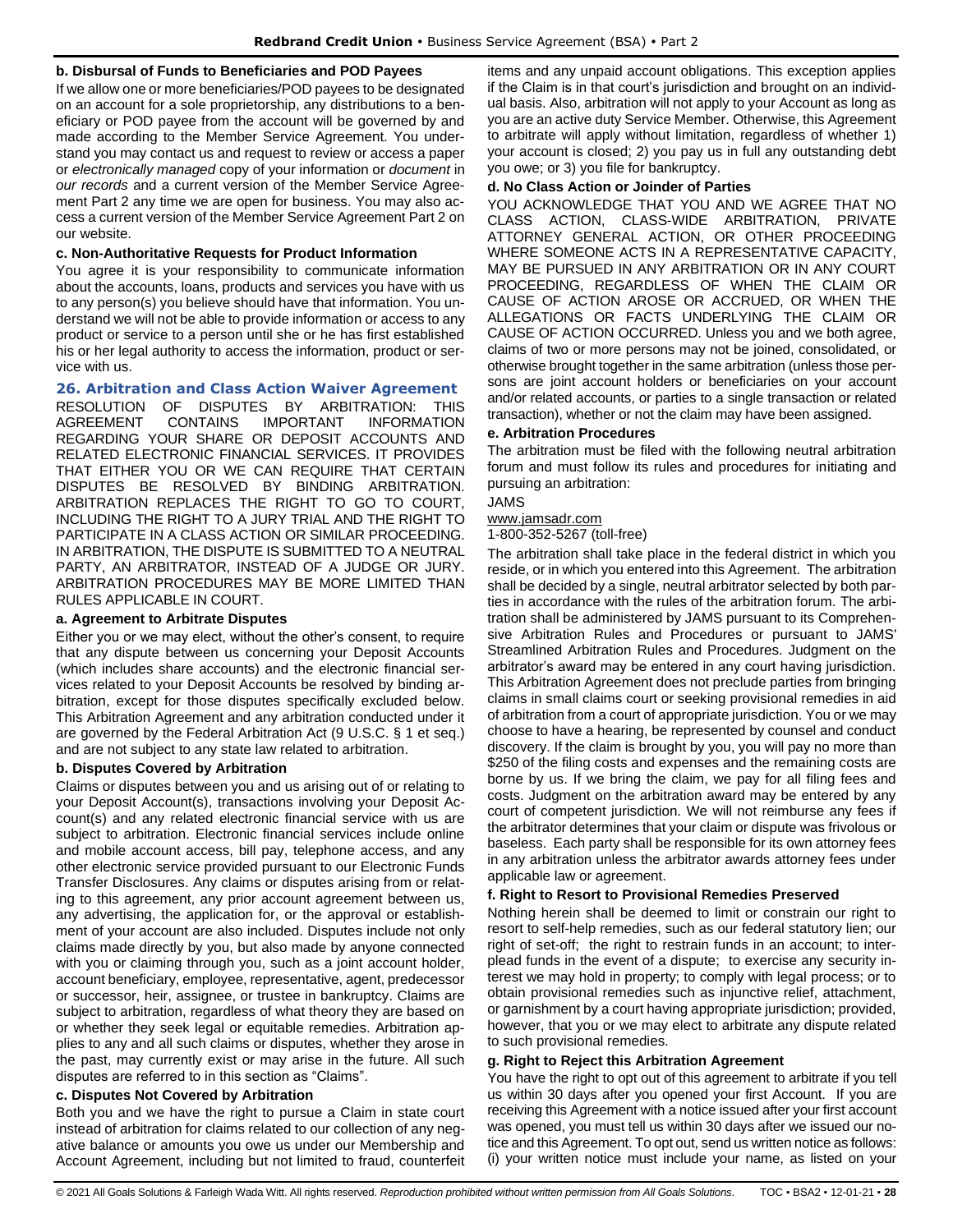account, your account number, and a statement that you reject this Arbitration Agreement, and (ii) you must send your written notice to Us at the following address: Redbrand Credit Union, P.O. Box 4128, Bartonville, IL 61607 Attn: Legal Department.

### **h. Acceptance of Arbitration and Class Action Waiver**

Following receipt of this Binding Arbitration and Class Action Waiver Agreement and expiration of the rejection period, your decision not to reject this Agreement as confirmed by your continued use of your Account, confirms your agreement to be bound by the above terms for all of your Accounts and your Accounts will be bound by this Arbitration and Class Action Waiver Agreement.

### <span id="page-28-0"></span>**27. The BSA & State and Federal Law**

Membership, accounts, products and services you have with us are primarily governed by Parts 1 and 2 of the BSA, *our records* and/or any other contract with us, as applicable. They are also governed by the applicable law of the state in which the branch or service center where you started the account in-person is located. If you started the account by mail, phone or through our internet services (as we offer), the accounts, products and services are governed by the law of the State of Illinois. Finally, federal law and regulations, Federal Reserve operating circulars, and clearing house rules also govern our accounts, products, and services to the extent applicable. If any *term* of the BSA conflicts with controlling law, that *term* will be nullified and stricken from the BSA to the extent that it is inconsistent with the law and the law will govern. If any *term* of the BSA is declared invalid, unenforceable, unconscionable or unlawful by a court, that *term* will not affect the validity of any other *terms* of the BSA, which will continue in full force and effect.

### **Our Electronic Funds Transfer Terms**

<span id="page-28-1"></span>"Our Electronic Funds Transfer Terms" explains your and our rights and responsibilities concerning electronic fund transfer (EFT) debits from and credits to the accounts you have with us. EFTs are electronically initiated transfers of money involving an account with us and multiple access options, including Home Banking, direct deposits, automated teller machines (ATMs), Visa Debit or ATM cards (Card), and Audio Response Teller (ART) services.

### <span id="page-28-2"></span>**1. EFT Services**

### **a. Automated Teller Machines**

You may use your Card and personal identification number (PIN) at Automated Teller Machines (ATMs) of our Credit Union NYCE, CIRRUS, and Visa, and such other machines or facilities as we may designate. At the present time, you may use your Card to:

- Withdraw cash from the share draft or share account with us.
- If you qualify, you may make deposits to the share draft or share account with us.
- Transfer funds between the share draft and share accounts.
- Check the balance of your accounts.

#### **b. Direct Deposit**

On the instruction of (i) your employer, (ii) the Treasury Department, or (iii) other financial institutions, we will accept direct deposits by EFT of your paycheck or of federal recurring payments, such as Social Security.

### **c. Preauthorized Debits**

You may make direct withdrawals by EFT from the share draft or regular share account you have with us to a particular person or company, at least periodically, which you have arranged with that person or company, provided you have enough funds in the account with us to cover the payment.

#### **d. Audio Response Teller (ART)**

If we approve your application for telephone access to the accounts you have with us under Audio Response Teller (ART), you may use a telephone to access the account with us and conduct EFTs by calling 309-633-2912. You must use your PIN along with the account number you have with us to access the accounts. At the present time you may use Audio Response Teller (ART) to:

- Access balance information on the share draft, share and loan accounts with us.
- Transfer funds between the share draft, share and money market accounts.
- Access a variety of account history information.
- Make check withdrawals payable to the primary account holder at the address on file at the Credit Union from your share, share draft, or money market accounts.

### **e. Home Banking**

If we approve your application for Home Banking, you may use the internet to access the accounts. For this service, you will need a personal computer or other device with internet access. The address for Home Banking services is www.redbrandcu.com. You may select a PIN. You must use your PIN along with the account number with us to access the accounts. You are responsible for the installation, maintenance, and operation of your computer and software. We will not be responsible for any errors or failures involving any telephone service, internet service provider, your software installation or your computer. At the present time, you may use the Home Banking service to:

- Access balance information on the share draft, share, or loan accounts with us.
- Access a variety of account history information.
- Transfer funds among the share draft, share, or money market accounts; transfers to other account numbers must have a signed cross account transfer application.
- Make check withdrawals payable to the primary account holder at the address on file at the Credit Union from the share draft, share, or money market accounts.
- Learn about current promotions offered.
- Contact us via email.
- Access and use online bill pay.

Transactions involving the accounts you have with us are addressed by the MSA, whereas transactions involving a loan are addressed by the applicable loan agreement(s).

### **f. Bill Pay**

You may use the Bill Pay service (accessed through Home Banking or Mobile Banking) to make payments to third parties. Use of Bill Pay requires enrollment in Home Banking and acknowledgement of Redbrand Credit Union Bill Pay Agreement. You may use the Bill Pay service to:

- Make payments from any share draft or share account to another financial institution.
- Pay bills from any share draft account with us.

#### **g. Mobile Banking**

Mobile Banking is a personal financial information management service that allows you to access account information, make payments to merchants who have previously consented to accept payments through our Home Banking service and make such other transactions as described in the Home Banking Service Agreement using compatible and supported mobile phones and wireless devices ("Wireless Device"). You agree and understand that the Mobile Banking service may not be accessible or may have limited utility over some mobile telephone networks, such as while roaming. The services that you may access through Mobile Banking are the same account and service transactions available through Home Banking. When you register for Mobile Banking, the designated accounts and bill payment payees linked to the account through Home Banking will be accessible through Mobile Banking. For all mobile check deposits, you must endorse the original paper check with your signature and write: "FOR REDBRAND CREDIT UNION MOBILE DEPOSIT ONLY" in the endorsement area. If you fail to provide this endorsement, we may refuse the deposit and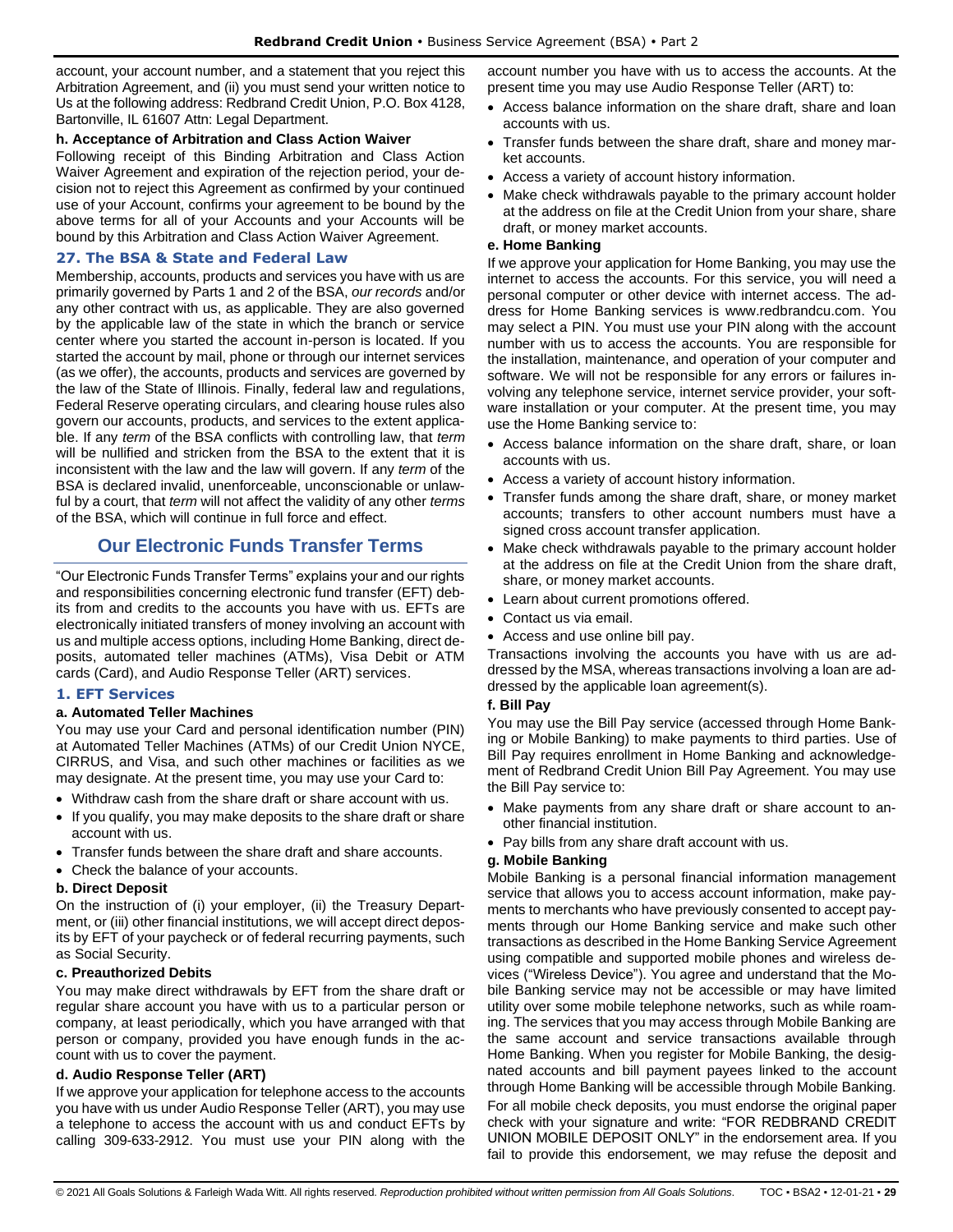return it to you. You agree to indemnify our Credit Union from any liability or loss to our Credit Union arising from the payment of the original paper check without such required endorsement.

### **h. Visa Debit Card**

You may use your Visa Debit Card to purchase goods and services any place Visa is honored by participating merchants and merchants accepting the Card and PIN at point of sale (POS) terminals. Funds to cover your Card purchases will be deducted from the share draft account. If the balance in the account is not sufficient to pay the transaction amount, we may treat the transaction as an overdraft request pursuant to any overdraft protection plan, or we may terminate all services under the MSA.

Some merchants may permit you to initiate debit and bill payment transactions with your card using either the Visa network or another network shown on your card, such as the NYCE, CIRRUS, Accel/Exchange or Pulse networks. We will honor your debit transactions processed by any of these networks.

Depending on our authorization protocols and network availability, transactions processed over other networks may or may not require you to use your PIN to validate a transaction. Generally, you enter your card number or swipe your card and provide or enter a PIN. You may instead be asked to sign a receipt or payment authorization. Provisions applicable only to Visa transactions (such as Visa's zero liability protections) will not apply to non-Visa Check transactions and the liability rules for other EFTs in the section titled "Member Liability" will apply.

### **i. Electronic Check Transaction**

You may authorize a merchant or other payee to make a one-time electronic payment from the share draft account using information from your check to pay for purchases, pay bills or pay other obligations ("Electronic Check Transactions"). You agree that your authorization for an electronic check transaction occurs when you initiate such a transaction after receiving any required notice regarding the merchant's right to process the transaction or payment, including any written sign provided by the merchant at the time of your transaction. All terms governing electronic funds transfer services will apply to Electronic Check Transactions. You remain responsible for notifying us of any unauthorized electronic check transaction shown on your statement.

### <span id="page-29-0"></span>**2. Service Limitations**

#### **a. Automated Teller Machines**

**1) Withdrawals.** You may make up to twenty (20) ATM withdrawals per business day with a debit or ATM card. You may withdraw up to \$310 (if there are sufficient funds in the account) per business day. For purposes of determining whether you have reached the daily limit, a day ends at 2:00 pm Central Time.

#### **b. Audio Response Teller (ART) Service**

The accounts with us can be accessed under Audio Response Teller (ART) via a touchtone telephone only. Not all push button phones are touchtone. Converters may be purchased for pulse and rotary dial phones. Audio Response Teller (ART) will be available for your convenience seven (7) days a week. This service may be interrupted for a short time each day for data processing. If you call during this time, you will hear a message directing you to call back. We may limit the number of certain types of withdrawals from some accounts, as described in "Our Rates & Service Charges." No transfer or withdrawal may exceed the funds available in an account with us. We reserve the right to refuse any transaction which would draw upon insufficient funds, exceed a credit limit, lower an account below a required balance or otherwise require us to increase our required reserve on the account.

#### **c. Home Banking Service**

**1) Transfers.** You may make funds transfers to the accounts with us, or other accounts you authorize, as often as you like. We may limit the number of certain types of withdrawals from some accounts, as described in "Our Rates & Service Charges." You may transfer or withdraw up to the available balance in the account or

available credit line at the time of the transfer, except as limited under other agreements. We reserve the right to refuse any transaction that would draw upon insufficient or unavailable funds, lower an account below a required balance or otherwise require us to increase our required reserve on the account.

**2) Account Information.** Account balance and transaction history information may be limited to recent account information. The availability of funds for transfer or withdrawal may be limited, due to the processing time for ATM transactions. See "Funds Availability of Deposits."

**3) E-Mail and Stop Payment Requests.** We may not immediately receive e-mail communications that you send and we will not act based on e-mail requests until we actually receive your message and have a reasonable opportunity to act. Any stop payment request you transmit electronically is deemed to be a verbal request and will expire in fourteen (14) days unless confirmed in writing as addressed in the MSA. Contact us immediately regarding an unauthorized transaction or stop payment request.

#### **d. Mobile Banking**

You are fully responsible for understanding how to use Mobile Banking before you actually do so, and you must use Mobile Banking in accordance with any use or operational instructions posted on our web site. You are also responsible for your use of your Wireless Device and the Mobile Banking Service software provided to you. We will not be liable to you for any losses caused by your failure to properly use Mobile Banking, the Software or your Wireless Device. You may experience technical or other difficulties related to Mobile Banking that may result in loss of data, personalization settings or other Mobile Banking interruptions. We assume no responsibility for the timeliness, deletion, misdelivery or failure to store any user data, communications or personalization settings in connection with your use of Mobile Banking. We assume no responsibility for the operation, security, or functionality of any Wireless Device or mobile network that you utilize to access Mobile Banking. Financial information shown on Mobile Banking reflects the most recent account information available through Mobile Banking, and may not be current. You agree that we are not liable for delays in updating account information accessed through Mobile Banking. We are not responsible for any actions you take based on information accessed through the Mobile Banking app that is not current. If you need the most current account information, you agree to contact us directly.

#### **e. ATM Card**

You may not make more than a total of \$310 in combined ATM withdrawals and PIN-based transactions per day.

### **f. Visa Debit Card**

You may make up to 30 Visa Debit Card purchase transactions per day. Visa purchases are limited to the balance available in an account. In addition, you may not make more than \$1,000 in purchase transactions in one day. We reserve the right to refuse any transaction that would draw upon insufficient funds or require us to increase our required reserve on the account. We may set other limits on the amount of any transaction, and you will be notified of those limits. You are solely responsible for any disputes you may have with merchandise or services received using the Visa Debit Card. We are not responsible for any damages, liability or settlement resolution as a result of the misrepresentation of quality, price, or warranty of goods or services by a merchant.

The use of a Card and Account with us are subject to the following conditions:

**1) Ownership of Cards.** Any Card or other device that we supply to you is our property and must be immediately returned to us, or to any person whom we authorize to act as our agent, or to any person who is authorized to honor the Card, according to instructions. The Card may be repossessed at any time at our sole discretion without demand or notice. You cannot transfer the Card or Account to another person.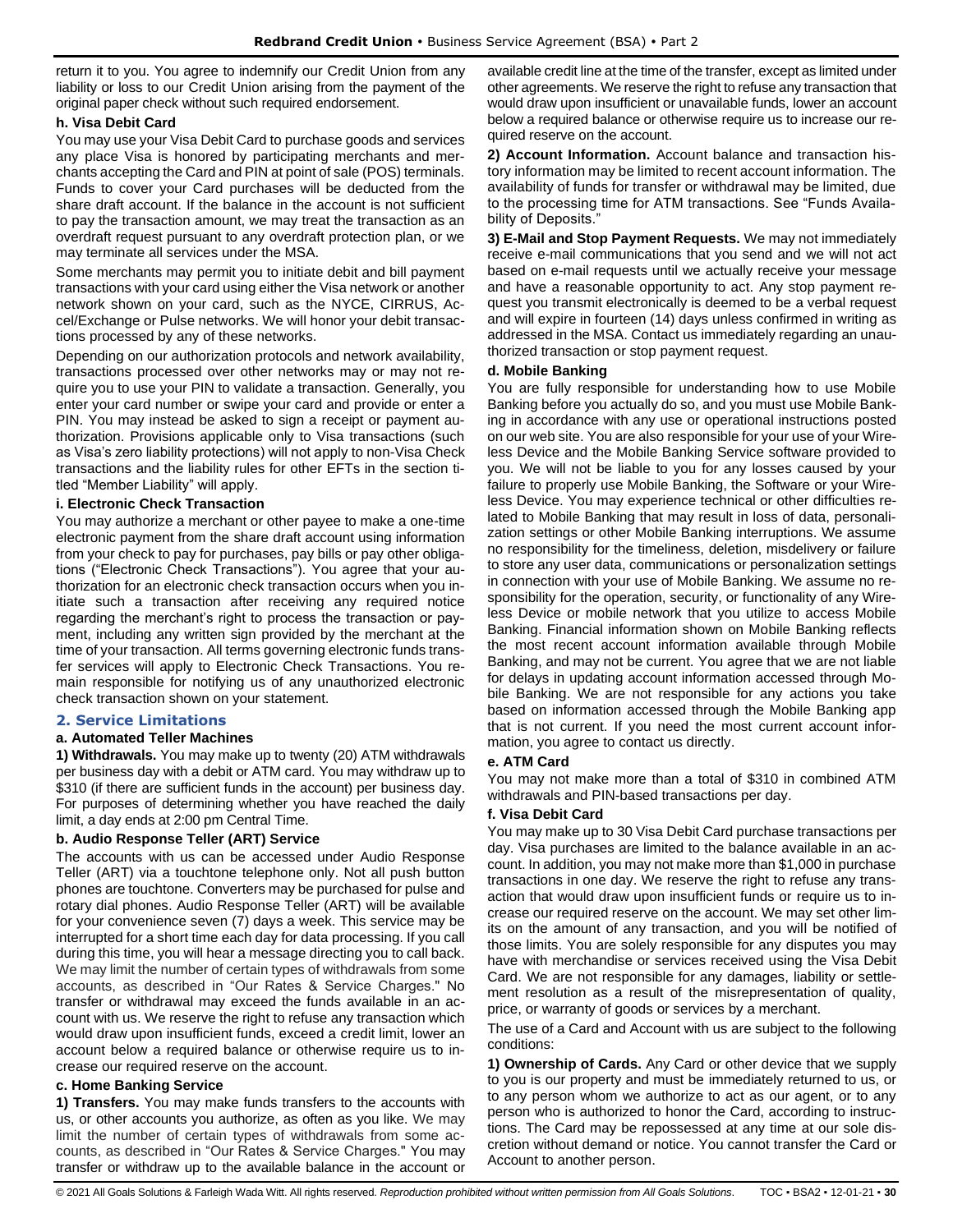**2) Honoring the Card.** Neither we nor merchants authorized to honor the Card will be responsible for the failure or refusal to honor the Card or any other device we supply to you. If a merchant agrees to give you a refund or adjustment, you agree to accept a credit to the account with us in lieu of a cash refund. You may not use the Card for any illegal or unlawful transaction. We may refuse to authorize any transaction that we believe may be illegal or unlawful.

**3) Currency Conversion; International Transaction Fee.** Purchases and withdrawals made in foreign countries will be billed to you in U.S. dollars. The currency conversion rate for international transactions, as established by Visa International, Inc., is a rate selected by Visa from the range of rates available in wholesale currency markets for the applicable central processing date, which may vary from the rate Visa itself receives, or the governmentmandated rate in effect for the applicable central processing date. In addition, you will be charged an International Transaction Fee as set forth in "Our Rates & Service Charges" for any card transaction at a location in a foreign country or with a merchant located in a foreign country even if you initiate the transaction from within the United States.

### <span id="page-30-0"></span>**3. Security of Personal Identification Number**

The Personal Identification Number (PIN) is established for your security purposes. The PIN is confidential and should not be disclosed to third parties or recorded. You are responsible for safekeeping your PIN. You agree not to disclose or otherwise make your PIN available to anyone not authorized to sign on the accounts with us. If you authorize anyone to have or use your PIN, that authority will continue until you specifically revoke such authority by notifying us. You understand that person may use the online account access, online services or debit card to review all of your account information and make account transactions. Therefore, we are entitled to act on transaction instructions received using your PIN and you agree that the use of your PIN will have the same effect as your signature in authorizing transactions.

If you authorize anyone to use your PIN in any manner, that authority will be considered unlimited in amount and manner until you specifically revoke such authority by notifying us and changing your PIN immediately. You are responsible for any transactions made by such persons until you notify us that transactions and access by that person are no longer authorized and your PIN is changed. If you fail to maintain or change the security of these PINs and we suffer a loss, we may terminate your electronic fund transfer and account services immediately.

### <span id="page-30-1"></span>**4. Member Liability**

You are responsible for all transfers you authorize using your EFT services under this Agreement. If you permit other persons to use an EFT service, Card or PIN, you are responsible for any transactions they authorize or conduct on any of the accounts you have with us. However, tell us at once if you believe anyone has used the account, Card or PIN and accessed the accounts with us without your authority, or if you believe that an electronic fund transfer has been made without your permission using information from your check. Telephoning is the best way of keeping your possible losses down. For Visa Debit Card purchase transactions, if you notify us of your lost or stolen card you will not be liable for any losses provided that you were not negligent or fraudulent in handling your Card and you provide us with a written statement regarding your unauthorized Card claim.

### <span id="page-30-2"></span>**5. Charges for EFT Services**

There are certain charges for the EFT services as set forth on "Our Rates and Service Charges." We reserve the right to impose service charges at a future date after we give you notice of such changes as required by law. If you request a transfer or check withdrawal from your personal line of credit account, such transactions may be subject to service charges under the terms and conditions of your loan agreement. If you use an ATM that is not operated by us, you may be charged an ATM surcharge by the ATM operator or an ATM network utilized for such a transaction. The ATM surcharge will be debited from the account with us if you elect to complete the transaction.

### <span id="page-30-3"></span>**6. Our Liability for Failure to Make Transactions**

If we do not complete a transfer to or from an account with us on time or in the correct amount according to our agreement with you, we will be liable for your actual transaction loss or damage. Our sole responsibility for an error in a transfer will be to correct the error. You agree that neither we nor the service providers are responsible for any loss, property damage, or bodily injury, whether caused by the equipment, software, Credit Union, or by internet browser providers such as Microsoft (Microsoft Internet Explorer), Apple (Safari), Mozilla (Firefox), Google (Chrome) or by Internet access providers or by online service providers or by an agent or subcontractor for any of the foregoing. Nor shall we or the service providers be responsible for any direct, indirect, special, or consequential economic or other damages arising in any way out of the installation, download, use, or maintenance of the equipment, software, online access services, or Internet browser or access software. In this regard, although we have taken measures to provide security for communications from you to us via the online access service and may have referred to such communication as "secured," we cannot and do not provide any warranty or guarantee of such security. In states that do not allow the exclusion or limitation of such damages, our liability is limited to the extent permitted by applicable law. Our Credit Union will not be liable for the following:

- If, through no fault of ours, you do not have adequate funds in an account to complete a transaction, the account is terminated, or the transaction amount would exceed your credit limit on your line of credit.
- If you used the wrong identification code or you have not properly followed any applicable computer, Internet, or Credit Union instructions for making transfers.
- If your computer fails or malfunctions or if our Credit Union's online access system was not properly working and such problem should have been apparent when you attempted such transaction.
- If the ATM where you are making the transfer does not operate properly, does not have enough cash or you use your Card improperly.
- If circumstances beyond our control (such as fire, flood, telecommunication outages, postal strikes, equipment, or power failure) prevent making the transaction.
- If the account with us is frozen because of a delinquent loan or is subject to legal process or other claim.
- If the error was caused by a system beyond our Credit Union's control such as your Internet Service Provider, any computer virus, or problems related to software not provided by our Credit Union.
- If you have not given our Credit Union complete, correct, and current instructions so our Credit Union can make a transfer.
- If the error was caused by any applicable ATM or payment system network. The ATM machine may retain your Card in certain instances, in which event you may contact our Credit Union about its replacement.

We may establish other exceptions in addition to those listed above.

### <span id="page-30-4"></span>**7. Termination of EFT Services**

You agree that we may terminate this Agreement and your use of any EFT services, if you, or any authorized user of the account or PIN breach this agreement with us, or if we have reason to believe that there has been an unauthorized use of your Card, account or identification code.

You or any other party to the account can terminate this Agreement by notifying us in writing. Termination of service will be effective the first business day following receipt of your written notice. However, termination of this Agreement will not affect the rights and